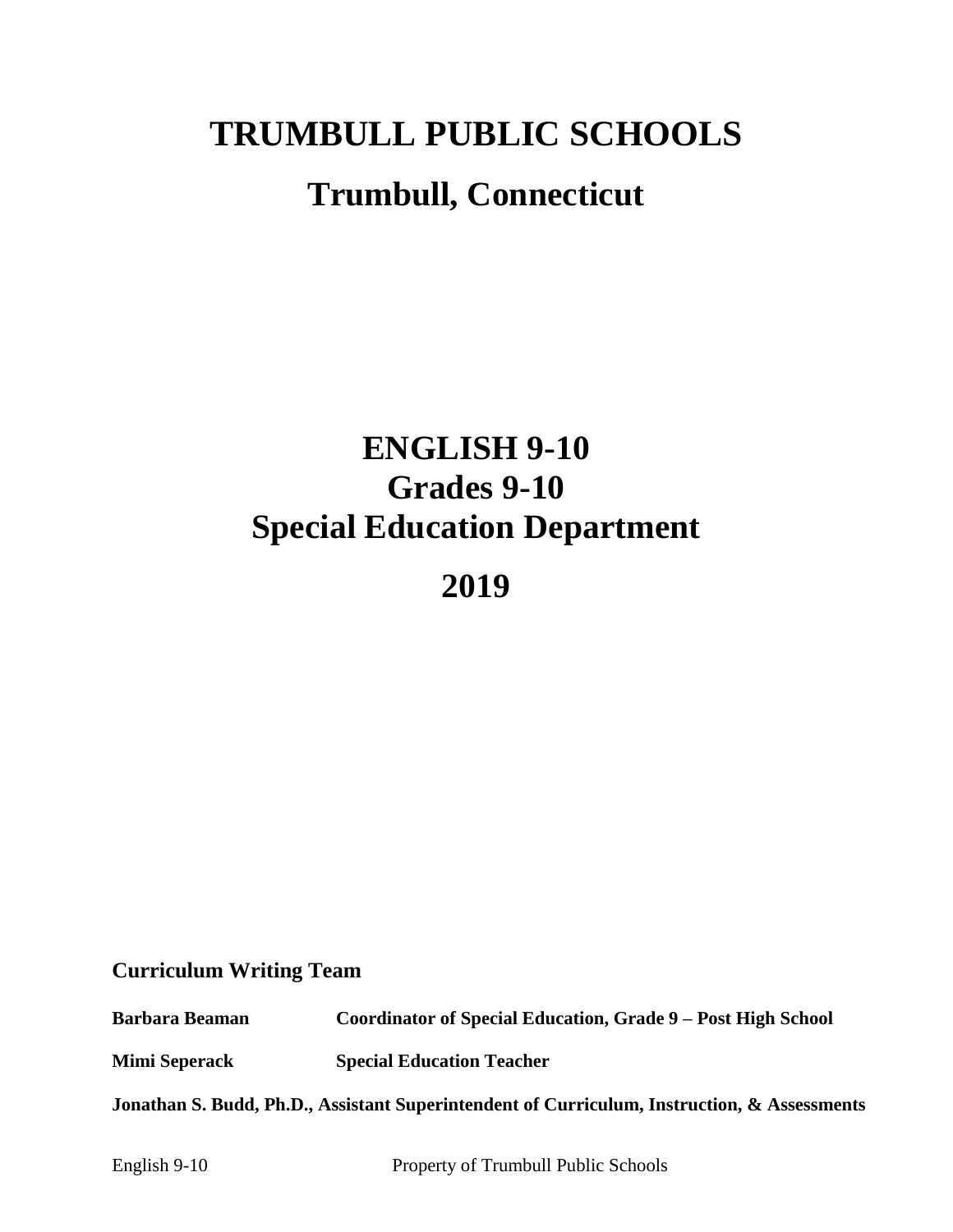## **English 9-10 Table of Contents**

|                                                                                          | 2 |
|------------------------------------------------------------------------------------------|---|
|                                                                                          | 2 |
|                                                                                          |   |
|                                                                                          |   |
|                                                                                          |   |
|                                                                                          |   |
|                                                                                          |   |
|                                                                                          |   |
| Unit 3: Applying Reading Strategies to Deepen Understanding of Character Development  21 |   |
|                                                                                          |   |
|                                                                                          |   |
|                                                                                          |   |
|                                                                                          |   |
|                                                                                          |   |

The Trumbull Board of Education will continue to take Affirmative Action to ensure that no persons are discriminated against in any of its programs.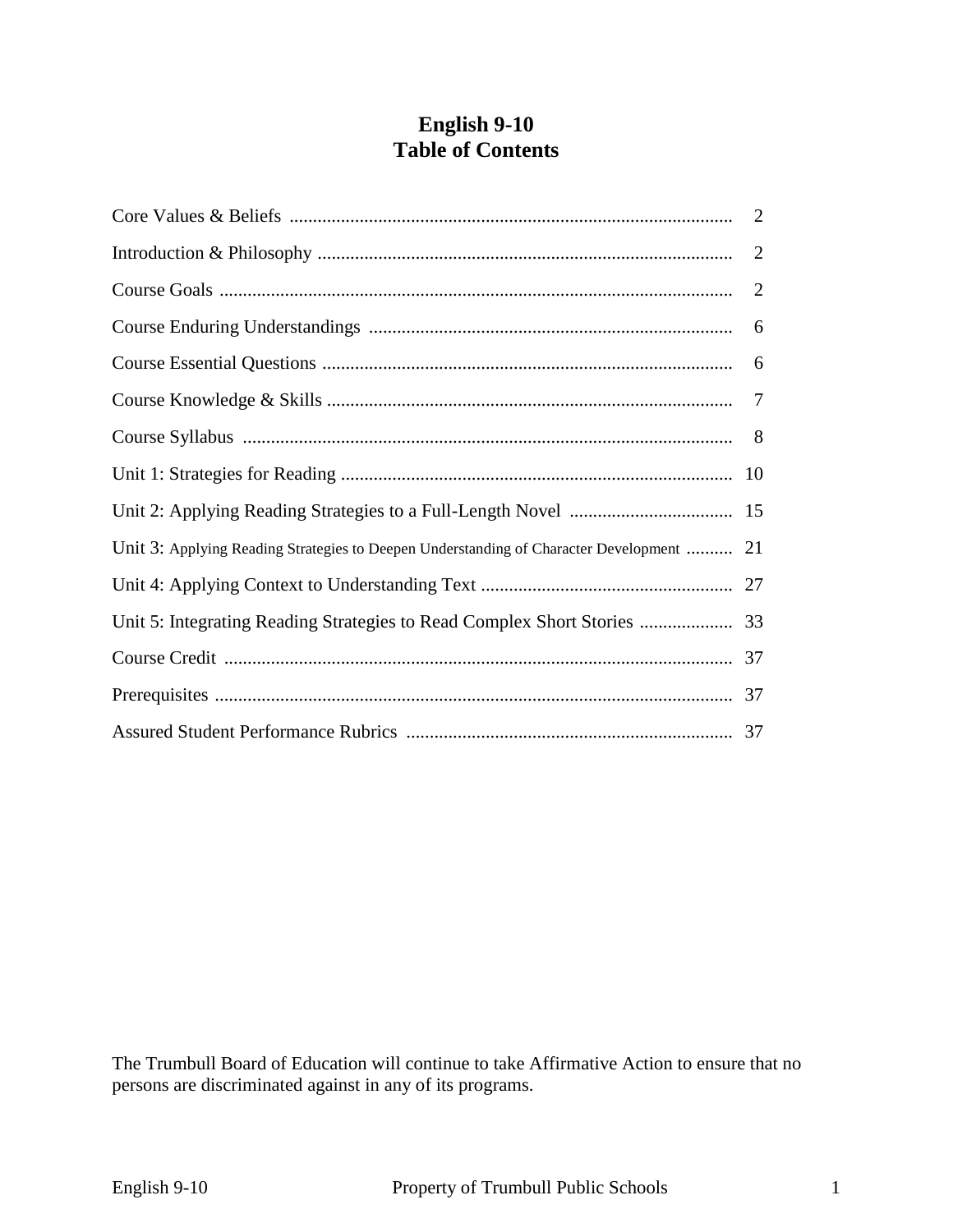## **CORE VALUES AND BELIEFS**

The Trumbull School Community engages in an environment conducive to learning which believes that all students will **read** and **write effectively**, therefore communicating in an articulate and coherent manner. All students will participate in activities **that present problemsolving through critical thinking**. Students will use technology as a tool applying it to decision making. We believe that by fostering self-confidence, self-directed and student-centered activities, we will promote **independent thinkers and learners**. We believe **ethical conduct** to be paramount in sustaining the welcoming school climate that we presently enjoy.

Approved 8/26/2011

## **INTRODUCTION & PHILOSOPHY**

English 9-10 has been designed for students performing three years or more below grade level in literacy; the course will be an opportunity for them to develop further their reading and writing skills in a highly-focused, small-class setting. Strategies to strengthen students' abilities to comprehend, summarize, and analyze text, as well as elaborate in their writing, will be addressed in keeping with students' IEP goals and objectives.

Incorporating a wide range of complex fiction and non-fiction texts appropriate for students' diverse needs, units in English 9-10 progress from deep investigation of signposts for successful reading, to application of reading strategies to full-length novels, short stories, and short text excerpts. Students' full-class reading of texts is complemented by their regular independent reading of complex texts accessible to their diverse reading levels.

Students are placed in the course based on the team decision at each student's Planning and Placement Team meeting. All students placed in the course require specialized instruction in order to develop literacy skills.

## **COURSE GOALS**

The following course goals derive from the 2010 Connecticut Core Standards.

| CCS.ELA-Literacy.RL.8.1 | Cite the textual evidence that most strongly supports an<br>analysis of what the text says explicitly as well as inferences<br>drawn from the text.                                                                      |
|-------------------------|--------------------------------------------------------------------------------------------------------------------------------------------------------------------------------------------------------------------------|
| CCS.ELA-Literacy.RI.8.1 | Cite the textual evidence that most strongly supports an<br>analysis of what the text says explicitly as well as inferences<br>drawn from the text.                                                                      |
| CCS.ELA-Literacy.RL.8.2 | Determine a theme or central idea of a text and analyze its<br>development over the course of the text, including its<br>relationship to the characters, setting, and plot; provide an<br>objective summary of the text. |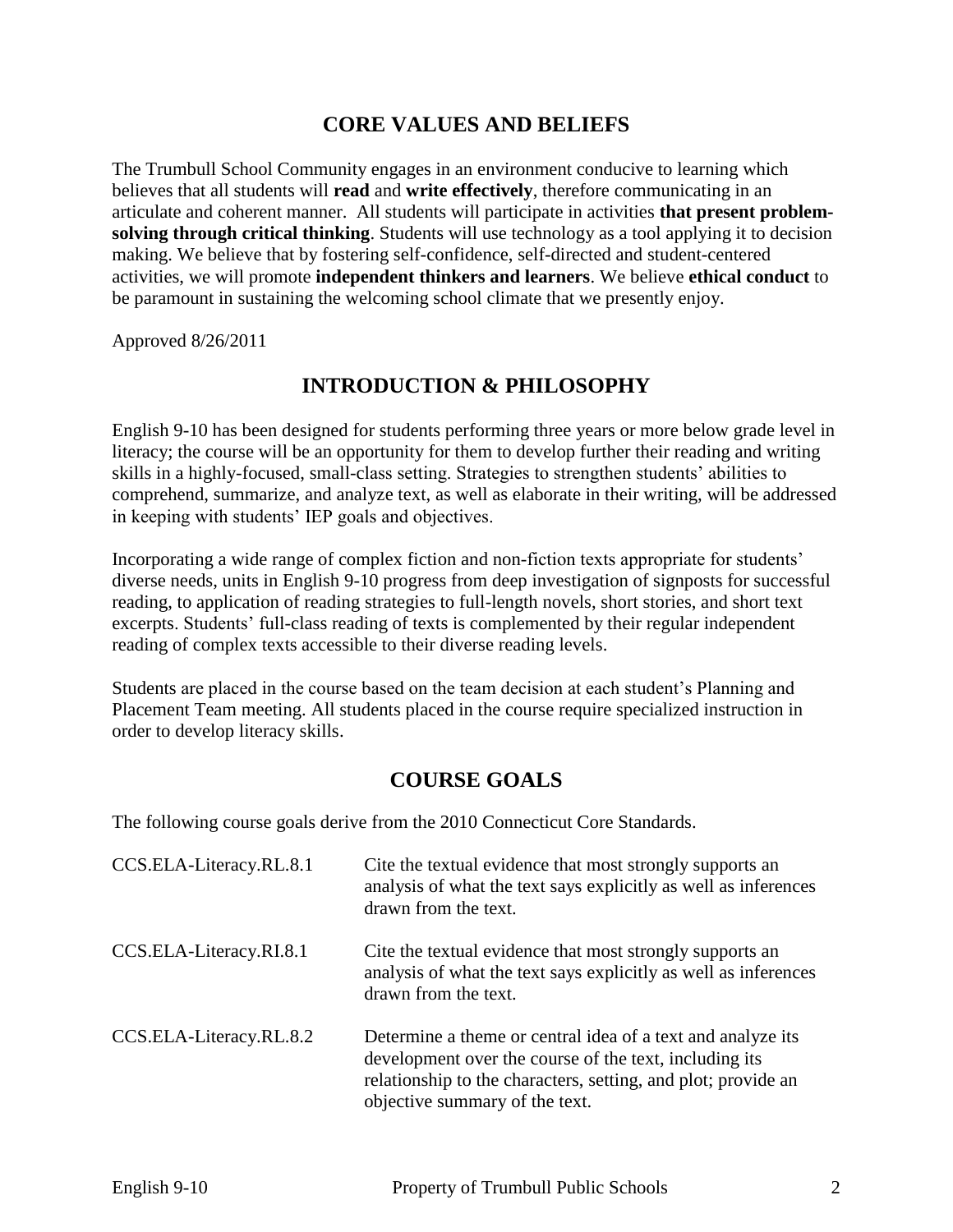| CCS.ELA-Literacy.RI.8.2 | Determine a central idea of a text and analyze its development<br>over the course of the text, including its relationship to<br>supporting ideas; provide an objective summary of the text.                                                                     |
|-------------------------|-----------------------------------------------------------------------------------------------------------------------------------------------------------------------------------------------------------------------------------------------------------------|
| CCS.ELA-Literacy.RL.8.3 | Analyze how particular lines of dialogues or incidents in a<br>story or drama propel the action, reveal aspects of a character,<br>or provoke a decision.                                                                                                       |
| CCS.ELA-Literacy.RI.8.3 | Analyze how a text makes connections among and distinctions<br>between individuals, ideas, or events (e.g., through<br>comparisons, analogies, or categories).                                                                                                  |
| CCS.ELA-Literacy.RL.8.4 | Determine the meaning of words and phrases as they are used<br>in a text, including figurative and connotative meanings;<br>analyze the impact of specific word choices on meaning and<br>tone, including analogies or allusions to other texts.                |
| CCS.ELA-Literacy.RI.8.4 | Determine the meaning of words and phrases as they are used<br>in a text, including figurative, connotative, and technical<br>meanings; analyze the impact of specific word choices on<br>meaning and tone, including analogies or allusions to other<br>texts. |
| CCS.ELA-Literacy.RL.8.5 | Compare and contrast the structure of two or more texts and<br>analyze how the differing structure of each text contributes to<br>its meaning and style.                                                                                                        |
| CCS.ELA-Literacy.RI.8.5 | Analyze in details the structure of a specific paragraph in a<br>text, including the role of particular sentences in developing<br>and refining a key concept.                                                                                                  |
| CCS.ELA-Literacy.RL.8.6 | Analyze how differences in the points of view of the characters<br>and the audience or reader (e.g., created through the use of<br>dramatic irony) create such effects as suspense or humor.                                                                    |
| CCS.ELA-Literacy.RI.8.6 | Determine an author's point of view or purpose in a text and<br>analyze how the author acknowledges and responds to<br>conflicting evidence or viewpoints.                                                                                                      |
| CCS.ELA-Literacy.RL.8.7 | Analyze the extent to which a filmed or live production of a<br>story or drama stays faithful to or departs from the text or<br>script, evaluating the choices made by the director or actors.                                                                  |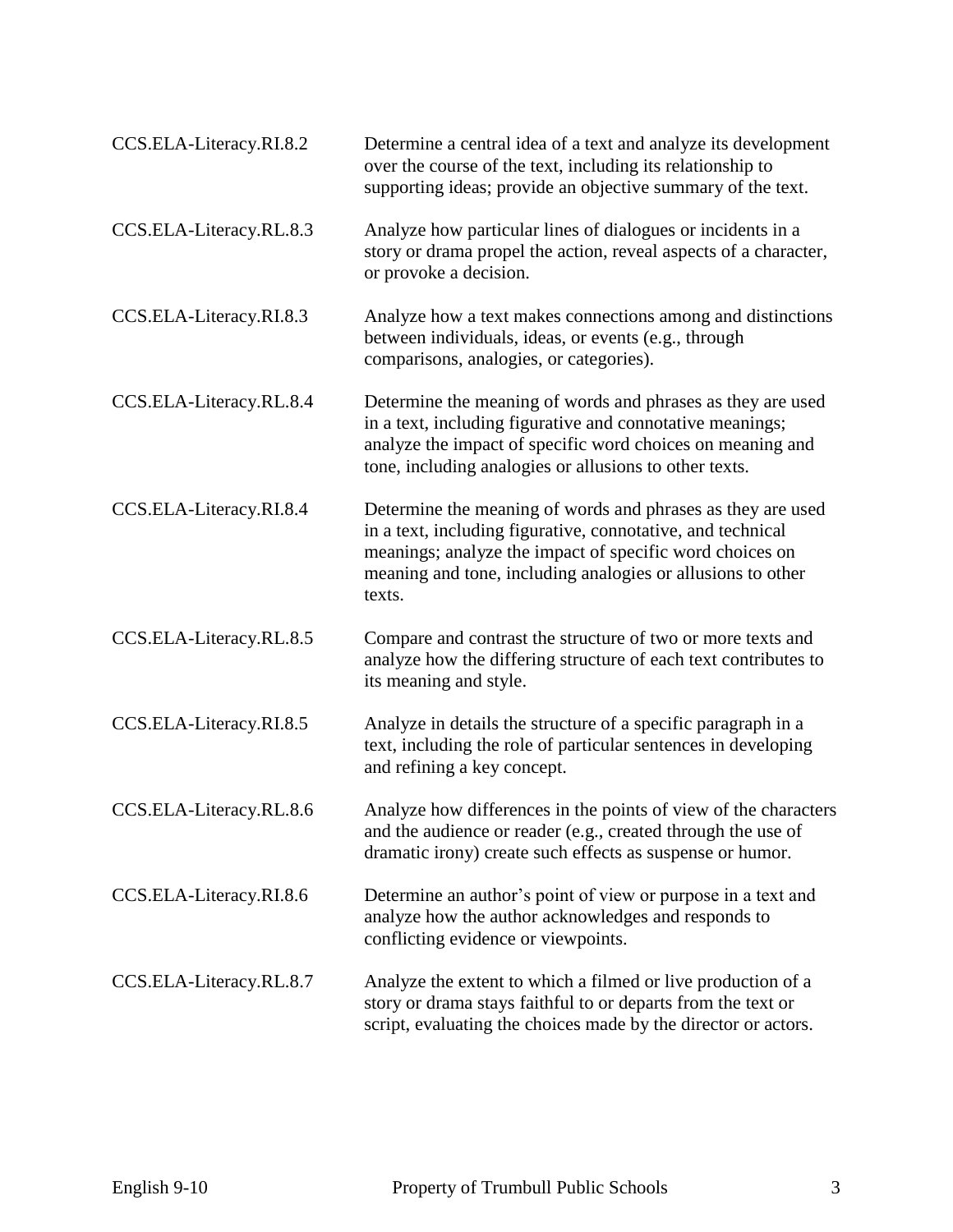| CCS.ELA-Literacy.RI.8.7  | Evaluate the advantages and disadvantages of using different<br>mediums (e.g., print or digital text, video, multimedia) to<br>present a particular topic or idea.                                                                  |
|--------------------------|-------------------------------------------------------------------------------------------------------------------------------------------------------------------------------------------------------------------------------------|
| CCS.ELA-Literacy.RI.8.8  | Delineate and evaluate the argument and specific claims in a<br>text, assessing whether the reasoning is sound and the evidence<br>is relevant and sufficient; recognize when irrelevant evidence is<br>introduced.                 |
| CCS.ELA-Literacy.RL.8.9  | Analyze how a modern work of fiction draws on themes,<br>patterns of events, or character types from myths, traditional<br>stories, or religious works such as the Bible, including<br>describing how the material is rendered new. |
| CCS.ELA-Literacy.RI.8.9  | Analyze a case in which two or more texts provide conflicting<br>information on the same topic and identify where the texts<br>disagree on matters of fact or interpretation.                                                       |
| CCS.ELA-Literacy.RL.8.10 | By the end of the year, read and comprehend literature,<br>including stories, dramas, and poems, at the high end of the<br>grades 6-8 text complexity band independently and<br>proficiently.                                       |
| CCS.ELA-Literacy.RI.8.10 | By the end of the year, read and comprehend literary nonfiction<br>at the high end of the grades 6-8 text complexity band<br>independently and proficiently.                                                                        |
| CCS.ELA-Literacy.W.8.1   | Write arguments to support claims with clear reasons and<br>relevant evidence.                                                                                                                                                      |
| CCS.ELA-Literacy.W.8.1.a | Introduce claim(s), acknowledge and distinguish the claim(s)<br>from alternate or opposing claims, and organize the reasons<br>and evidence logically.                                                                              |
| CCS.ELA-Literacy.W.8.1.b | Support claim(s) with logical reasoning and relevant evidence,<br>using accurate, credible sources and demonstrating an<br>understanding of the topic or text.                                                                      |
| CCS.ELA-Literacy.W.8.1.c | Use words, phrases, and clauses to create cohesion and clarify<br>the relationships among claim(s), counterclaims, reasons, and<br>evidence.                                                                                        |
| CCS.ELA-Literacy.W.8.1.d | Establish and maintain a formal style.                                                                                                                                                                                              |
| CCS.ELA-Literacy.W.8.1.e | Provide a concluding statement or section that follows from<br>and supports the argument presented.                                                                                                                                 |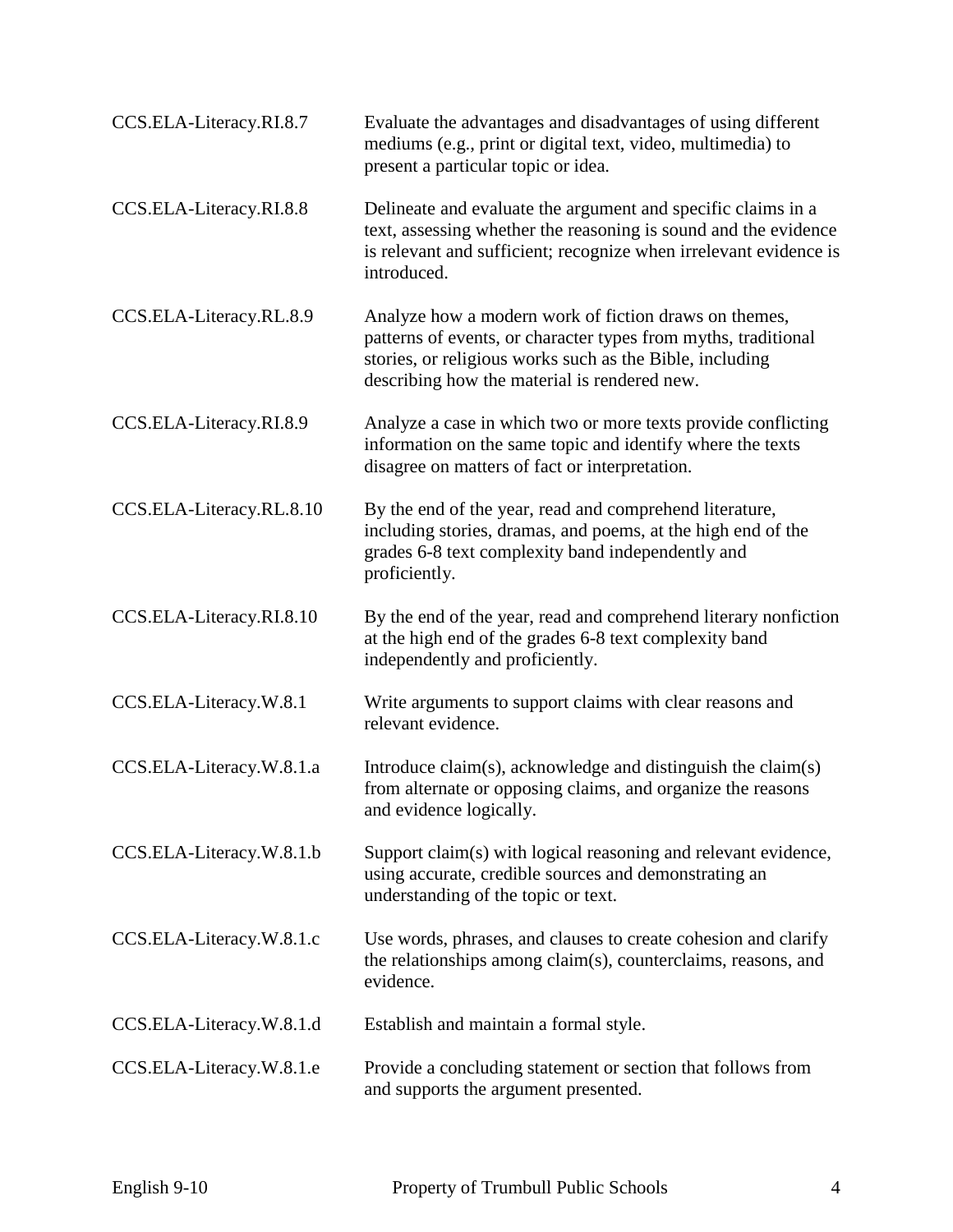| CCS.ELA-Literacy.W.8.2    | Write informative/explanatory texts to examine a topic and<br>convey ideas, concepts, and information through the selection,<br>organization, and analysis of relevant content.                                                                                   |
|---------------------------|-------------------------------------------------------------------------------------------------------------------------------------------------------------------------------------------------------------------------------------------------------------------|
| CCS.ELA-Literacy.W.8.2.a  | Introduce a topic clearly, previewing what is to follow;<br>organize ideas, concepts, and information into broader<br>categories; include formatting (e.g., headings), graphics (e.g.,<br>charts, tables), and multimedia when useful to aiding<br>comprehension. |
| CCS.ELA-Literacy.W.8.2.b  | Develop the topic with relevant, well-chosen facts, definitions,<br>concrete details, quotations, or other information and examples.                                                                                                                              |
| CCS.ELA-Literacy.W.8.2.c  | Use appropriate and varied transitions to create cohesion and<br>clarify the relationships among ideas and concepts.                                                                                                                                              |
| CCS.ELA-Literacy.W.8.2.d  | Use precise language and domain-specific vocabulary to<br>inform about or explain the topic.                                                                                                                                                                      |
| CCS.ELA-Literacy.W.8.2.e  | Establish and maintain a formal style.                                                                                                                                                                                                                            |
| CCS.ELA-Literacy.W.8.2.f  | Provide a concluding statement or section that follows from<br>and supports the information or explanation presented.                                                                                                                                             |
| CCS.ELA-Literacy.W.8.4    | Produce clear and coherent writing in which the development,<br>organization, and style are appropriate to task, purpose, and<br>audience.                                                                                                                        |
| CCS.ELA-Literacy.W.8.10   | Write routinely over extended time frames (time for research,<br>reflection, and revision) and shorter time frames (a single<br>sitting or a day or two) for a range of discipline-specific tasks,<br>purposes, and audiences.                                    |
| CCS.ELA-Literacy.SL.8.1   | Engage effectively in a range of collaborative discussions (one-<br>on-one, in groups, and teacher-led) with diverse partners on<br>grade 8 topics, texts, and issues, building on others' ideas and<br>expressing their own clearly.                             |
| CCS.ELA-Literacy.SL.8.1.a | Come to discussions prepared, having read or researched<br>material under study; explicitly draw on that preparation by<br>referring to evidence on the topic, text, or issue to probe and<br>reflect on ideas under discussion.                                  |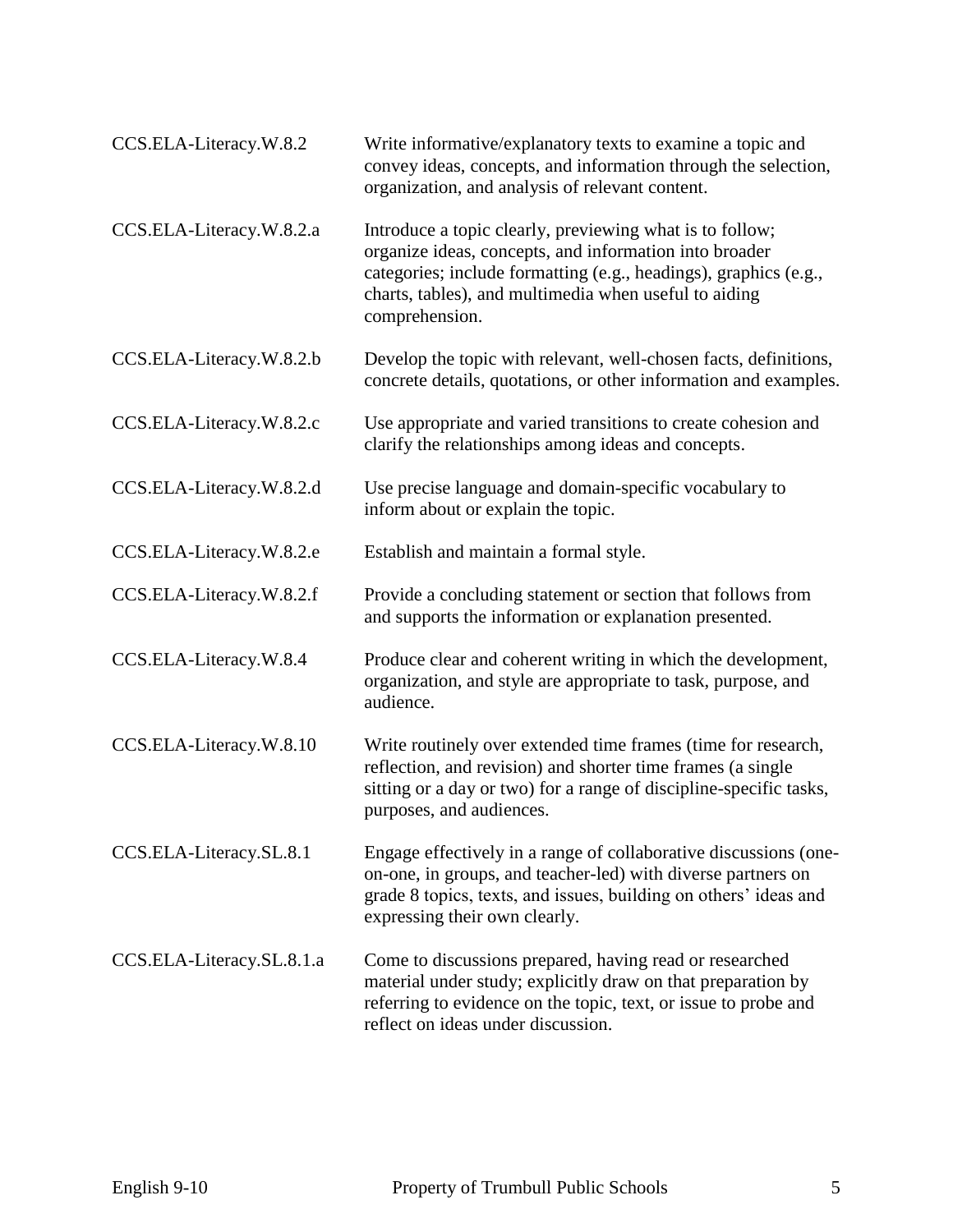| CCS.ELA-Literacy.SL.8.1.b | Follow rules for collegial discussions and decision-making,<br>track progress toward specific goals and deadlines, and define<br>individual roles as needed.                                                          |
|---------------------------|-----------------------------------------------------------------------------------------------------------------------------------------------------------------------------------------------------------------------|
| CCS.ELA-Literacy.SL.8.1.c | Pose questions that connect the ideas of several speakers and<br>respond to others' questions and comments with relevant<br>evidence, observations, and ideas.                                                        |
| CCS.ELA-Literacy.SL.8.1.d | Acknowledge new information expressed by others and, when<br>warranted, qualify or justify their own views in light of the<br>evidence presented.                                                                     |
| CCS.ELA-Literacy.L.8.2    | Demonstrate command of the conventions of standard English<br>capitalization, punctuation, and spelling when writing.                                                                                                 |
| CCS.ELA-Literacy.L.8.3    | Use knowledge of language and its conventions when writing,<br>speaking, reading, or listening.                                                                                                                       |
| CCS.ELA-Literacy.L.8.4    | Determine or clarify the meaning of unknown and multiple-<br>meaning words and phrases based on grade 8 reading and<br>content, choosing flexibly from a range of strategies.                                         |
| CCS.ELA-Literacy.L.8.6    | Acquire and use accurately grade-appropriate general academic<br>and domain-specific words and phrases; gather vocabulary<br>knowledge when considering a word or phrase important to<br>comprehension or expression. |

## **COURSE ENDURING UNDERSTANDINGS**

Students will understand that . . .

- authors write texts to present ideas and information to readers.
- effective identification, understanding, and analysis of signposts allows successful reading of both fiction and non-fiction texts.
- active thinking, developing questions, discussing with others, and written reflection are activities that help readers understand text further.

## **COURSE ESSENTIAL QUESTIONS**

- What makes and is a good reader?
- Why is close reading so important to thinking about text and the meaning of text?
- When reading a novel, how do I determine an author's purpose?
- When reading a novel, how do I determine the novel's theme?
- What are the benefits to analyzing text closely?
- When reading a novel, how do I determine how a character reveals the novel's theme or purpose?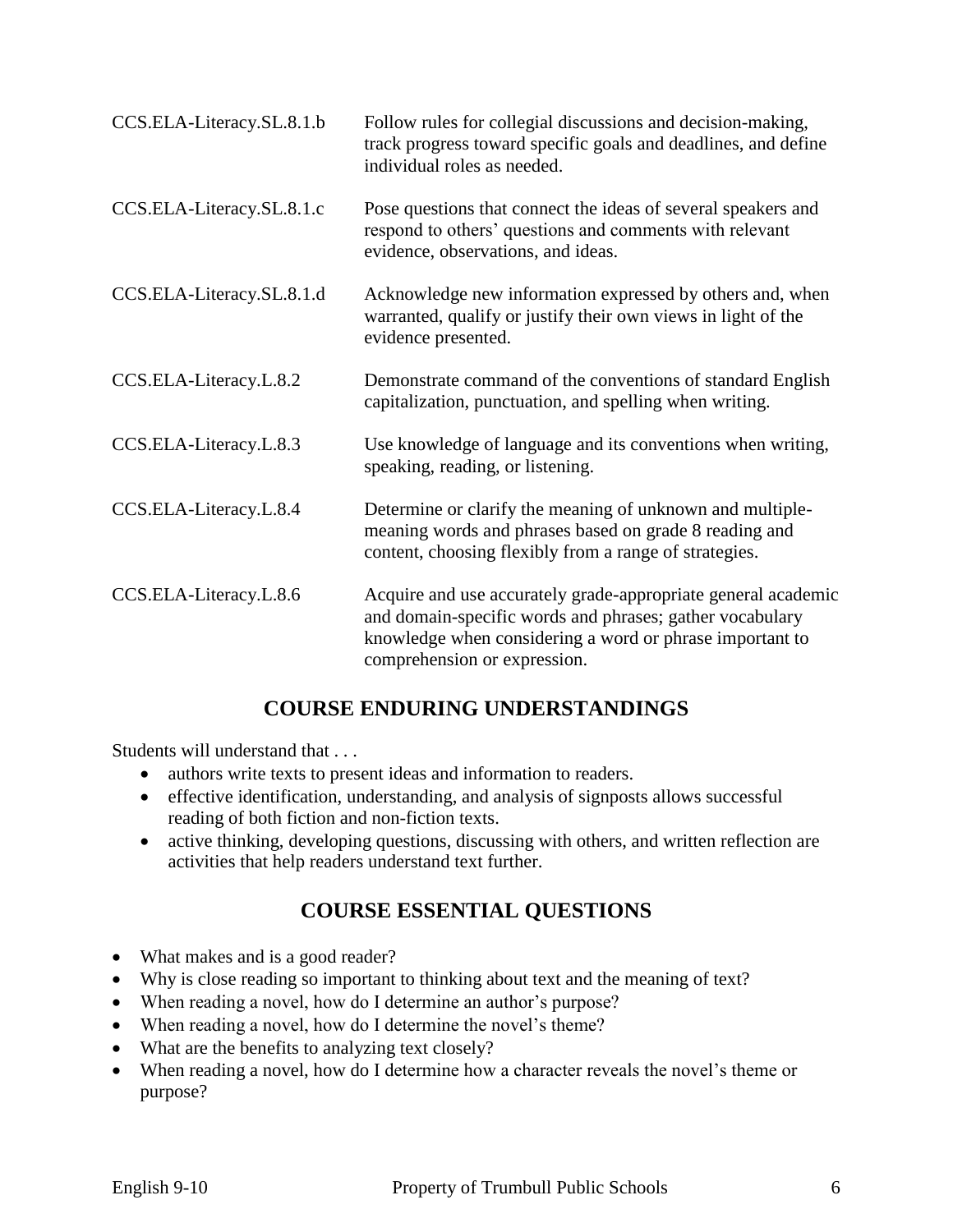- When reading a novel, how do I determine how the actions and decisions of a character reveal his/her personality?
- How do I apply context, context clues, and conflict to reveal the content of a text I read?
- Why do readers clarify unknown vocabulary to understand text?
- Why do authors apply sophisticated vocabulary to strengthen their text?
- What should readers focus on in a short story?
- Why do authors write short stories? What is their purpose?

## **COURSE KNOWLEDGE & SKILLS**

Students will know . . .

- key signposts that can be utilized for successful reading of both fiction and nonfiction texts.
- ways in which to develop purpose, organization, content, and language within the texts they write.

Students will be able to . . .

- develop their reading skills by utilizing signposts for successful reading of both fiction and non-fiction texts.
- develop their speaking and listening skills by regularly discussing with peers and teacher texts read.
- develop their writing skills by writing diverse pieces, both informal and formal, related to texts read.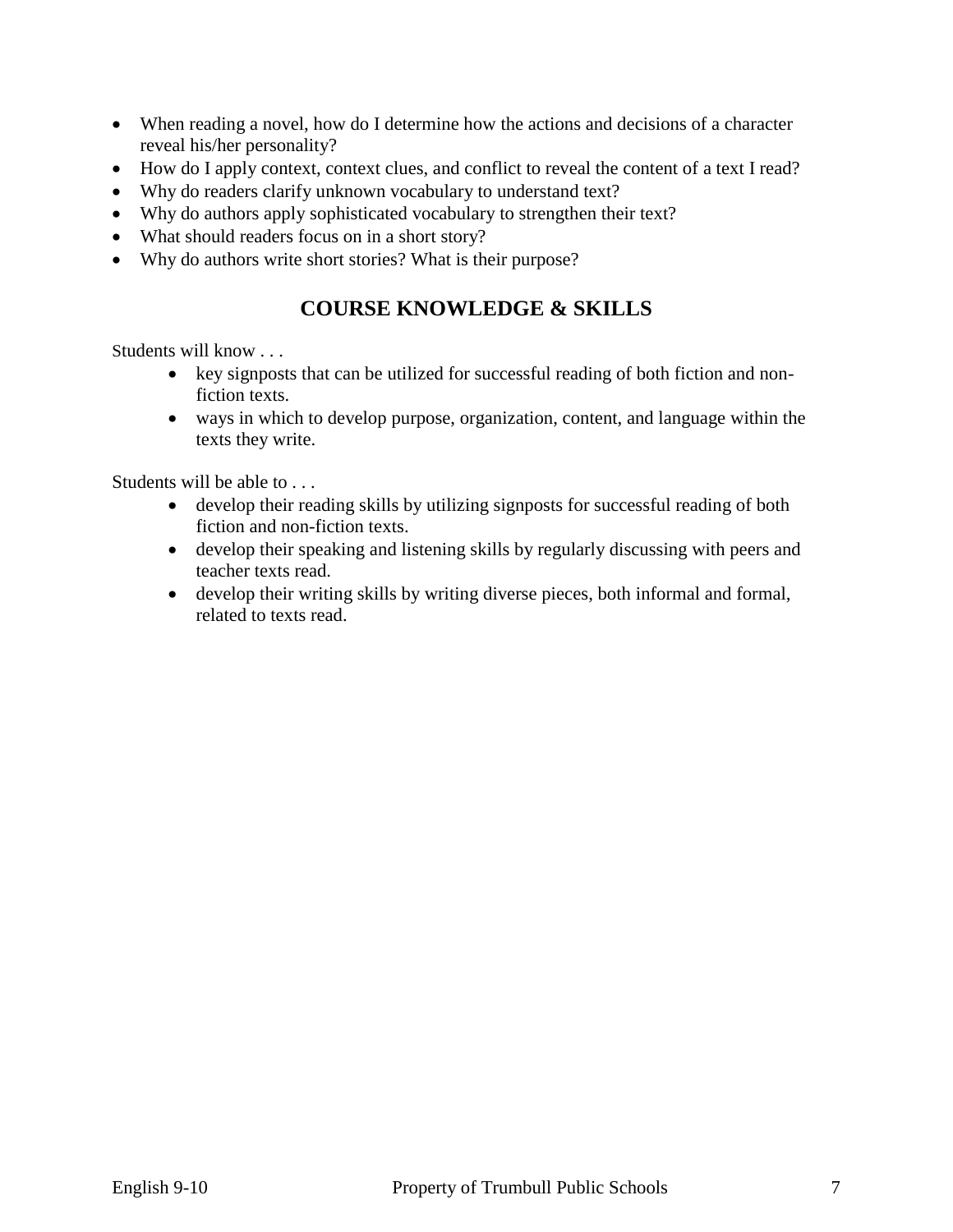## **COURSE SYLLABUS**

#### **Course Name**

English 9-10

#### **Level**

Non-leveled

#### **Prerequisites**

Recommendation of the PPT

#### **Materials Required**

None

#### **General Description of the Course**

English 9-10 has been designed for students performing three years or more below grade level in literacy; the course will be an opportunity for them to develop further their reading and writing skills in a highly-focused, small-class setting. Strategies to strengthen students' abilities to comprehend, summarize, and analyze text, as well as elaborate in their writing, will be addressed in keeping with students' IEP goals and objectives.

#### **Assured Assessments**

Formative Assessments:

- $\bullet$  i-Ready benchmarks (Units 1, 3, 5)
- Highlighting and annotating of short excerpts of texts to demonstrate reading strategies related to each signpost (Unit 1)
- Ongoing measurement of IEP goals and objectives (Units  $1, 2, 3, 4, 5$ )
- Daily writer's response notebook (Units 2, 3, 4, 5)
- $\bullet$  Discussion of selected topics (Units 2, 3, 4, 5)

Summative Assessments:

- Regular written reflections (Unit 1)
- Independent weekly reading logs (Units  $1, 2, 3, 4, 5$ )
- Formal essay based on theme of text read (Unit 2)
- Formal essay based on complex character within text read (Unit 3)
- Formal essay based on theme within text read (Unit 4)
- $\bullet$  Midterm and final examinations (Units 2, 5)

#### **Core Texts**

Beers, Kylene, and Robert E. Probst. *Notice and Note: Strategies for Close Reading*. Portsmouth, NH: Heinemann, 2013. Print.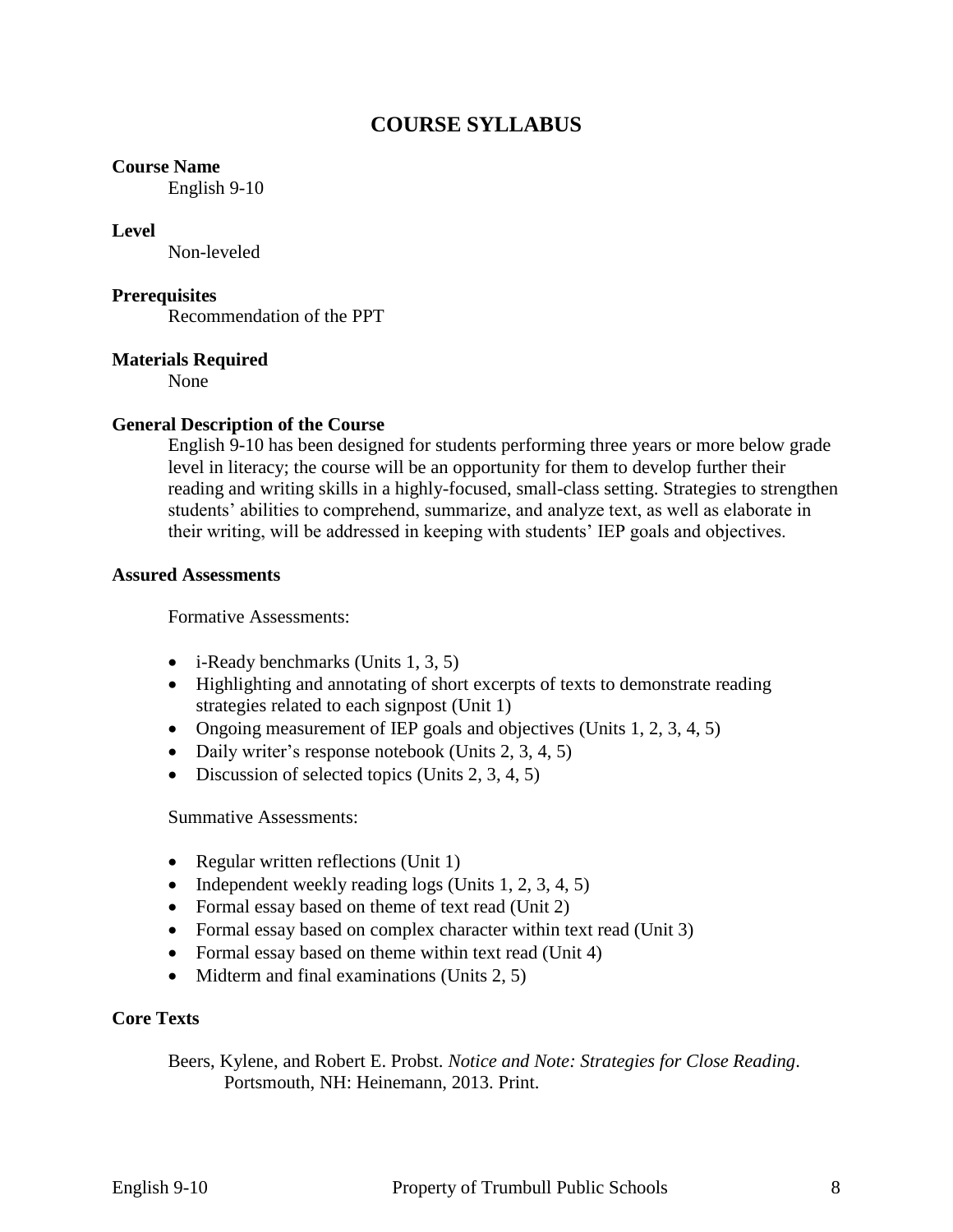Beers, Kylene, and Robert E. Probst. *Notice & Note Literature Log*. Portsmouth, NH: Heinemann, 2014. Print.

Calkins, Lucy, and Alexandra Marron. *Interpretation Book Clubs: Analyzing Themes*. Portsmouth, NH: Heinemann, 2015. Print.

Oh, Ellen, Ed. *Flying Lessons & Other Stories*. New York: Crown, 2017. Print. short excerpts of selected texts appropriate for students' diverse needs periodicals with fiction & non-fiction text (e.g., *Time*)

independent reading library with complex texts accessible to diverse reading levels

either

Applegate, Katherine. *Home of the Brave*. New York: Macmillan, 2011. Print. or

Park, Linda Sue. *A Long Walk to Water*. New York: Clarion, 2010. Print.

either

Boyne, John. *The Boy in the Striped Pajamas*. New York: Penguin, 2006. Print. or

Hunt, Lynda Mullaly. *One for the Murphys*. New York: Penguin, 2013. Print. or

Myers, Walter Dean. *Scorpions*. New York: Amistad, 1988. Print.

either

Gemeinhart, Dan. *The Honest Truth*. New York: Scholastic, 2015. Print. or

Martin, Ann M. *Rain Reign*. New York: Feiwel, 2014. Print.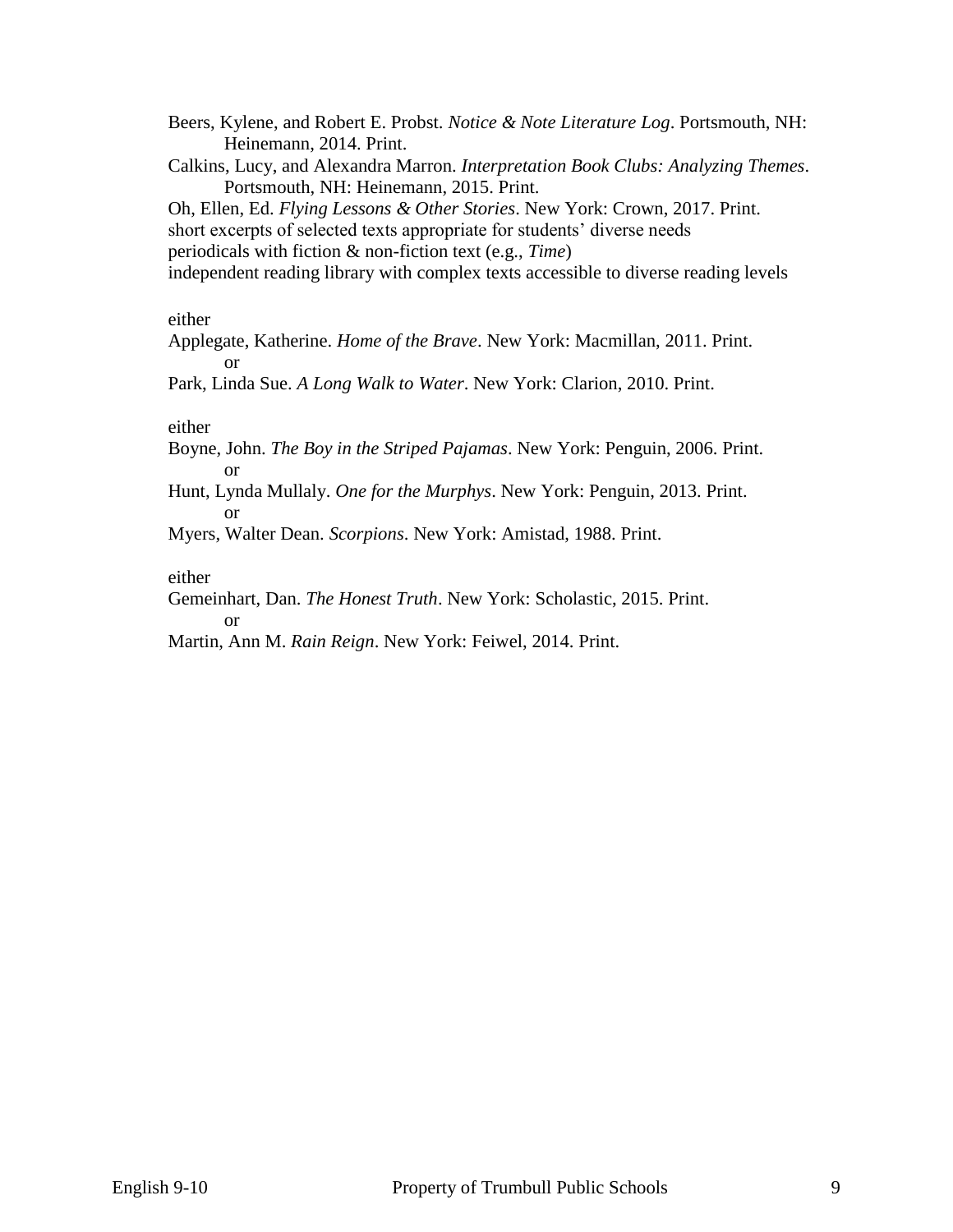## **UNIT 1 Strategies for Reading**

## **Unit Goals**

At the completion of this unit, students will:

| CCS.ELA-Literacy.RL.8.1 | Cite the textual evidence that most strongly supports an<br>analysis of what the text says explicitly as well as inferences<br>drawn from the text.                                                                                                             |
|-------------------------|-----------------------------------------------------------------------------------------------------------------------------------------------------------------------------------------------------------------------------------------------------------------|
| CCS.ELA-Literacy.RI.8.1 | Cite the textual evidence that most strongly supports an<br>analysis of what the text says explicitly as well as inferences<br>drawn from the text.                                                                                                             |
| CCS.ELA-Literacy.RL.8.2 | Determine a theme or central idea of a text and analyze its<br>development over the course of the text, including its<br>relationship to the characters, setting, and plot; provide an<br>objective summary of the text.                                        |
| CCS.ELA-Literacy.RI.8.2 | Determine a central idea of a text and analyze its development<br>over the course of the text, including its relationship to<br>supporting ideas; provide an objective summary of the text.                                                                     |
| CCS.ELA-Literacy.RL.8.3 | Analyze how particular lines of dialogues or incidents in a<br>story or drama propel the action, reveal aspects of a character,<br>or provoke a decision.                                                                                                       |
| CCS.ELA-Literacy.RI.8.3 | Analyze how a text makes connections among and distinctions<br>between individuals, ideas, or events (e.g., through<br>comparisons, analogies, or categories).                                                                                                  |
| CCS.ELA-Literacy.RL.8.4 | Determine the meaning of words and phrases as they are used<br>in a text, including figurative and connotative meanings;<br>analyze the impact of specific word choices on meaning and<br>tone, including analogies or allusions to other texts.                |
| CCS.ELA-Literacy.RI.8.4 | Determine the meaning of words and phrases as they are used<br>in a text, including figurative, connotative, and technical<br>meanings; analyze the impact of specific word choices on<br>meaning and tone, including analogies or allusions to other<br>texts. |
| CCS.ELA-Literacy.RL.8.5 | Compare and contrast the structure of two or more texts and<br>analyze how the differing structure of each text contributes to<br>its meaning and style.                                                                                                        |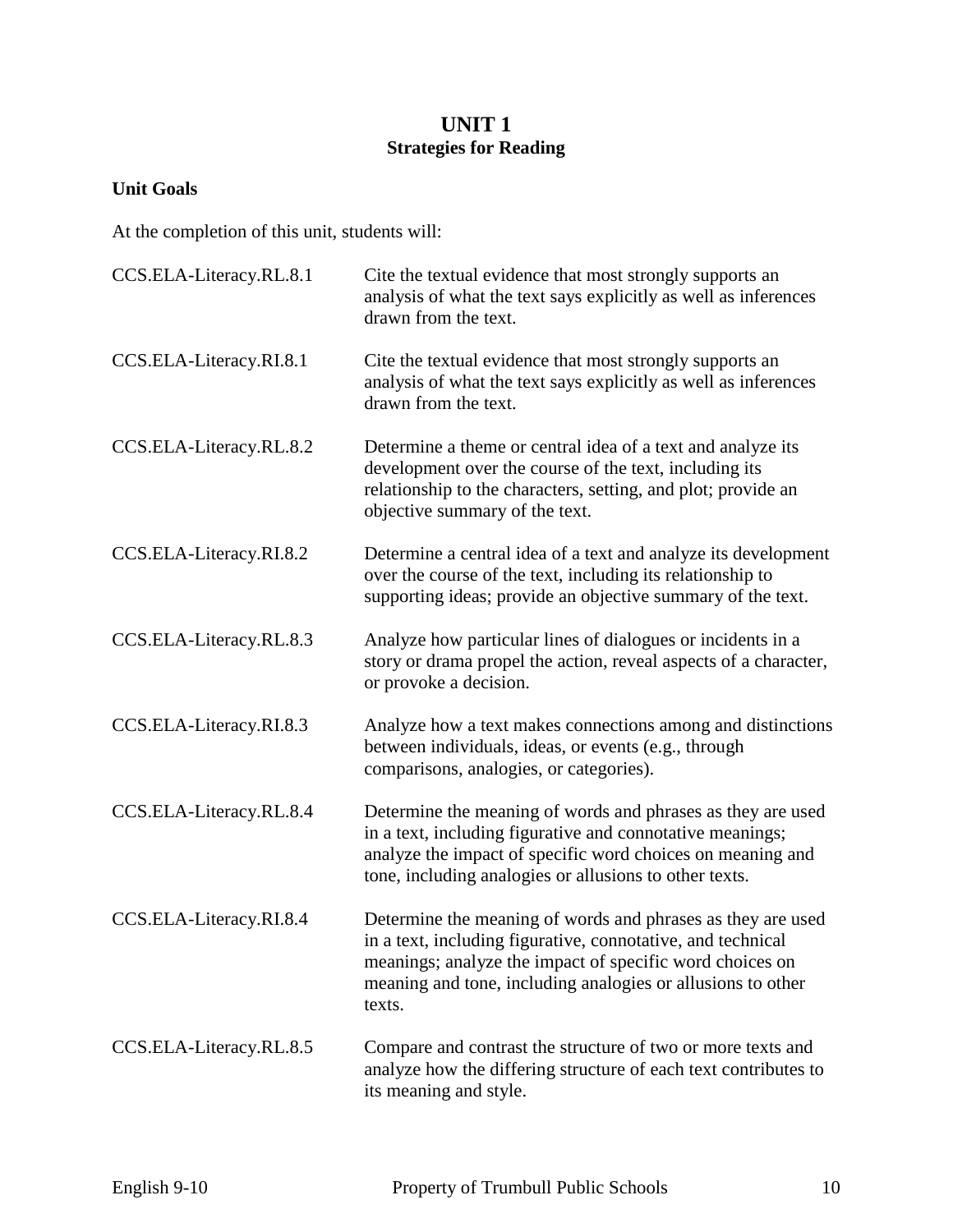| CCS.ELA-Literacy.RI.8.5  | Analyze in details the structure of a specific paragraph in a<br>text, including the role of particular sentences in developing<br>and refining a key concept.                                                                      |
|--------------------------|-------------------------------------------------------------------------------------------------------------------------------------------------------------------------------------------------------------------------------------|
| CCS.ELA-Literacy.RL.8.6  | Analyze how differences in the points of view of the characters<br>and the audience or reader (e.g., created through the use of<br>dramatic irony) create such effects as suspense or humor.                                        |
| CCS.ELA-Literacy.RI.8.6  | Determine an author's point of view or purpose in a text and<br>analyze how the author acknowledges and responds to<br>conflicting evidence or viewpoints.                                                                          |
| CCS.ELA-Literacy.RL.8.7  | Analyze the extent to which a filmed or live production of a<br>story or drama stays faithful to or departs from the text or<br>script, evaluating the choices made by the director or actors.                                      |
| CCS.ELA-Literacy.RI.8.7  | Evaluate the advantages and disadvantages of using different<br>mediums (e.g., print or digital text, video, multimedia) to<br>present a particular topic or idea.                                                                  |
| CCS.ELA-Literacy.RI.8.8  | Delineate and evaluate the argument and specific claims in a<br>text, assessing whether the reasoning is sound and the evidence<br>is relevant and sufficient; recognize when irrelevant evidence is<br>introduced.                 |
| CCS.ELA-Literacy.RL.8.9  | Analyze how a modern work of fiction draws on themes,<br>patterns of events, or character types from myths, traditional<br>stories, or religious works such as the Bible, including<br>describing how the material is rendered new. |
| CCS.ELA-Literacy.RI.8.9  | Analyze a case in which two or more texts provide conflicting<br>information on the same topic and identify where the texts<br>disagree on matters of fact or interpretation.                                                       |
| CCS.ELA-Literacy.RL.8.10 | By the end of the year, read and comprehend literature,<br>including stories, dramas, and poems, at the high end of the<br>grades 6-8 text complexity band independently and<br>proficiently.                                       |
| CCS.ELA-Literacy.RI.8.10 | By the end of the year, read and comprehend literary nonfiction<br>at the high end of the grades 6-8 text complexity band<br>independently and proficiently.                                                                        |
| CCS.ELA-Literacy.W.8.4   | Produce clear and coherent writing in which the development,<br>organization, and style are appropriate to task, purpose, and<br>audience.                                                                                          |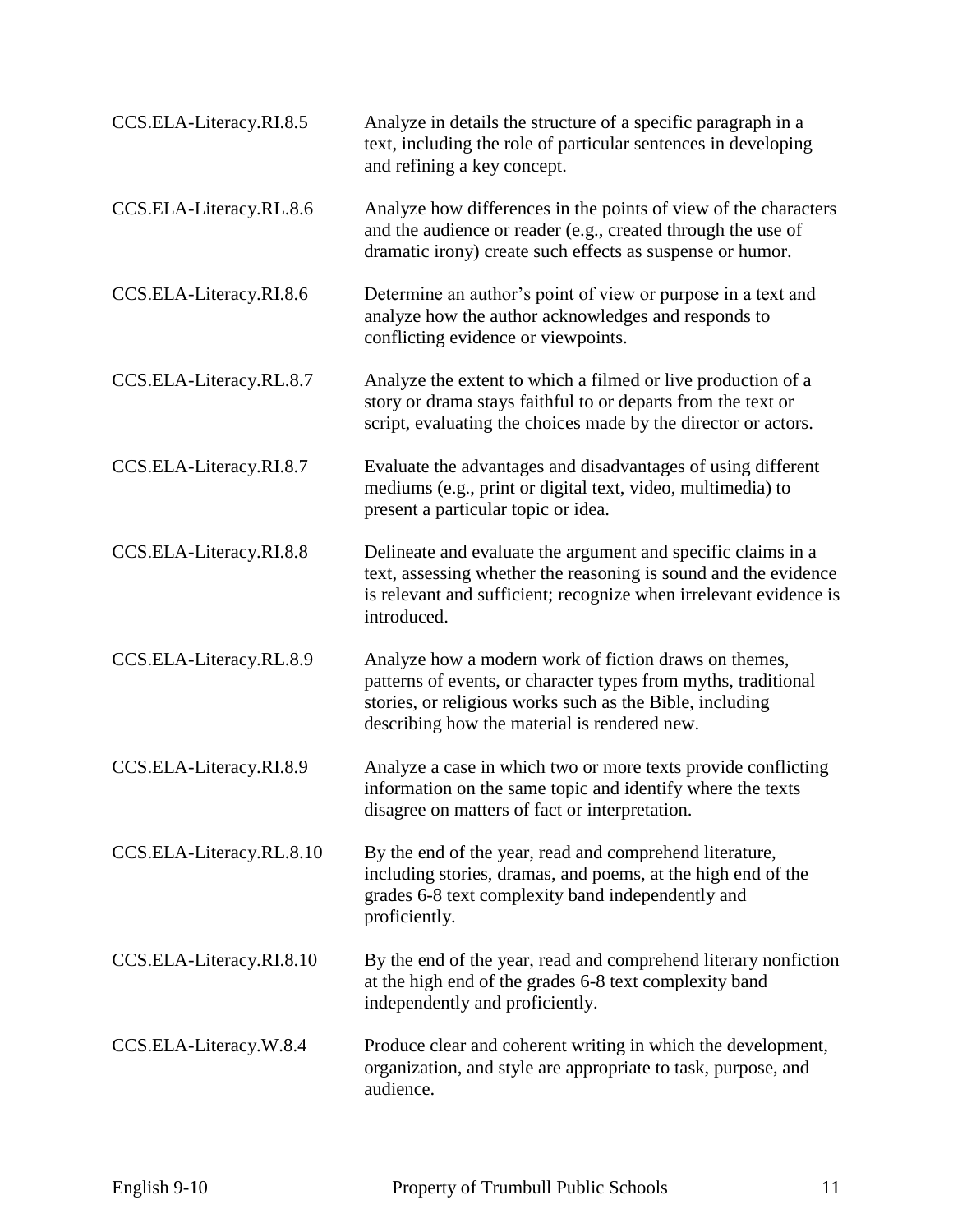| CCS.ELA-Literacy.W.8.10   | Write routinely over extended time frames (time for research,<br>reflection, and revision) and shorter time frames (a single<br>sitting or a day or two) for a range of discipline-specific tasks,<br>purposes, and audiences.        |
|---------------------------|---------------------------------------------------------------------------------------------------------------------------------------------------------------------------------------------------------------------------------------|
| CCS.ELA-Literacy.SL.8.1   | Engage effectively in a range of collaborative discussions (one-<br>on-one, in groups, and teacher-led) with diverse partners on<br>grade 8 topics, texts, and issues, building on others' ideas and<br>expressing their own clearly. |
| CCS.ELA-Literacy.SL.8.1.a | Come to discussions prepared, having read or researched<br>material under study; explicitly draw on that preparation by<br>referring to evidence on the topic, text, or issue to probe and<br>reflect on ideas under discussion.      |
| CCS.ELA-Literacy.SL.8.1.b | Follow rules for collegial discussions and decision-making,<br>track progress toward specific goals and deadlines, and define<br>individual roles as needed.                                                                          |
| CCS.ELA-Literacy.SL.8.1.c | Pose questions that connect the ideas of several speakers and<br>respond to others' questions and comments with relevant<br>evidence, observations, and ideas.                                                                        |
| CCS.ELA-Literacy.SL.8.1.d | Acknowledge new information expressed by others and, when<br>warranted, qualify or justify their own views in light of the<br>evidence presented.                                                                                     |
| CCS.ELA-Literacy.L.8.2    | Demonstrate command of the conventions of standard English<br>capitalization, punctuation, and spelling when writing.                                                                                                                 |
| CCS.ELA-Literacy.L.8.3    | Use knowledge of language and its conventions when writing,<br>speaking, reading, or listening.                                                                                                                                       |
| CCS.ELA-Literacy.L.8.4    | Determine or clarify the meaning of unknown and multiple-<br>meaning words and phrases based on grade 8 reading and<br>content, choosing flexibly from a range of strategies.                                                         |
| CCS.ELA-Literacy.L.8.6    | Acquire and use accurately grade-appropriate general academic<br>and domain-specific words and phrases; gather vocabulary<br>knowledge when considering a word or phrase important to<br>comprehension or expression.                 |

## **Unit Essential Questions**

- What makes and is a good reader?
- Why is close reading so important to thinking about text and the meaning of text?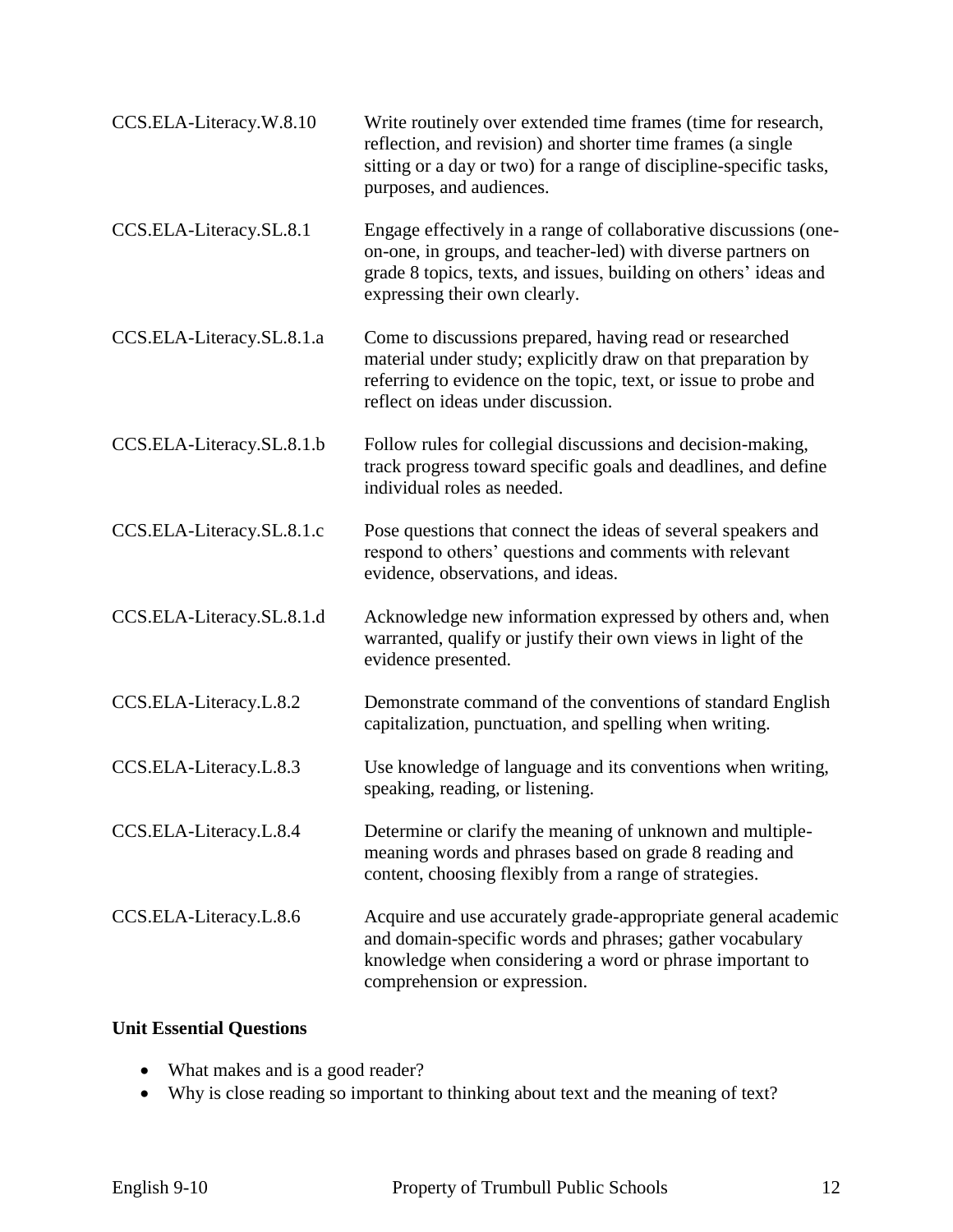#### **Scope and Sequence**

- 1. Essential activities when reading
	- a. Key question we need to ask ourselves when reading: What has the author presented to us and why?
	- b. Thinking as active learning that provides us meaning through shared thoughts
	- c. Discussing with others, communicating ideas, opinions, and emotions from text read
	- d. Developing questions we might not understand about text read, and/or questioning its importance
- 2. Notice and Note signposts, which assist students in guiding their thinking, predicting, summarizing, questioning, inferencing, and making connections
	- a. Contrasts and Contradictions when a character's actions contradict previous patterns, or when there is a change in a character's actions or thinking, providing new insight into the character
	- b. Aha Moment when a character's sudden insight or understanding helps us to understand plot, or when a character figures out something, changing character and/or plot
	- c. Tough Question when a character asks himself/herself or others a tough question or makes a statement, suggesting internal conflict and thinking of the character
	- d. Words of the Wiser when an older or wiser character offers a life lesson, suggesting a theme or a guiding lesson
	- e. Again, and Again when a word, phrase, or situation is repeated, causing us to wonder why the author is doing this, and suggesting symbolism
	- f. Memory Moment when a scene interrupts the flow to reveal something about character, plot, or theme, giving important background to character and/or plot
- 3. Non-Fiction signposts, which assist students in asking what surprises them in the text, based on what changes, challenges, or confirms their initial knowledge and thinking
	- a. Extreme or Absolute Language when the language leaves no doubt, exaggerates, or pushes the reader to the limit, suggesting the author's point of view or purpose
	- b. Number and Stats when specific numbers, number words, or amounts are used, causing us to wonder why the author is doing this, and suggesting conclusions, comparisons, facts, evidence, and the need to make inferences
	- c. Quoted Words when quoted words from others are used, suggesting the author's purpose, perspective, conclusions, or generalizations
	- d. Word Gaps when a word is unfamiliar, and asks us whether we recognize it from elsewhere, use context clues, and/or look up its meaning
- 4. Literary texts to practice signposts, considering high-interest complex texts that stretch students' reading levels
	- o Mini-lessons using short excerpts of selected texts appropriate for students' diverse needs, and applying prior signposts
	- o Daily practice with core and supplemental texts, with modeling leading to students' independent practice with self-selected texts for independent reading

## **Assured Assessments**

Formative Assessment:

i-Ready benchmark in September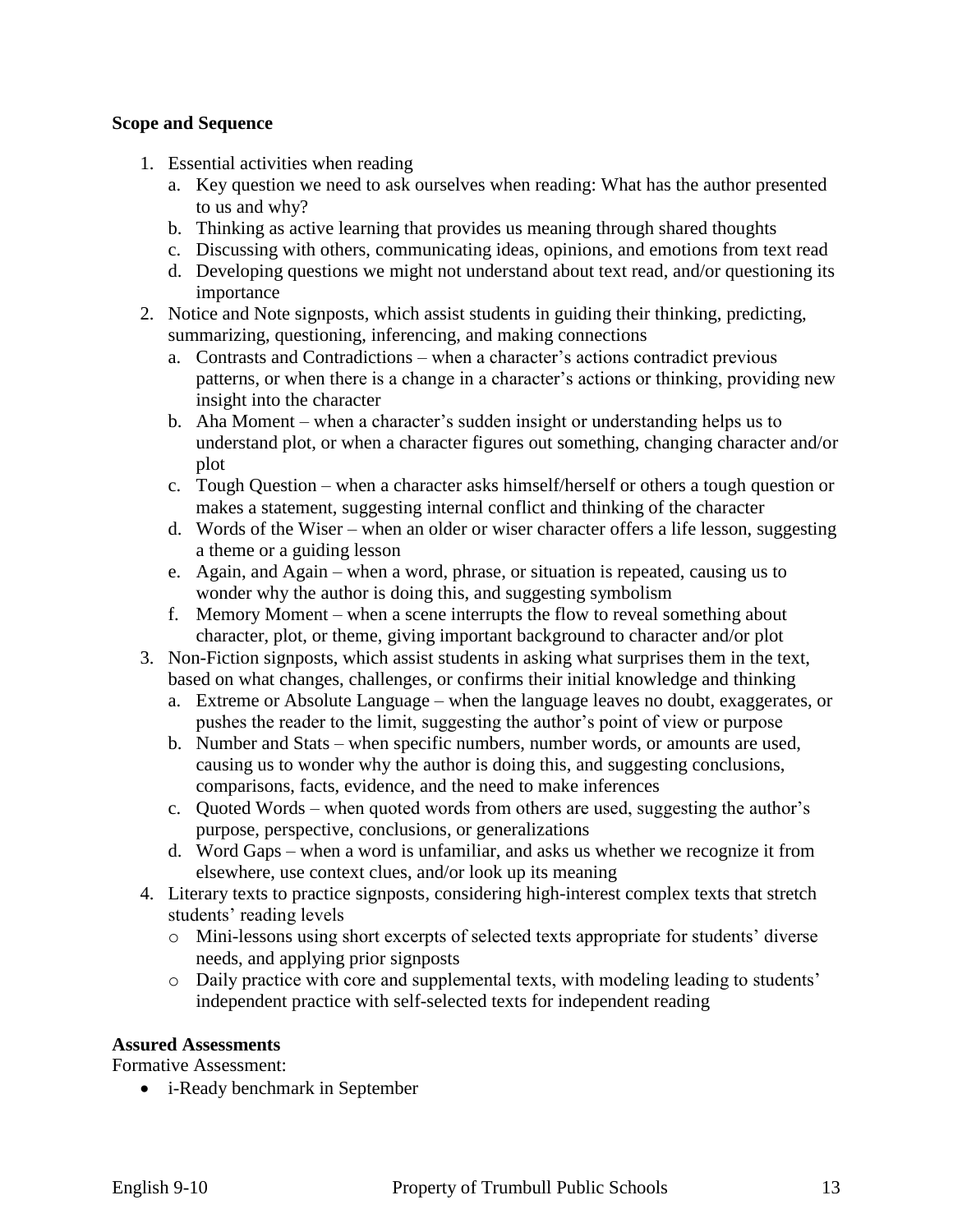- Highlighting and annotating of short excerpts of text to demonstrate reading strategies related to each signpost
- Ongoing measurement of IEP goals and objectives

Summative Assessment:

- Regular written reflections on how implementation of learned reading strategies helps the student understand author's purpose and perspective
- Independent weekly reading logs including daily time spent independently reading and utilizing learned reading strategies

## **Resources**

Core

- Beers, Kylene, and Robert E. Probst. *Notice and Note: Strategies for Close Reading*. Portsmouth, NH: Heinemann, 2013. Print.
- Beers, Kylene, and Robert E. Probst. *Notice & Note Literature Log*. Portsmouth, NH: Heinemann, 2014. Print.
- short excerpts of selected texts appropriate for students' diverse needs
- periodicals with fiction & non-fiction text (e.g., *Time*)
- independent reading library with complex texts accessible to diverse reading levels

## **Supplemental**

video clips of *Notice & Note* signposts

## **Time Allotment**

• Approximately one month (September)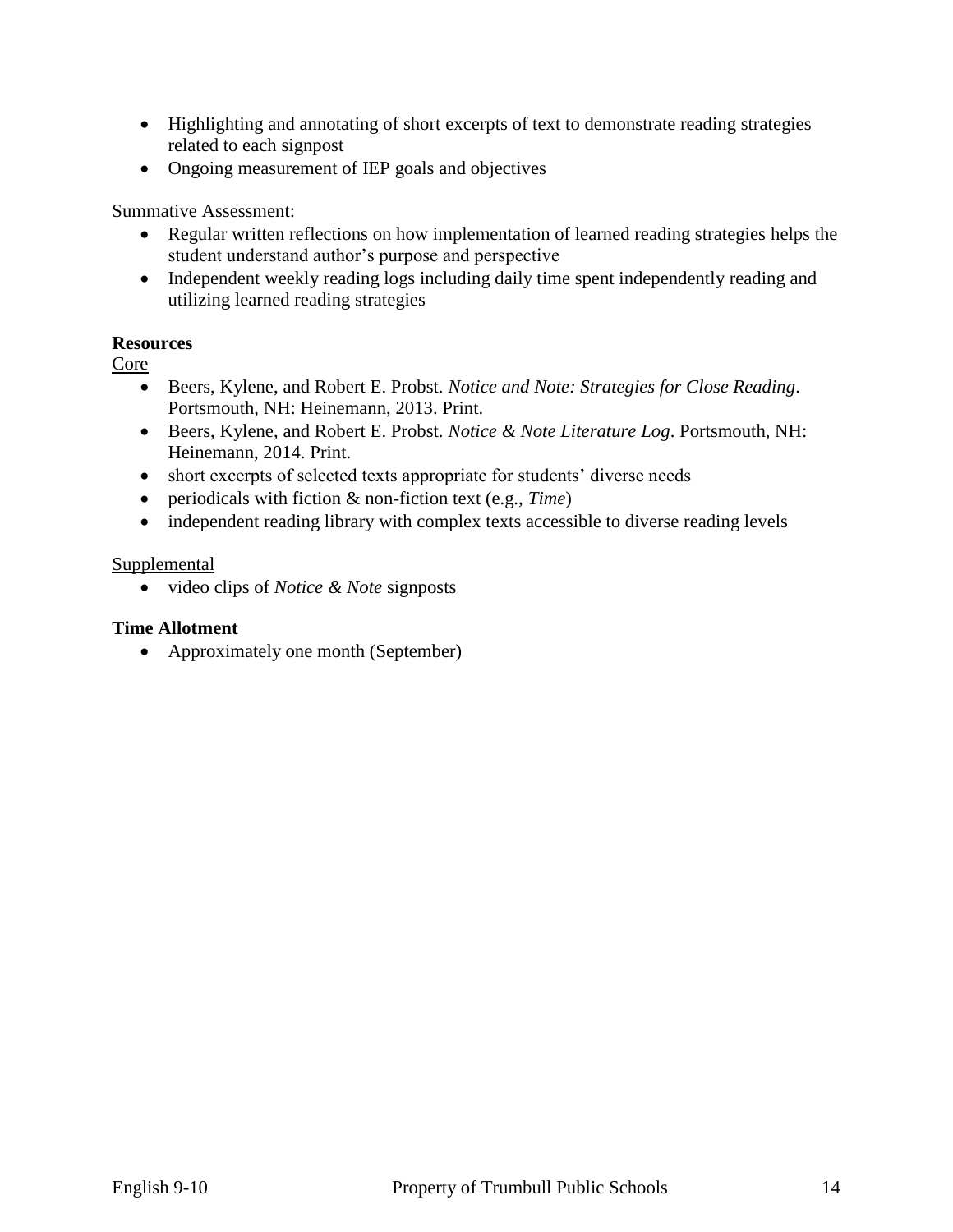## **UNIT 2 Applying Reading Strategies to a Full-Length Novel**

## **Unit Goals**

At the completion of this unit, students will:

| CCS.ELA-Literacy.RL.8.1 | Cite the textual evidence that most strongly supports an<br>analysis of what the text says explicitly as well as inferences<br>drawn from the text.                                                                                                             |
|-------------------------|-----------------------------------------------------------------------------------------------------------------------------------------------------------------------------------------------------------------------------------------------------------------|
| CCS.ELA-Literacy.RI.8.1 | Cite the textual evidence that most strongly supports an<br>analysis of what the text says explicitly as well as inferences<br>drawn from the text.                                                                                                             |
| CCS.ELA-Literacy.RL.8.2 | Determine a theme or central idea of a text and analyze its<br>development over the course of the text, including its<br>relationship to the characters, setting, and plot; provide an<br>objective summary of the text.                                        |
| CCS.ELA-Literacy.RI.8.2 | Determine a central idea of a text and analyze its development<br>over the course of the text, including its relationship to<br>supporting ideas; provide an objective summary of the text.                                                                     |
| CCS.ELA-Literacy.RL.8.3 | Analyze how particular lines of dialogues or incidents in a<br>story or drama propel the action, reveal aspects of a character,<br>or provoke a decision.                                                                                                       |
| CCS.ELA-Literacy.RI.8.3 | Analyze how a text makes connections among and distinctions<br>between individuals, ideas, or events (e.g., through<br>comparisons, analogies, or categories).                                                                                                  |
| CCS.ELA-Literacy.RL.8.4 | Determine the meaning of words and phrases as they are used<br>in a text, including figurative and connotative meanings;<br>analyze the impact of specific word choices on meaning and<br>tone, including analogies or allusions to other texts.                |
| CCS.ELA-Literacy.RI.8.4 | Determine the meaning of words and phrases as they are used<br>in a text, including figurative, connotative, and technical<br>meanings; analyze the impact of specific word choices on<br>meaning and tone, including analogies or allusions to other<br>texts. |
| CCS.ELA-Literacy.RL.8.5 | Compare and contrast the structure of two or more texts and<br>analyze how the differing structure of each text contributes to<br>its meaning and style.                                                                                                        |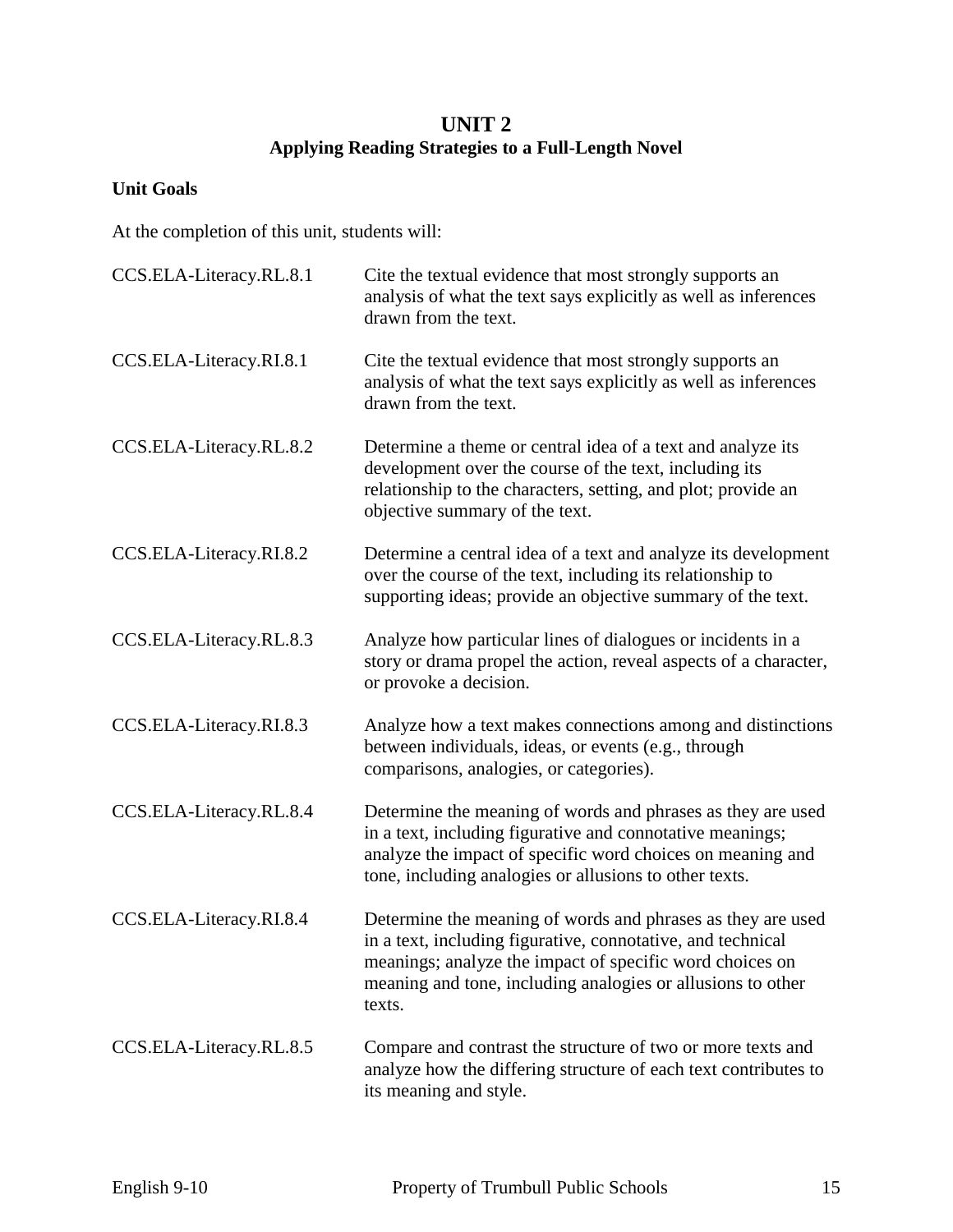| CCS.ELA-Literacy.RI.8.5  | Analyze in details the structure of a specific paragraph in a<br>text, including the role of particular sentences in developing<br>and refining a key concept.                                                                      |
|--------------------------|-------------------------------------------------------------------------------------------------------------------------------------------------------------------------------------------------------------------------------------|
| CCS.ELA-Literacy.RL.8.6  | Analyze how differences in the points of view of the characters<br>and the audience or reader (e.g., created through the use of<br>dramatic irony) create such effects as suspense or humor.                                        |
| CCS.ELA-Literacy.RI.8.6  | Determine an author's point of view or purpose in a text and<br>analyze how the author acknowledges and responds to<br>conflicting evidence or viewpoints.                                                                          |
| CCS.ELA-Literacy.RL.8.7  | Analyze the extent to which a filmed or live production of a<br>story or drama stays faithful to or departs from the text or<br>script, evaluating the choices made by the director or actors.                                      |
| CCS.ELA-Literacy.RI.8.7  | Evaluate the advantages and disadvantages of using different<br>mediums (e.g., print or digital text, video, multimedia) to<br>present a particular topic or idea.                                                                  |
| CCS.ELA-Literacy.RI.8.8  | Delineate and evaluate the argument and specific claims in a<br>text, assessing whether the reasoning is sound and the evidence<br>is relevant and sufficient; recognize when irrelevant evidence is<br>introduced.                 |
| CCS.ELA-Literacy.RL.8.9  | Analyze how a modern work of fiction draws on themes,<br>patterns of events, or character types from myths, traditional<br>stories, or religious works such as the Bible, including<br>describing how the material is rendered new. |
| CCS.ELA-Literacy.RI.8.9  | Analyze a case in which two or more texts provide conflicting<br>information on the same topic and identify where the texts<br>disagree on matters of fact or interpretation.                                                       |
| CCS.ELA-Literacy.RL.8.10 | By the end of the year, read and comprehend literature,<br>including stories, dramas, and poems, at the high end of the<br>grades 6-8 text complexity band independently and<br>proficiently.                                       |
| CCS.ELA-Literacy.RI.8.10 | By the end of the year, read and comprehend literary nonfiction<br>at the high end of the grades 6-8 text complexity band<br>independently and proficiently.                                                                        |
| CCS.ELA-Literacy.W.8.2   | Write informative/explanatory texts to examine a topic and<br>convey ideas, concepts, and information through the selection,<br>organization, and analysis of relevant content.                                                     |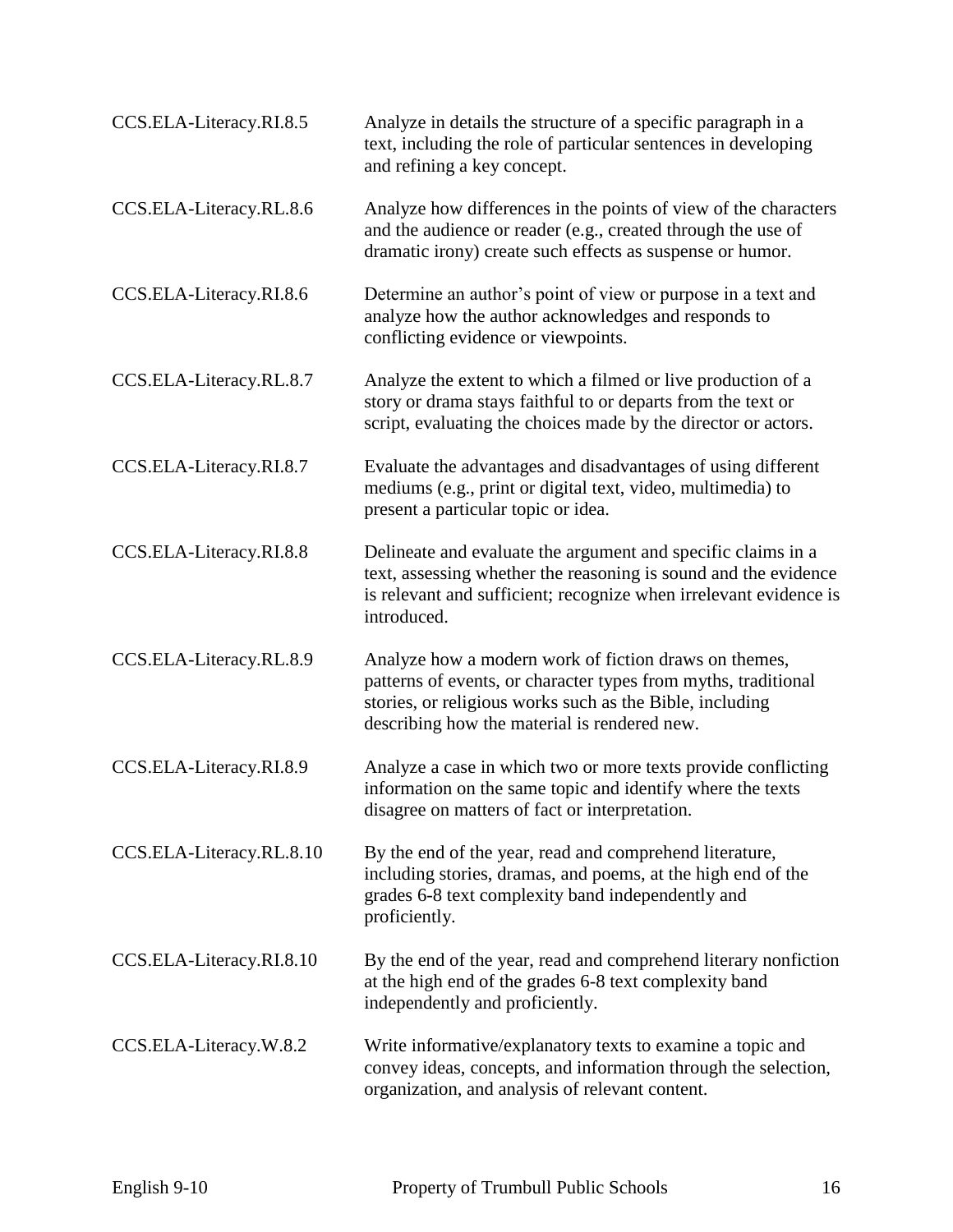| CCS.ELA-Literacy.W.8.2.a  | Introduce a topic clearly, previewing what is to follow;<br>organize ideas, concepts, and information into broader<br>categories; include formatting (e.g., headings), graphics (e.g.,<br>charts, tables), and multimedia when useful to aiding<br>comprehension. |
|---------------------------|-------------------------------------------------------------------------------------------------------------------------------------------------------------------------------------------------------------------------------------------------------------------|
| CCS.ELA-Literacy.W.8.2.b  | Develop the topic with relevant, well-chosen facts, definitions,<br>concrete details, quotations, or other information and examples.                                                                                                                              |
| CCS.ELA-Literacy.W.8.2.c  | Use appropriate and varied transitions to create cohesion and<br>clarify the relationships among ideas and concepts.                                                                                                                                              |
| CCS.ELA-Literacy.W.8.2.d  | Use precise language and domain-specific vocabulary to<br>inform about or explain the topic.                                                                                                                                                                      |
| CCS.ELA-Literacy.W.8.2.e  | Establish and maintain a formal style.                                                                                                                                                                                                                            |
| CCS.ELA-Literacy.W.8.4    | Produce clear and coherent writing in which the development,<br>organization, and style are appropriate to task, purpose, and<br>audience.                                                                                                                        |
| CCS.ELA-Literacy.W.8.10   | Write routinely over extended time frames (time for research,<br>reflection, and revision) and shorter time frames (a single<br>sitting or a day or two) for a range of discipline-specific tasks,<br>purposes, and audiences.                                    |
| CCS.ELA-Literacy.SL.8.1   | Engage effectively in a range of collaborative discussions (one-<br>on-one, in groups, and teacher-led) with diverse partners on<br>grade 8 topics, texts, and issues, building on others' ideas and<br>expressing their own clearly.                             |
| CCS.ELA-Literacy.SL.8.1.a | Come to discussions prepared, having read or researched<br>material under study; explicitly draw on that preparation by<br>referring to evidence on the topic, text, or issue to probe and<br>reflect on ideas under discussion.                                  |
| CCS.ELA-Literacy.SL.8.1.b | Follow rules for collegial discussions and decision-making,<br>track progress toward specific goals and deadlines, and define<br>individual roles as needed.                                                                                                      |
| CCS.ELA-Literacy.SL.8.1.c | Pose questions that connect the ideas of several speakers and<br>respond to others' questions and comments with relevant<br>evidence, observations, and ideas.                                                                                                    |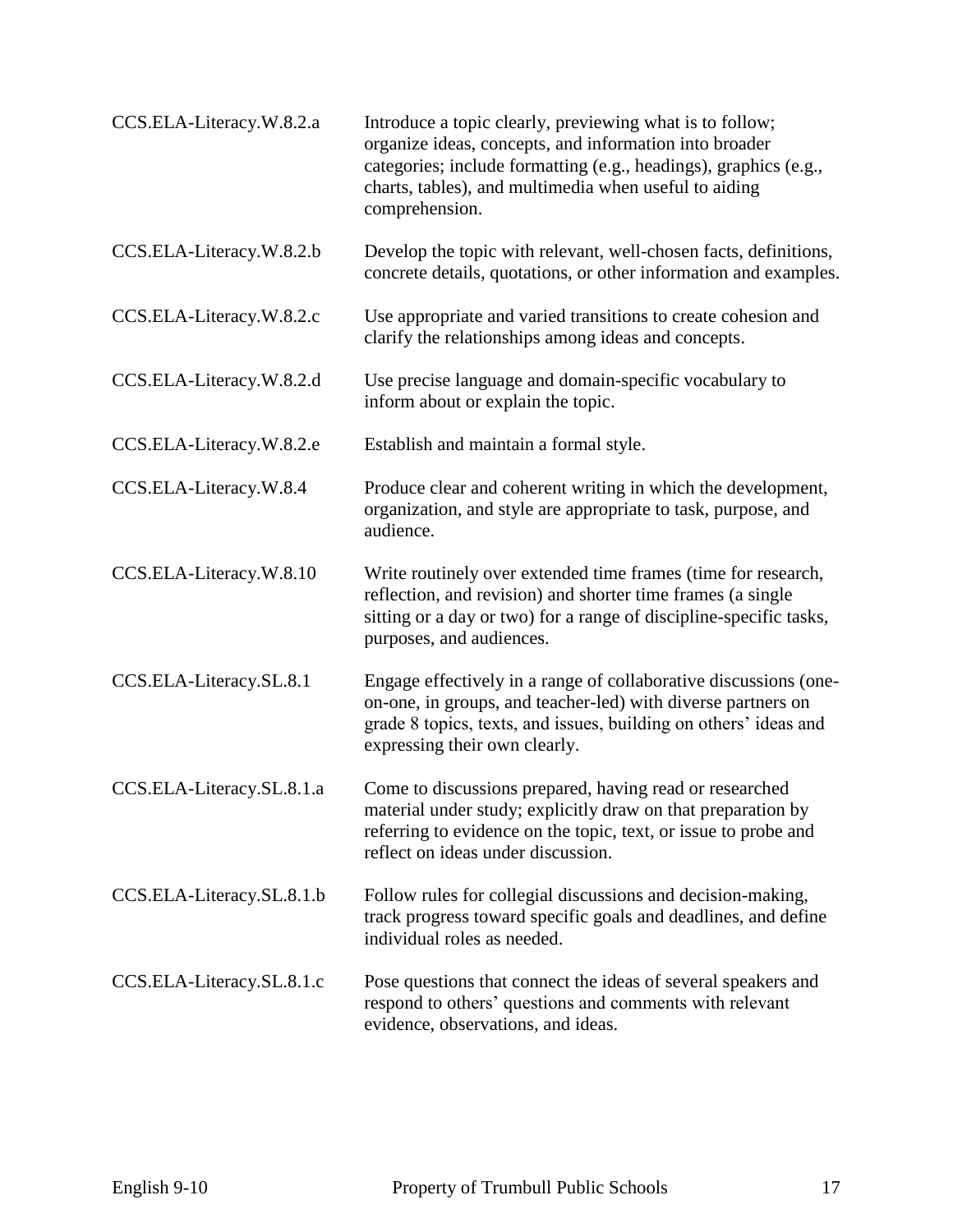| CCS.ELA-Literacy.SL.8.1.d | Acknowledge new information expressed by others and, when<br>warranted, qualify or justify their own views in light of the<br>evidence presented.                                                                     |
|---------------------------|-----------------------------------------------------------------------------------------------------------------------------------------------------------------------------------------------------------------------|
| CCS.ELA-Literacy.L.8.2    | Demonstrate command of the conventions of standard English<br>capitalization, punctuation, and spelling when writing.                                                                                                 |
| CCS.ELA-Literacy.L.8.3    | Use knowledge of language and its conventions when writing,<br>speaking, reading, or listening.                                                                                                                       |
| CCS.ELA-Literacy.L.8.4    | Determine or clarify the meaning of unknown and multiple-<br>meaning words and phrases based on grade 8 reading and<br>content, choosing flexibly from a range of strategies.                                         |
| CCS.ELA-Literacy.L.8.6    | Acquire and use accurately grade-appropriate general academic<br>and domain-specific words and phrases; gather vocabulary<br>knowledge when considering a word or phrase important to<br>comprehension or expression. |

#### **Unit Essential Questions**

- When reading a novel, how do I determine an author's purpose?
- When reading a novel, how do I determine the novel's theme?
- What are the benefits to analyzing text closely?

## **Scope and Sequence**

- 1. What we should notice in reading a novel, starting with the cover: What is it telling us? What do we notice about the picture and title? What do we predict?
	- a. Written reflection on emotions depicted in the cover, and discussing perceptions/opinions with others in the class.
- 2. Reading aloud, noting old and new words, and asking why the author is presenting them in that format
	- a. Discussion of words' purpose, followed by written reflection
- 3. Continued reading aloud, noting signposts to understand plot
	- a. Discussion of characters' emotions, and supporting evidence, followed by written reflection
- 4. Continued reading aloud, noting conflicts with self, characters, and society based on textual support in graphic organizer
- 5. Reading of relevant short non-fiction articles (e.g., about lost boys in Sudan as presented by International Rescue Committee, Inc. and by National Geographic), with text highlighting based on signposts and discussion of learning that scaffolds students' knowledge base (prior knowledge): How does this new knowledge help you the reader to empathize with the main character?
	- a. Discussion of changing perspective on main character, followed by written reflection including evidence from articles and discussion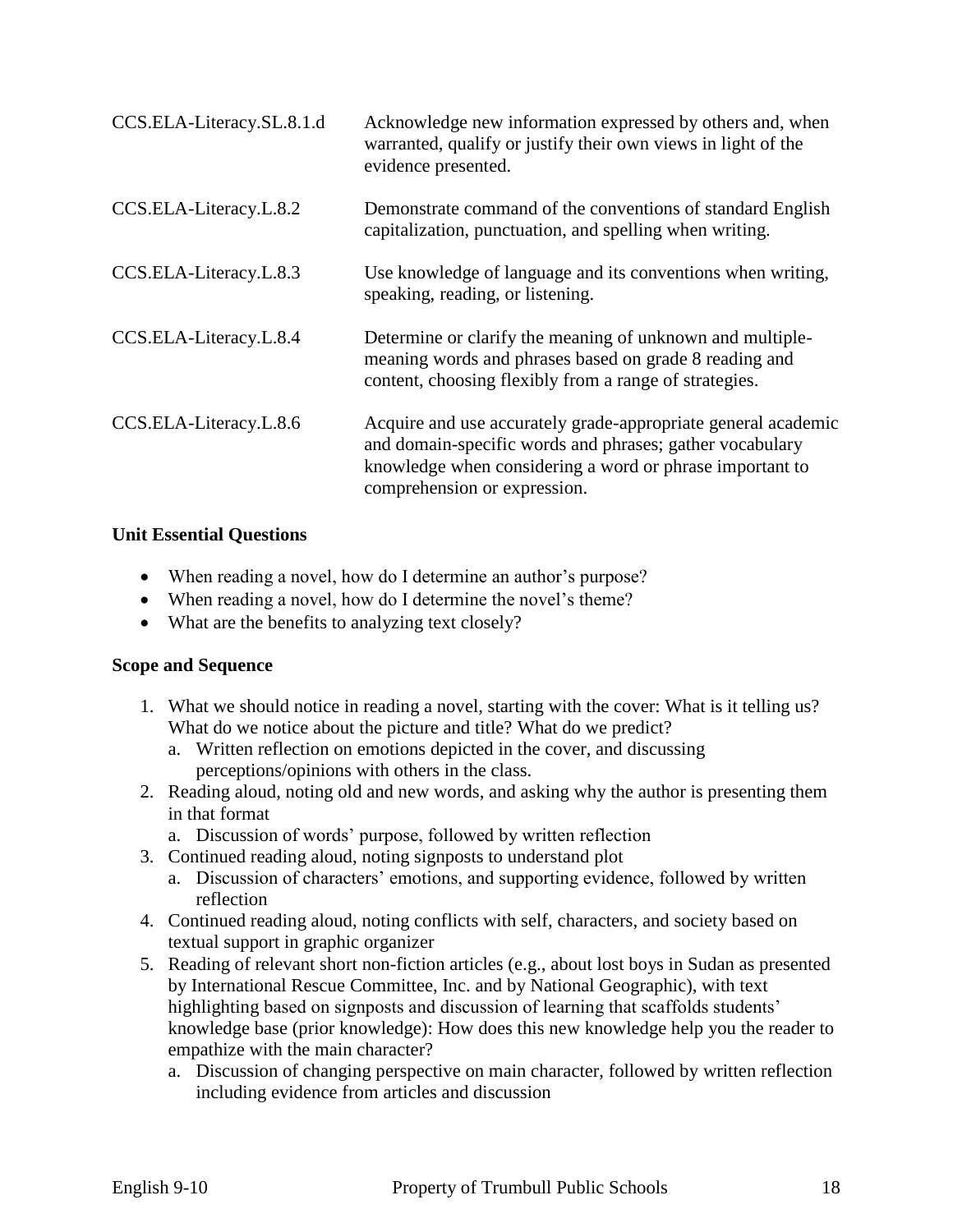- 6. Continued reading aloud, past literal meaning to read between the lines and infer characters' feelings, actions, and conflicts, looking closely at what is changing
- 7. Continued reading aloud, discussing theme (e.g., hope) and supporting evidence
	- a. Discussion of theme, and supporting evidence, followed by written reflection
- 8. Continued reading aloud, focusing on the purpose and conflict of character interactions and their relationship to theme
	- a. Charting of character interactions, including changes and perspective, in graphic organizer
- 9. Continued reading aloud, developing a statement about character and the text evidence to support the idea
	- a. Discussion of character statements with a peer
- 10. Continued reading aloud, using a graphic organizer focused on how characters support the theme throughout the text
- 11. Rewriting of theme ideas based on deeper thinking and stronger word choice
	- a. Free-writing to explain theme of text based on main character
	- b. Development of graphic organizer with relevant ideas and supporting evidence
- 12. Drafting, revision, and editing of a formal piece of writing based on theme of text and supporting evidence, with at least two or more supporting ideas

## **Assured Assessments**

Formative Assessment:

- Daily writer's response notebook with reflections on selected topics for analysis
- Discussion of selected topics based on sharing of thoughtful responses
- Ongoing measurement of IEP goals and objectives

Summative Assessment:

- Formal essay based on theme of text read, assessed via THS School-Wide Writing Rubric
- Independent weekly reading logs including daily time spent independently reading and utilizing learned reading strategies
- Midterm examination

## **Resources**

Core

• either

Applegate, Katherine. *Home of the Brave*. New York: Macmillan, 2011. Print. or

Park, Linda Sue. *A Long Walk to Water*. New York: Clarion, 2010. Print.

- Calkins, Lucy, and Alexandra Marron. *Interpretation Book Clubs: Analyzing Themes*. Portsmouth, NH: Heinemann, 2015. Print.
- Beers, Kylene, and Robert E. Probst. *Notice & Note Literature Log*. Portsmouth, NH: Heinemann, 2014. Print.
- relevant short non-fiction articles
- periodicals with fiction & non-fiction text (e.g., *Time*)
- independent reading library with complex texts accessible to diverse reading levels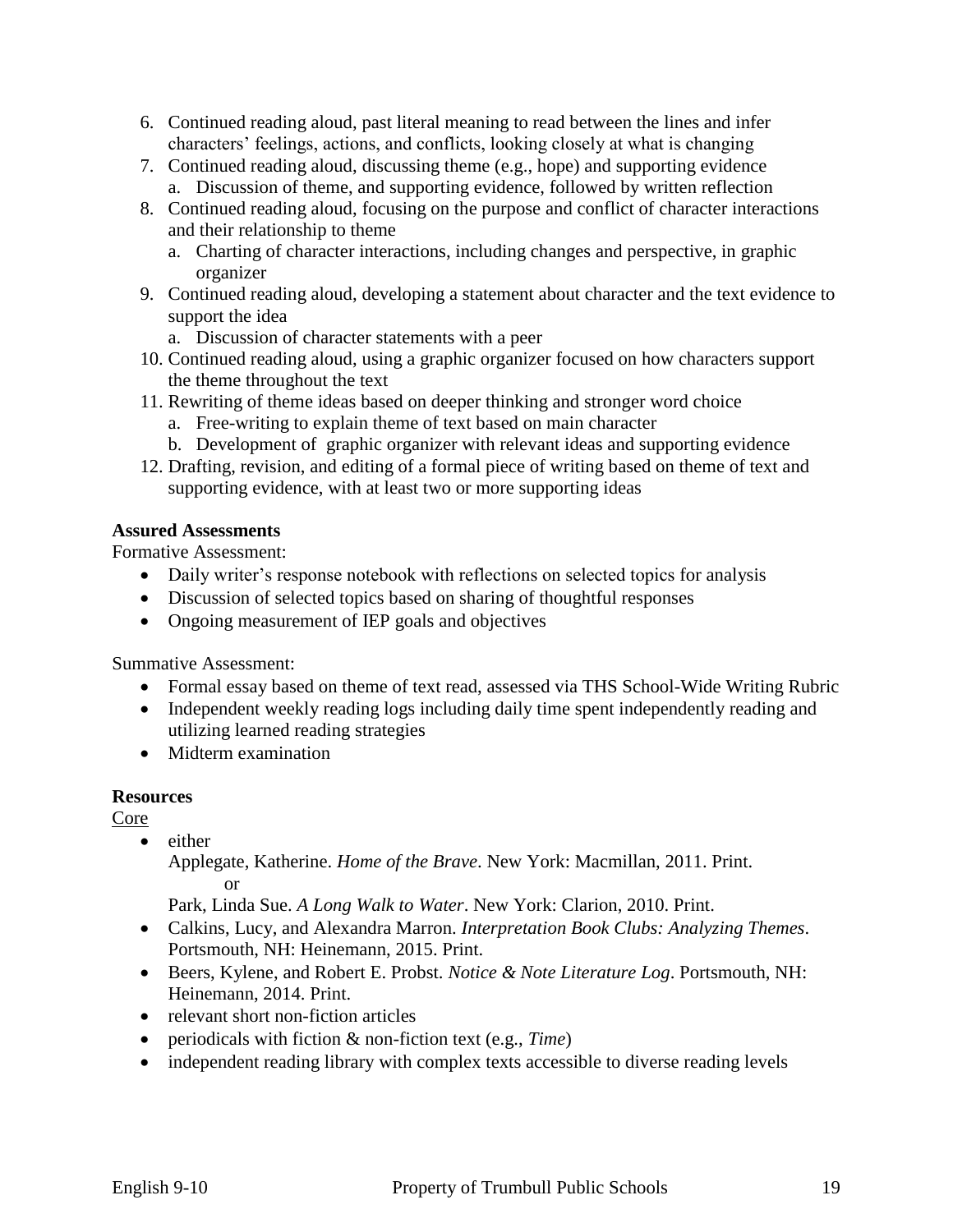## **Supplemental**

video clips of *Notice & Note* signposts

## **Time Allotment**

Approximately three months (October-December)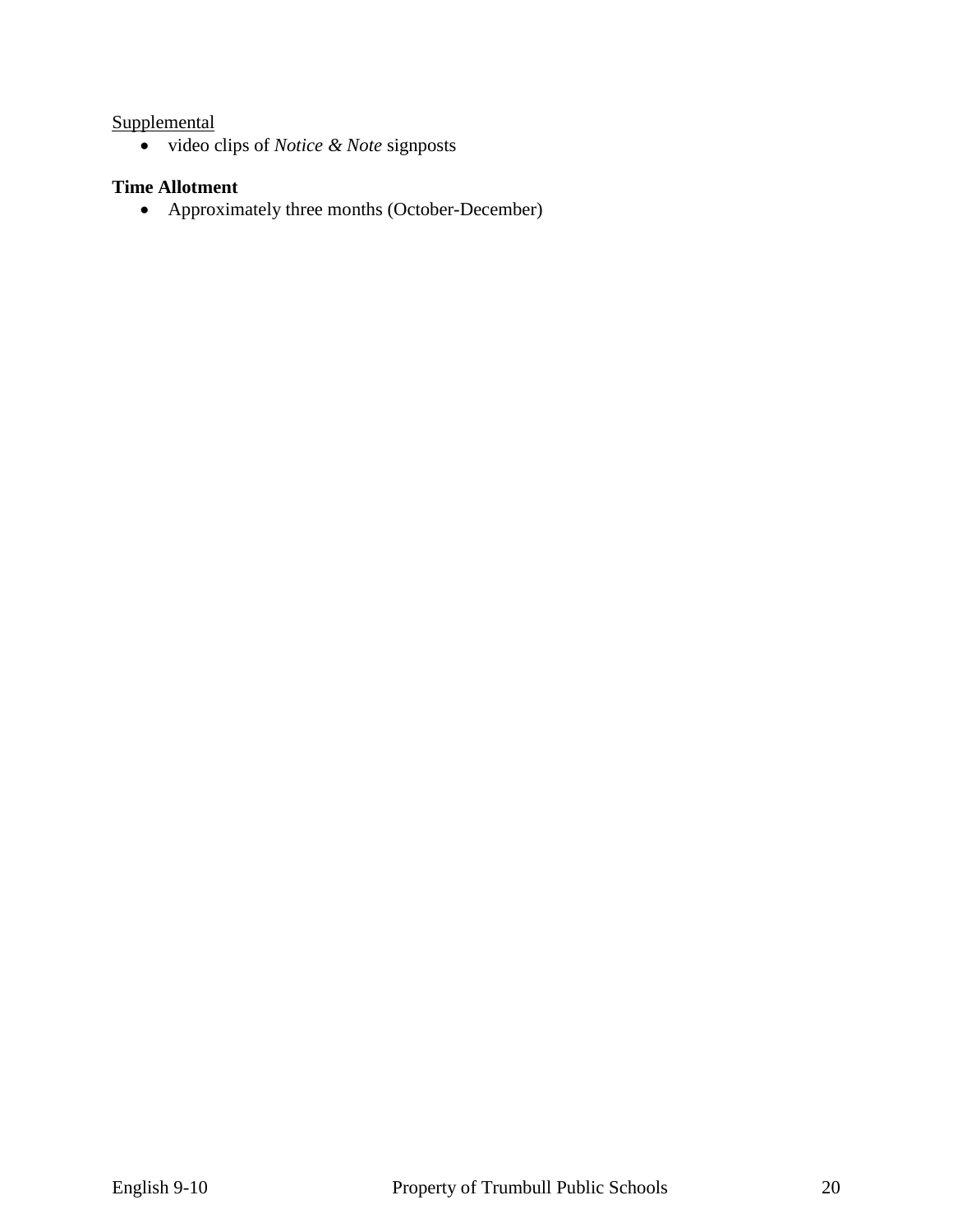## **UNIT 3**

## **Applying Reading Strategies to Deepen Understanding of Character Development**

## **Unit Goals**

At the completion of this unit, students will:

| CCS.ELA-Literacy.RL.8.1 | Cite the textual evidence that most strongly supports an<br>analysis of what the text says explicitly as well as inferences<br>drawn from the text.                                                                                                             |
|-------------------------|-----------------------------------------------------------------------------------------------------------------------------------------------------------------------------------------------------------------------------------------------------------------|
| CCS.ELA-Literacy.RI.8.1 | Cite the textual evidence that most strongly supports an<br>analysis of what the text says explicitly as well as inferences<br>drawn from the text.                                                                                                             |
| CCS.ELA-Literacy.RL.8.2 | Determine a theme or central idea of a text and analyze its<br>development over the course of the text, including its<br>relationship to the characters, setting, and plot; provide an<br>objective summary of the text.                                        |
| CCS.ELA-Literacy.RI.8.2 | Determine a central idea of a text and analyze its development<br>over the course of the text, including its relationship to<br>supporting ideas; provide an objective summary of the text.                                                                     |
| CCS.ELA-Literacy.RL.8.3 | Analyze how particular lines of dialogues or incidents in a<br>story or drama propel the action, reveal aspects of a character,<br>or provoke a decision.                                                                                                       |
| CCS.ELA-Literacy.RI.8.3 | Analyze how a text makes connections among and distinctions<br>between individuals, ideas, or events (e.g., through<br>comparisons, analogies, or categories).                                                                                                  |
| CCS.ELA-Literacy.RL.8.4 | Determine the meaning of words and phrases as they are used<br>in a text, including figurative and connotative meanings;<br>analyze the impact of specific word choices on meaning and<br>tone, including analogies or allusions to other texts.                |
| CCS.ELA-Literacy.RI.8.4 | Determine the meaning of words and phrases as they are used<br>in a text, including figurative, connotative, and technical<br>meanings; analyze the impact of specific word choices on<br>meaning and tone, including analogies or allusions to other<br>texts. |
| CCS.ELA-Literacy.RL.8.5 | Compare and contrast the structure of two or more texts and<br>analyze how the differing structure of each text contributes to<br>its meaning and style.                                                                                                        |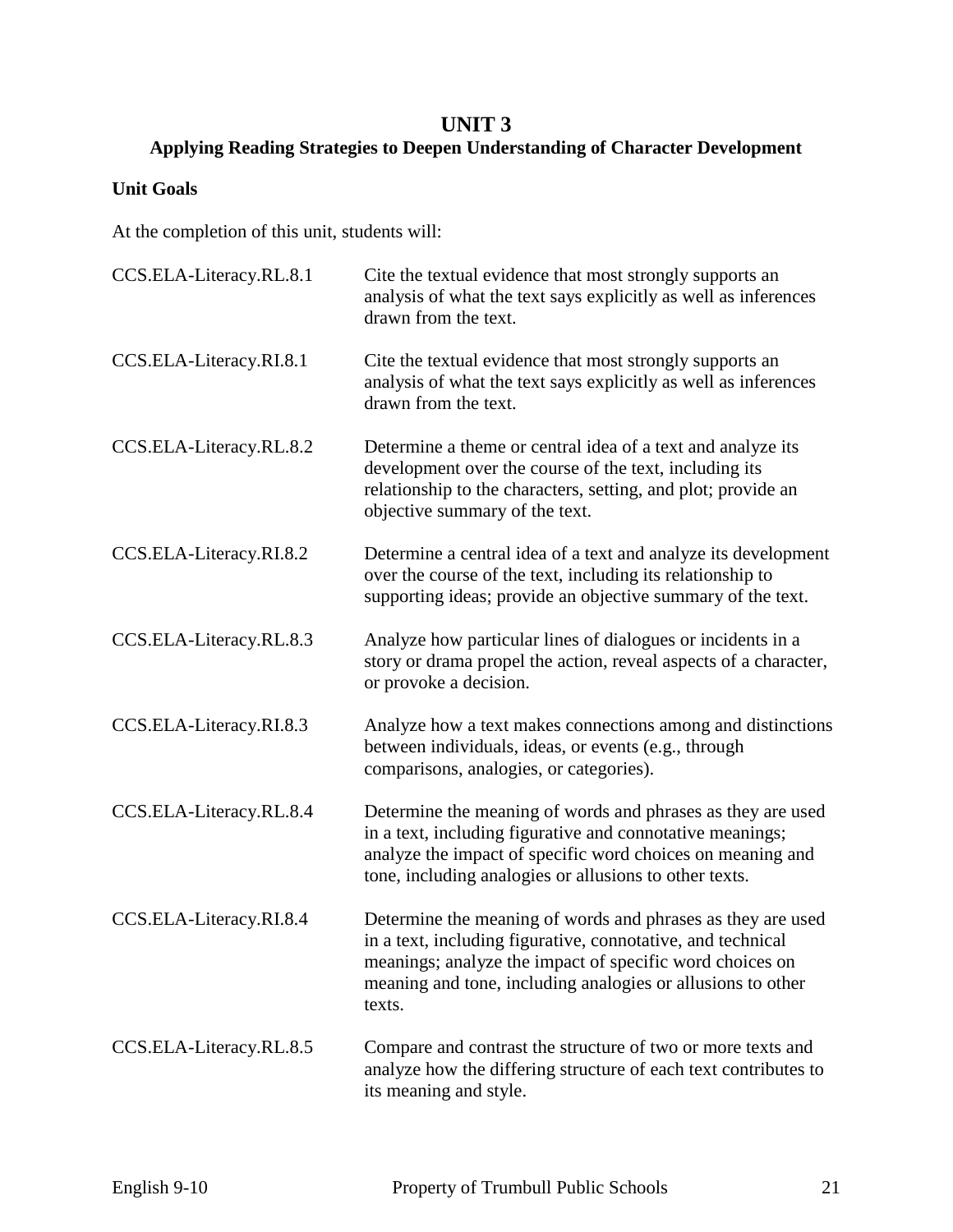| CCS.ELA-Literacy.RI.8.5  | Analyze in details the structure of a specific paragraph in a<br>text, including the role of particular sentences in developing<br>and refining a key concept.                                                                      |
|--------------------------|-------------------------------------------------------------------------------------------------------------------------------------------------------------------------------------------------------------------------------------|
| CCS.ELA-Literacy.RL.8.6  | Analyze how differences in the points of view of the characters<br>and the audience or reader (e.g., created through the use of<br>dramatic irony) create such effects as suspense or humor.                                        |
| CCS.ELA-Literacy.RI.8.6  | Determine an author's point of view or purpose in a text and<br>analyze how the author acknowledges and responds to<br>conflicting evidence or viewpoints.                                                                          |
| CCS.ELA-Literacy.RL.8.7  | Analyze the extent to which a filmed or live production of a<br>story or drama stays faithful to or departs from the text or<br>script, evaluating the choices made by the director or actors.                                      |
| CCS.ELA-Literacy.RI.8.7  | Evaluate the advantages and disadvantages of using different<br>mediums (e.g., print or digital text, video, multimedia) to<br>present a particular topic or idea.                                                                  |
| CCS.ELA-Literacy.RI.8.8  | Delineate and evaluate the argument and specific claims in a<br>text, assessing whether the reasoning is sound and the evidence<br>is relevant and sufficient; recognize when irrelevant evidence is<br>introduced.                 |
| CCS.ELA-Literacy.RL.8.9  | Analyze how a modern work of fiction draws on themes,<br>patterns of events, or character types from myths, traditional<br>stories, or religious works such as the Bible, including<br>describing how the material is rendered new. |
| CCS.ELA-Literacy.RI.8.9  | Analyze a case in which two or more texts provide conflicting<br>information on the same topic and identify where the texts<br>disagree on matters of fact or interpretation.                                                       |
| CCS.ELA-Literacy.RL.8.10 | By the end of the year, read and comprehend literature,<br>including stories, dramas, and poems, at the high end of the<br>grades 6-8 text complexity band independently and<br>proficiently.                                       |
| CCS.ELA-Literacy.RI.8.10 | By the end of the year, read and comprehend literary nonfiction<br>at the high end of the grades 6-8 text complexity band<br>independently and proficiently.                                                                        |
| CCS.ELA-Literacy.W.8.1   | Write arguments to support claims with clear reasons and<br>relevant evidence.                                                                                                                                                      |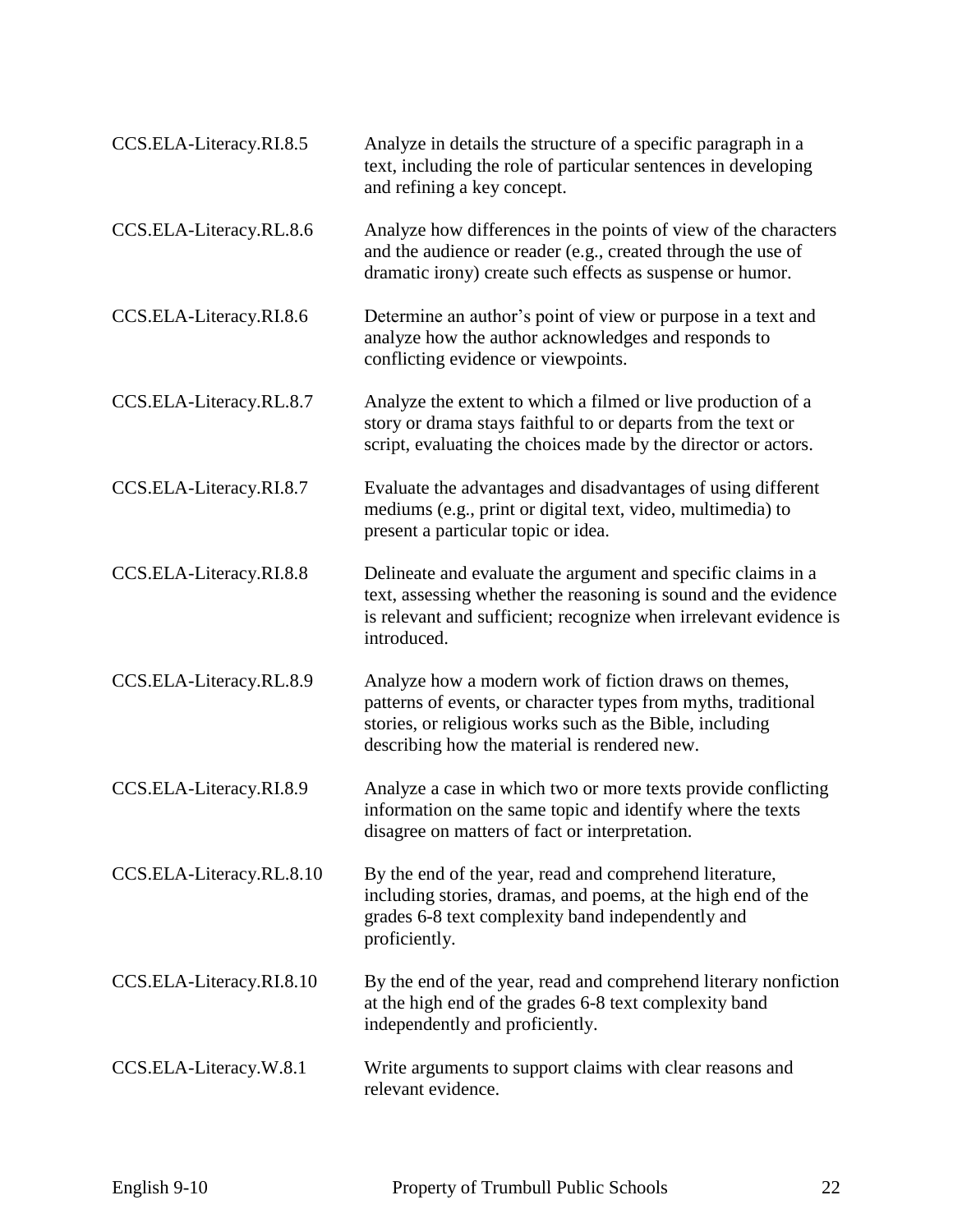| CCS.ELA-Literacy.W.8.1.a  | Introduce claim(s), acknowledge and distinguish the claim(s)<br>from alternate or opposing claims, and organize the reasons<br>and evidence logically.                                                                                |
|---------------------------|---------------------------------------------------------------------------------------------------------------------------------------------------------------------------------------------------------------------------------------|
| CCS.ELA-Literacy.W.8.1.b  | Support claim(s) with logical reasoning and relevant evidence,<br>using accurate, credible sources and demonstrating an<br>understanding of the topic or text.                                                                        |
| CCS.ELA-Literacy.W.8.1.c  | Use words, phrases, and clauses to create cohesion and clarify<br>the relationships among claim(s), counterclaims, reasons, and<br>evidence.                                                                                          |
| CCS.ELA-Literacy.W.8.1.d  | Establish and maintain a formal style.                                                                                                                                                                                                |
| CCS.ELA-Literacy.W.8.1.e  | Provide a concluding statement or section that follows from<br>and supports the argument presented.                                                                                                                                   |
| CCS.ELA-Literacy.W.8.4    | Produce clear and coherent writing in which the development,<br>organization, and style are appropriate to task, purpose, and<br>audience.                                                                                            |
| CCS.ELA-Literacy.W.8.10   | Write routinely over extended time frames (time for research,<br>reflection, and revision) and shorter time frames (a single<br>sitting or a day or two) for a range of discipline-specific tasks,<br>purposes, and audiences.        |
| CCS.ELA-Literacy.SL.8.1   | Engage effectively in a range of collaborative discussions (one-<br>on-one, in groups, and teacher-led) with diverse partners on<br>grade 8 topics, texts, and issues, building on others' ideas and<br>expressing their own clearly. |
| CCS.ELA-Literacy.SL.8.1.a | Come to discussions prepared, having read or researched<br>material under study; explicitly draw on that preparation by<br>referring to evidence on the topic, text, or issue to probe and<br>reflect on ideas under discussion.      |
| CCS.ELA-Literacy.SL.8.1.b | Follow rules for collegial discussions and decision-making,<br>track progress toward specific goals and deadlines, and define<br>individual roles as needed.                                                                          |
| CCS.ELA-Literacy.SL.8.1.c | Pose questions that connect the ideas of several speakers and<br>respond to others' questions and comments with relevant<br>evidence, observations, and ideas.                                                                        |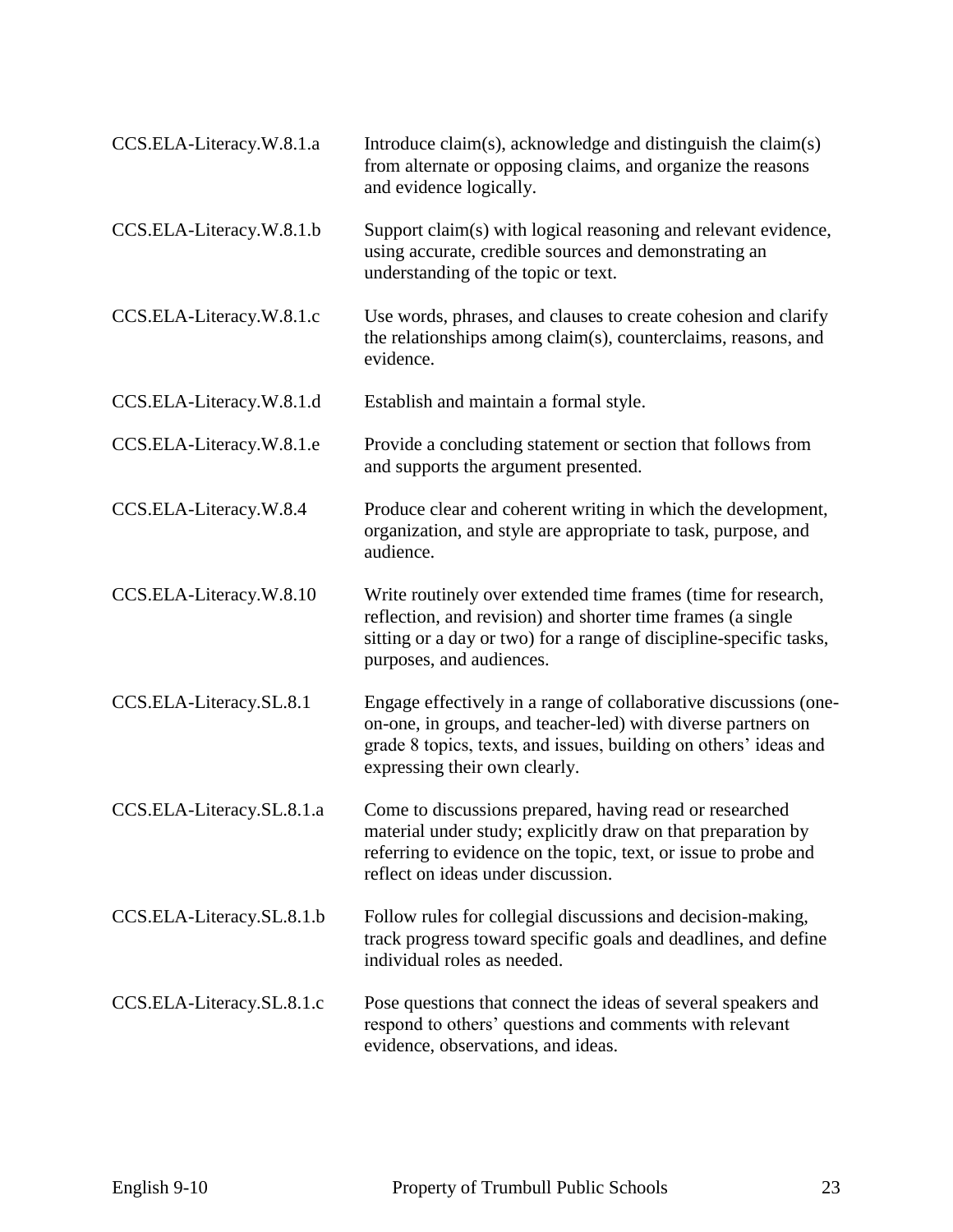| CCS.ELA-Literacy.SL.8.1.d | Acknowledge new information expressed by others and, when<br>warranted, qualify or justify their own views in light of the<br>evidence presented.                                                                     |
|---------------------------|-----------------------------------------------------------------------------------------------------------------------------------------------------------------------------------------------------------------------|
| CCS.ELA-Literacy.L.8.2    | Demonstrate command of the conventions of standard English<br>capitalization, punctuation, and spelling when writing.                                                                                                 |
| CCS.ELA-Literacy.L.8.3    | Use knowledge of language and its conventions when writing,<br>speaking, reading, or listening.                                                                                                                       |
| CCS.ELA-Literacy.L.8.4    | Determine or clarify the meaning of unknown and multiple-<br>meaning words and phrases based on grade 8 reading and<br>content, choosing flexibly from a range of strategies.                                         |
| CCS.ELA-Literacy.L.8.6    | Acquire and use accurately grade-appropriate general academic<br>and domain-specific words and phrases; gather vocabulary<br>knowledge when considering a word or phrase important to<br>comprehension or expression. |

## **Unit Essential Questions**

- When reading a novel, how do I determine how a character reveals the novel's theme or purpose?
- When reading a novel, how do I determine how the actions and decisions of a character reveal his/her personality?

#### **Scope and Sequence**

- 1. What we should notice in reading a novel, starting with the cover: What is it telling us? What do we notice about the picture and title? What do we predict?
	- a. Written reflection on emotions depicted in the cover, and discussing perceptions/opinions with others in the class.
- 2. Reading aloud, noting characters in the opening chapter and charting their characteristics based on what is noticed about them
- 3. Continued reading aloud, focusing on the background introduced by the author, and its importance
	- a. Completion of K/W/L chart based on time & place of the text's setting
- 4. Continued reading aloud, focusing on signposts used by the author, and their effectiveness for his/her purpose
	- a. Discussion of the effectiveness of signposts noticed, followed by written reflection
- 5. Reading of relevant short non-fiction articles (e.g., about World War II, Nazi propaganda, foster care and the foster care system, gangs in the 1960s, 1970s, and present day), with text highlighting based on signposts and discussion of learning that scaffolds students' knowledge base (prior knowledge): How does this new knowledge help you the reader to empathize with the main character?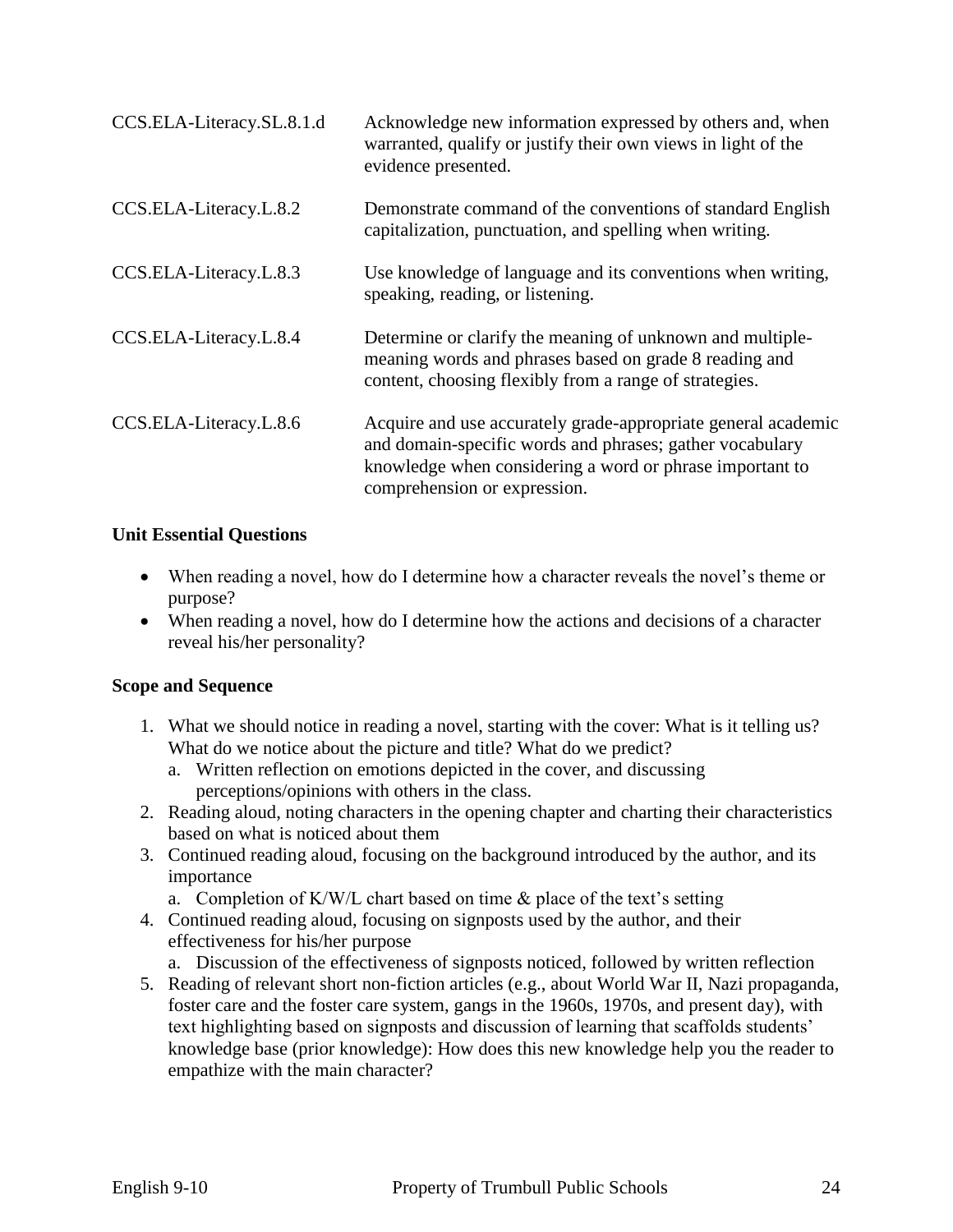- a. Discussion of changing perspective on main character, followed by written reflection including evidence from articles and discussion
- 6. Continued reading aloud, noting signposts to understand character development
	- a. Discussion of characters' personality traits, and supporting evidence, followed by written reflection
- 7. Continued reading aloud, focusing on the actions/decisions of the main character, and their impact on the novel's theme
	- a. Discussion of character and theme, and supporting evidence, followed by written reflection
- 8. Continued reading aloud, focusing on character changes and the author's purpose
	- a. Discussion of character changes, and supporting evidence, followed by written reflection
- 9. Continued reading aloud, focusing on characters' interactions and the author's purpose
	- a. Discussion of character interactions, and supporting evidence, followed by written reflection
- 10. Development of a thesis for a formal argumentative piece of writing, using a framed sentence starter dealing with the main character and explaining the character's complexity throughout the text
- 11. Organizing of the piece based on claims and evidence from the text framed with a graphic organizer
- 12. Drafting, revision, and editing of the formal piece of writing based on complex character and supporting evidence, with at least two or more supporting ideas

## **Assured Assessments**

Formative Assessment:

- *i*-Ready benchmark in January
- Daily writer's response notebook with reflections on selected topics for analysis
- Discussion of selected topics based on sharing of thoughtful responses
- Ongoing measurement of IEP goals and objectives

Summative Assessment:

- Formal essay based on complex character within text read, assessed via THS School-Wide Writing Rubric
- Independent weekly reading logs including daily time spent independently reading and utilizing learned reading strategies

## **Resources**

Core

- either
	- Boyne, John. *The Boy in the Striped Pajamas*. New York: Penguin, 2006. Print. or

Hunt, Lynda Mullaly. *One for the Murphys*. New York: Penguin, 2013. Print. or

Myers, Walter Dean. *Scorpions*. New York: Amistad, 1988. Print.

 Beers, Kylene, and Robert E. Probst. *Notice & Note Literature Log*. Portsmouth, NH: Heinemann, 2014. Print.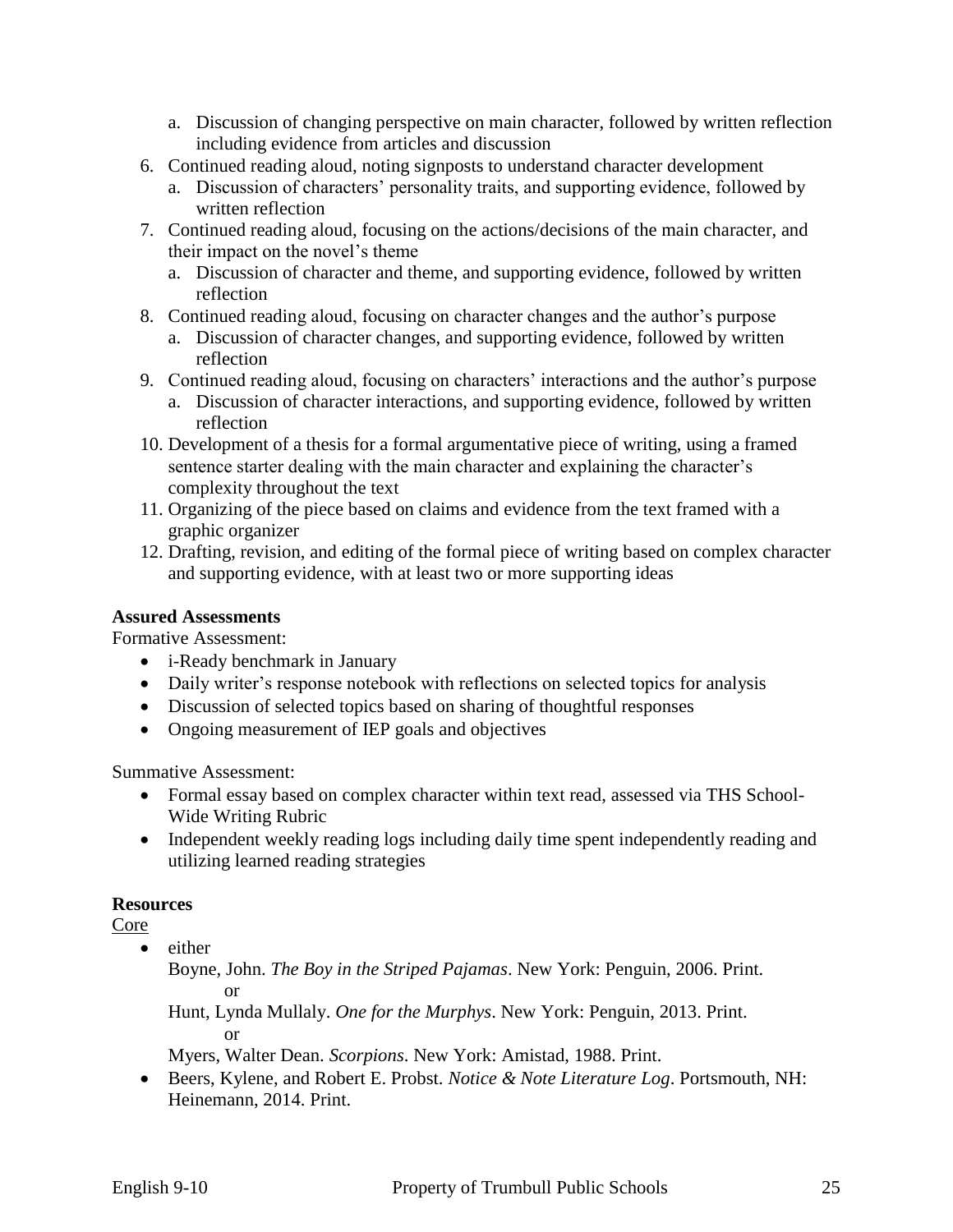- relevant short non-fiction articles
- periodicals with fiction & non-fiction text (e.g., *Time*)
- independent reading library with complex texts accessible to diverse reading levels

#### Supplemental

- American Institutes for Research. "Growing Up in Foster Care: Elementary and Middle School." June 29, 2016. [https://www.air.org/resource/growing-foster-care-elementary](https://www.air.org/resource/growing-foster-care-elementary-and-middle-school)[and-middle-school.](https://www.air.org/resource/growing-foster-care-elementary-and-middle-school) Web.
- Hersh, Daniel. "Gang Prevention Programs Focus on Middle Schoolers." Feb. 25, 2015. [https://www.usnews.com/news/articles/2015/02/25/gang-prevention-programs-focus-on](https://www.usnews.com/news/articles/2015/02/25/gang-prevention-programs-focus-on-middle-schoolers)[middle-schoolers.](https://www.usnews.com/news/articles/2015/02/25/gang-prevention-programs-focus-on-middle-schoolers) Web.
- Lahey, Jessica. "Every Time Foster Kids Move, They Lose Months of Academic Progress." *The Atlantic* Feb. 28, 2014. [https://www.theatlantic.com/education/archive/2014/02/every-time-foster-kids-move](https://www.theatlantic.com/education/archive/2014/02/every-time-foster-kids-move-they-lose-months-of-academic-progress/284134/)[they-lose-months-of-academic-progress/284134/.](https://www.theatlantic.com/education/archive/2014/02/every-time-foster-kids-move-they-lose-months-of-academic-progress/284134/) Web.
- "Positive Impact of Foster Care." *YouTube*, uploaded by Department of Child Services Indiana, May 13, 2014, [https://www.youtube.com/watch?v=shTy3LbUC7Q.](https://www.youtube.com/watch?v=shTy3LbUC7Q) Web.
- Segura, Jose. "Preventing Students from Joining Gangs." *YouTube*, uploaded by TEDx Talks, May 17, 2017, [https://www.youtube.com/watch?v=V3RfT42uWW0.](https://www.youtube.com/watch?v=V3RfT42uWW0) Web.
- "Why Do Youth Join Gangs?" *Juvenile Justice Bulletin* August 1998. [https://www.ojjdp.gov/jjbulletin/9808/why.html.](https://www.ojjdp.gov/jjbulletin/9808/why.html) Web.

#### **Time Allotment**

• Approximately two months (January-February)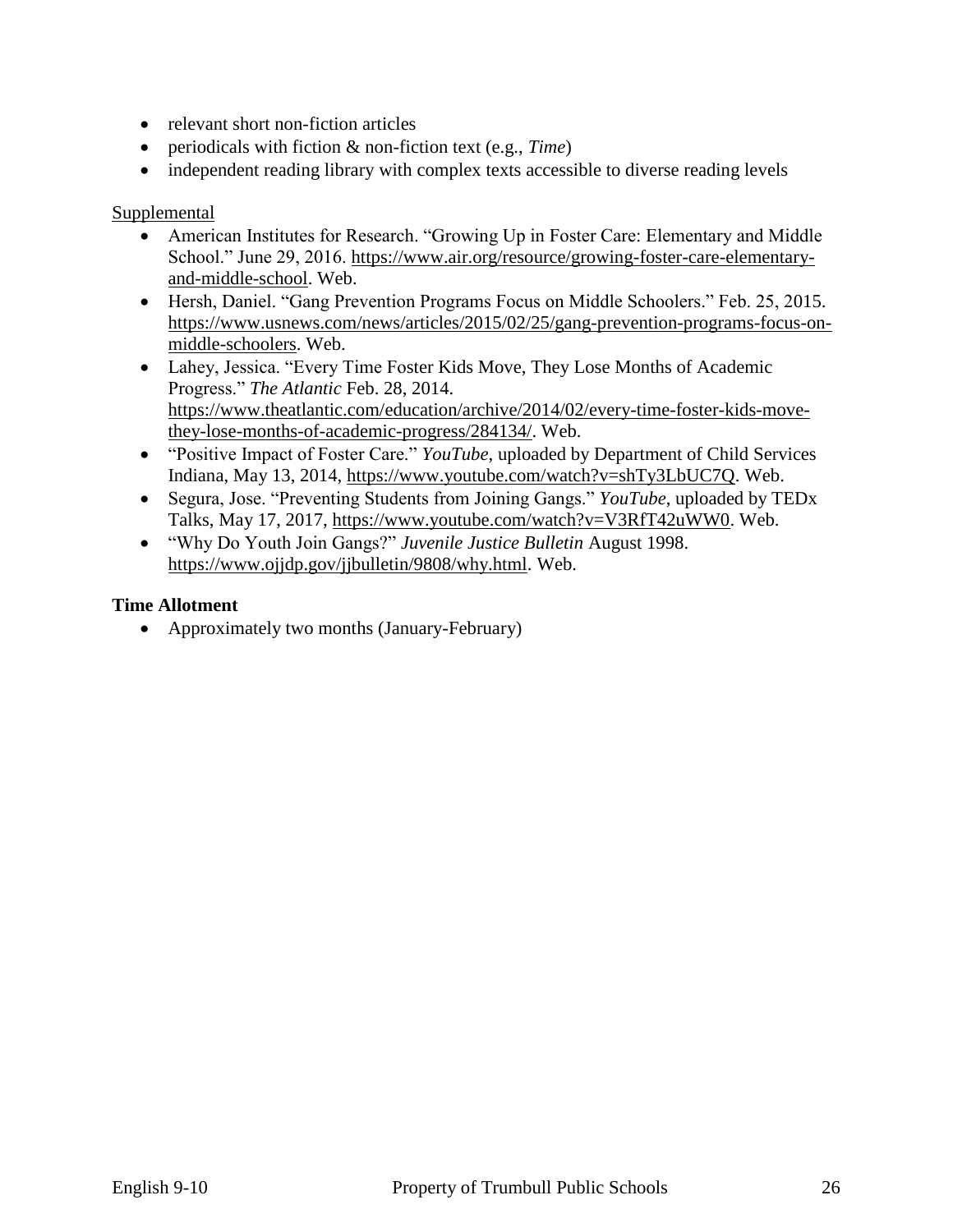## **UNIT 4 Applying Context to Understanding Text**

## **Unit Goals**

At the completion of this unit, students will:

| CCS.ELA-Literacy.RL.8.1 | Cite the textual evidence that most strongly supports an<br>analysis of what the text says explicitly as well as inferences<br>drawn from the text.                                                                                                             |
|-------------------------|-----------------------------------------------------------------------------------------------------------------------------------------------------------------------------------------------------------------------------------------------------------------|
| CCS.ELA-Literacy.RI.8.1 | Cite the textual evidence that most strongly supports an<br>analysis of what the text says explicitly as well as inferences<br>drawn from the text.                                                                                                             |
| CCS.ELA-Literacy.RL.8.2 | Determine a theme or central idea of a text and analyze its<br>development over the course of the text, including its<br>relationship to the characters, setting, and plot; provide an<br>objective summary of the text.                                        |
| CCS.ELA-Literacy.RI.8.2 | Determine a central idea of a text and analyze its development<br>over the course of the text, including its relationship to<br>supporting ideas; provide an objective summary of the text.                                                                     |
| CCS.ELA-Literacy.RL.8.3 | Analyze how particular lines of dialogues or incidents in a<br>story or drama propel the action, reveal aspects of a character,<br>or provoke a decision.                                                                                                       |
| CCS.ELA-Literacy.RI.8.3 | Analyze how a text makes connections among and distinctions<br>between individuals, ideas, or events (e.g., through<br>comparisons, analogies, or categories).                                                                                                  |
| CCS.ELA-Literacy.RL.8.4 | Determine the meaning of words and phrases as they are used<br>in a text, including figurative and connotative meanings;<br>analyze the impact of specific word choices on meaning and<br>tone, including analogies or allusions to other texts.                |
| CCS.ELA-Literacy.RI.8.4 | Determine the meaning of words and phrases as they are used<br>in a text, including figurative, connotative, and technical<br>meanings; analyze the impact of specific word choices on<br>meaning and tone, including analogies or allusions to other<br>texts. |
| CCS.ELA-Literacy.RL.8.5 | Compare and contrast the structure of two or more texts and<br>analyze how the differing structure of each text contributes to<br>its meaning and style.                                                                                                        |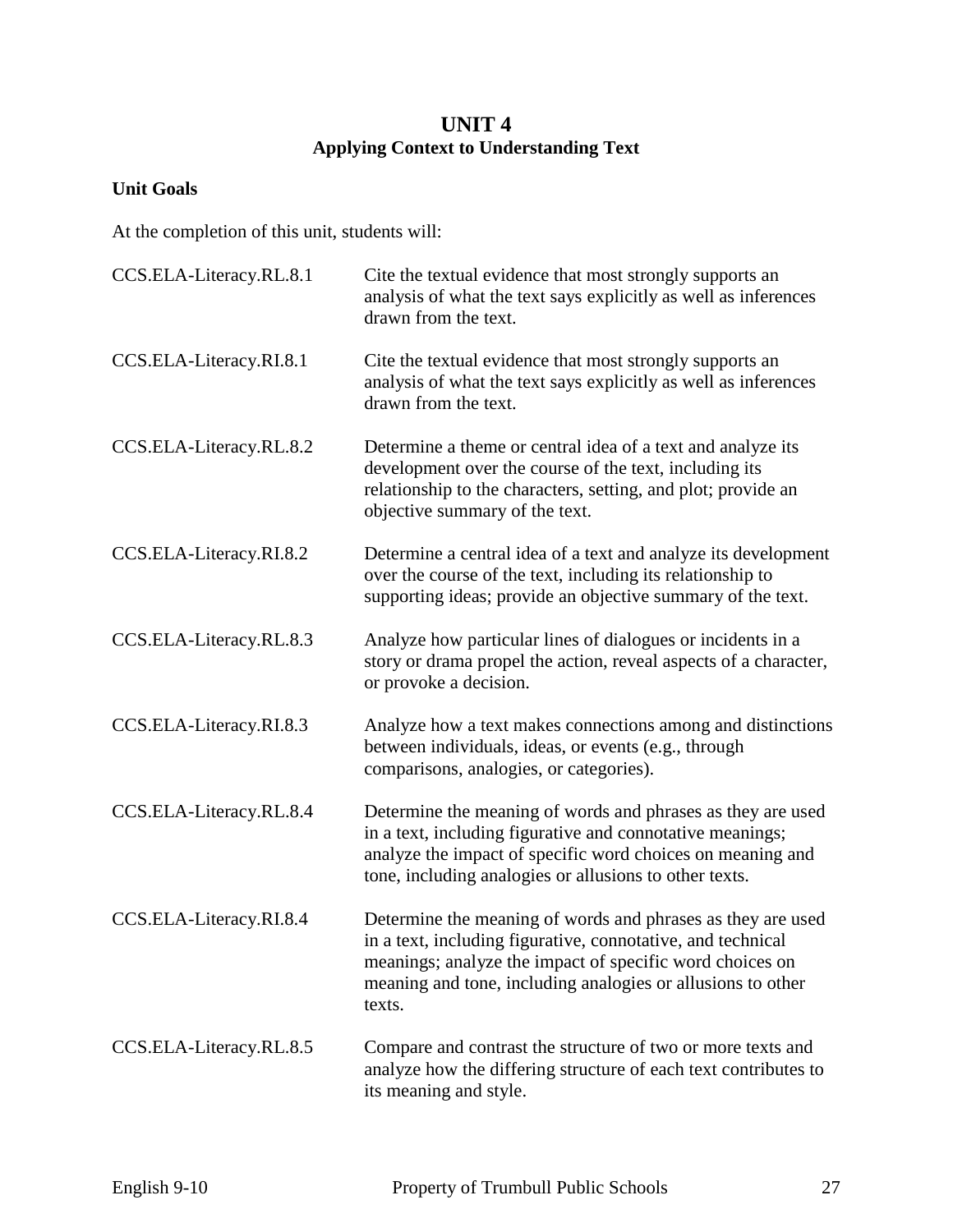| CCS.ELA-Literacy.RI.8.5  | Analyze in details the structure of a specific paragraph in a<br>text, including the role of particular sentences in developing<br>and refining a key concept.                                                                      |
|--------------------------|-------------------------------------------------------------------------------------------------------------------------------------------------------------------------------------------------------------------------------------|
| CCS.ELA-Literacy.RL.8.6  | Analyze how differences in the points of view of the characters<br>and the audience or reader (e.g., created through the use of<br>dramatic irony) create such effects as suspense or humor.                                        |
| CCS.ELA-Literacy.RI.8.6  | Determine an author's point of view or purpose in a text and<br>analyze how the author acknowledges and responds to<br>conflicting evidence or viewpoints.                                                                          |
| CCS.ELA-Literacy.RL.8.7  | Analyze the extent to which a filmed or live production of a<br>story or drama stays faithful to or departs from the text or<br>script, evaluating the choices made by the director or actors.                                      |
| CCS.ELA-Literacy.RI.8.7  | Evaluate the advantages and disadvantages of using different<br>mediums (e.g., print or digital text, video, multimedia) to<br>present a particular topic or idea.                                                                  |
| CCS.ELA-Literacy.RI.8.8  | Delineate and evaluate the argument and specific claims in a<br>text, assessing whether the reasoning is sound and the evidence<br>is relevant and sufficient; recognize when irrelevant evidence is<br>introduced.                 |
| CCS.ELA-Literacy.RL.8.9  | Analyze how a modern work of fiction draws on themes,<br>patterns of events, or character types from myths, traditional<br>stories, or religious works such as the Bible, including<br>describing how the material is rendered new. |
| CCS.ELA-Literacy.RI.8.9  | Analyze a case in which two or more texts provide conflicting<br>information on the same topic and identify where the texts<br>disagree on matters of fact or interpretation.                                                       |
| CCS.ELA-Literacy.RL.8.10 | By the end of the year, read and comprehend literature,<br>including stories, dramas, and poems, at the high end of the<br>grades 6-8 text complexity band independently and<br>proficiently.                                       |
| CCS.ELA-Literacy.RI.8.10 | By the end of the year, read and comprehend literary nonfiction<br>at the high end of the grades 6-8 text complexity band<br>independently and proficiently.                                                                        |
| CCS.ELA-Literacy.W.8.1   | Write arguments to support claims with clear reasons and<br>relevant evidence.                                                                                                                                                      |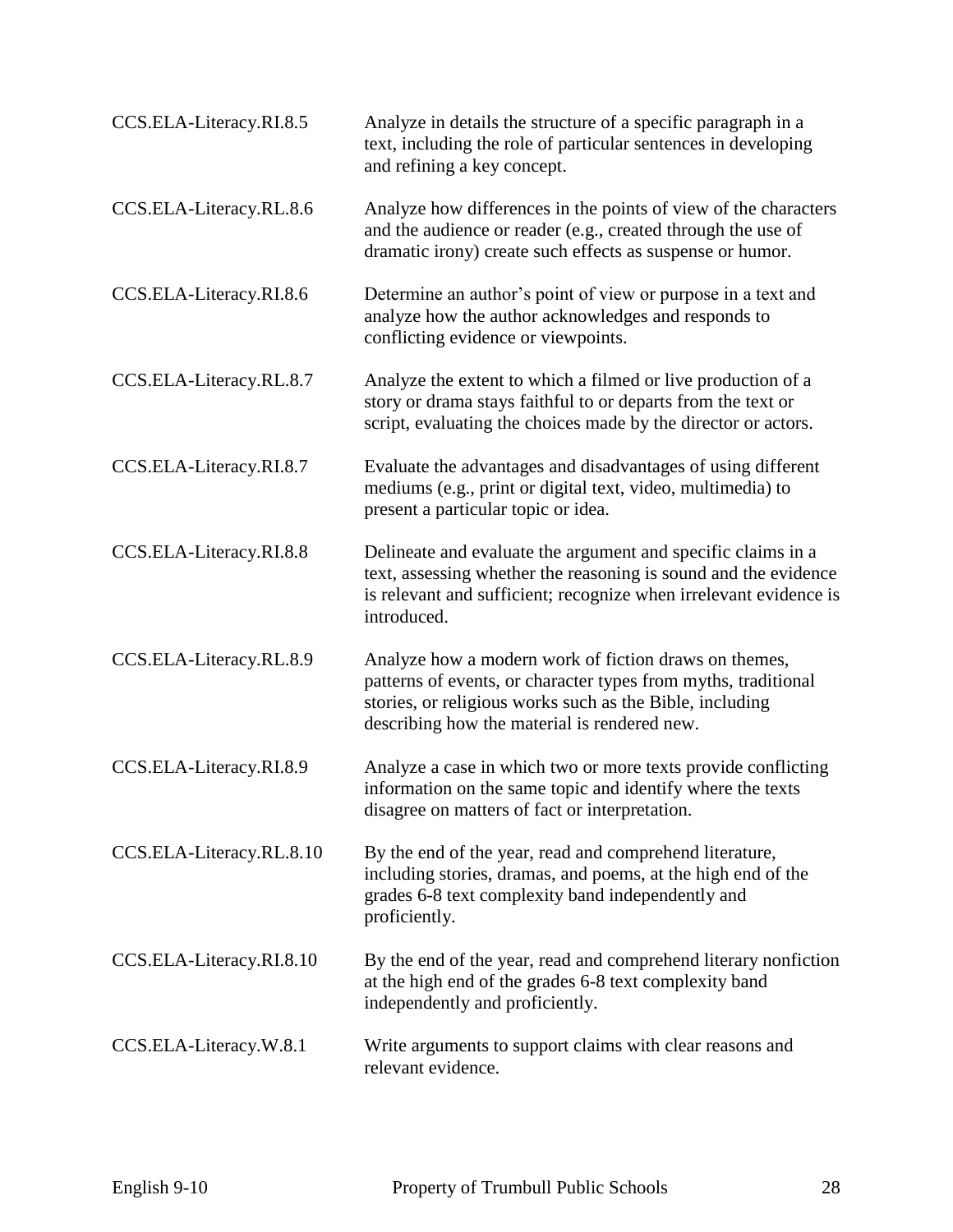| CCS.ELA-Literacy.W.8.1.a  | Introduce claim(s), acknowledge and distinguish the claim(s)<br>from alternate or opposing claims, and organize the reasons<br>and evidence logically.                                                                                |
|---------------------------|---------------------------------------------------------------------------------------------------------------------------------------------------------------------------------------------------------------------------------------|
| CCS.ELA-Literacy.W.8.1.b  | Support claim(s) with logical reasoning and relevant evidence,<br>using accurate, credible sources and demonstrating an<br>understanding of the topic or text.                                                                        |
| CCS.ELA-Literacy.W.8.1.c  | Use words, phrases, and clauses to create cohesion and clarify<br>the relationships among claim(s), counterclaims, reasons, and<br>evidence.                                                                                          |
| CCS.ELA-Literacy.W.8.1.d  | Establish and maintain a formal style.                                                                                                                                                                                                |
| CCS.ELA-Literacy.W.8.1.e  | Provide a concluding statement or section that follows from<br>and supports the argument presented.                                                                                                                                   |
| CCS.ELA-Literacy.W.8.4    | Produce clear and coherent writing in which the development,<br>organization, and style are appropriate to task, purpose, and<br>audience.                                                                                            |
| CCS.ELA-Literacy.W.8.10   | Write routinely over extended time frames (time for research,<br>reflection, and revision) and shorter time frames (a single<br>sitting or a day or two) for a range of discipline-specific tasks,<br>purposes, and audiences.        |
| CCS.ELA-Literacy.SL.8.1   | Engage effectively in a range of collaborative discussions (one-<br>on-one, in groups, and teacher-led) with diverse partners on<br>grade 8 topics, texts, and issues, building on others' ideas and<br>expressing their own clearly. |
| CCS.ELA-Literacy.SL.8.1.a | Come to discussions prepared, having read or researched<br>material under study; explicitly draw on that preparation by<br>referring to evidence on the topic, text, or issue to probe and<br>reflect on ideas under discussion.      |
| CCS.ELA-Literacy.SL.8.1.b | Follow rules for collegial discussions and decision-making,<br>track progress toward specific goals and deadlines, and define<br>individual roles as needed.                                                                          |
| CCS.ELA-Literacy.SL.8.1.c | Pose questions that connect the ideas of several speakers and<br>respond to others' questions and comments with relevant<br>evidence, observations, and ideas.                                                                        |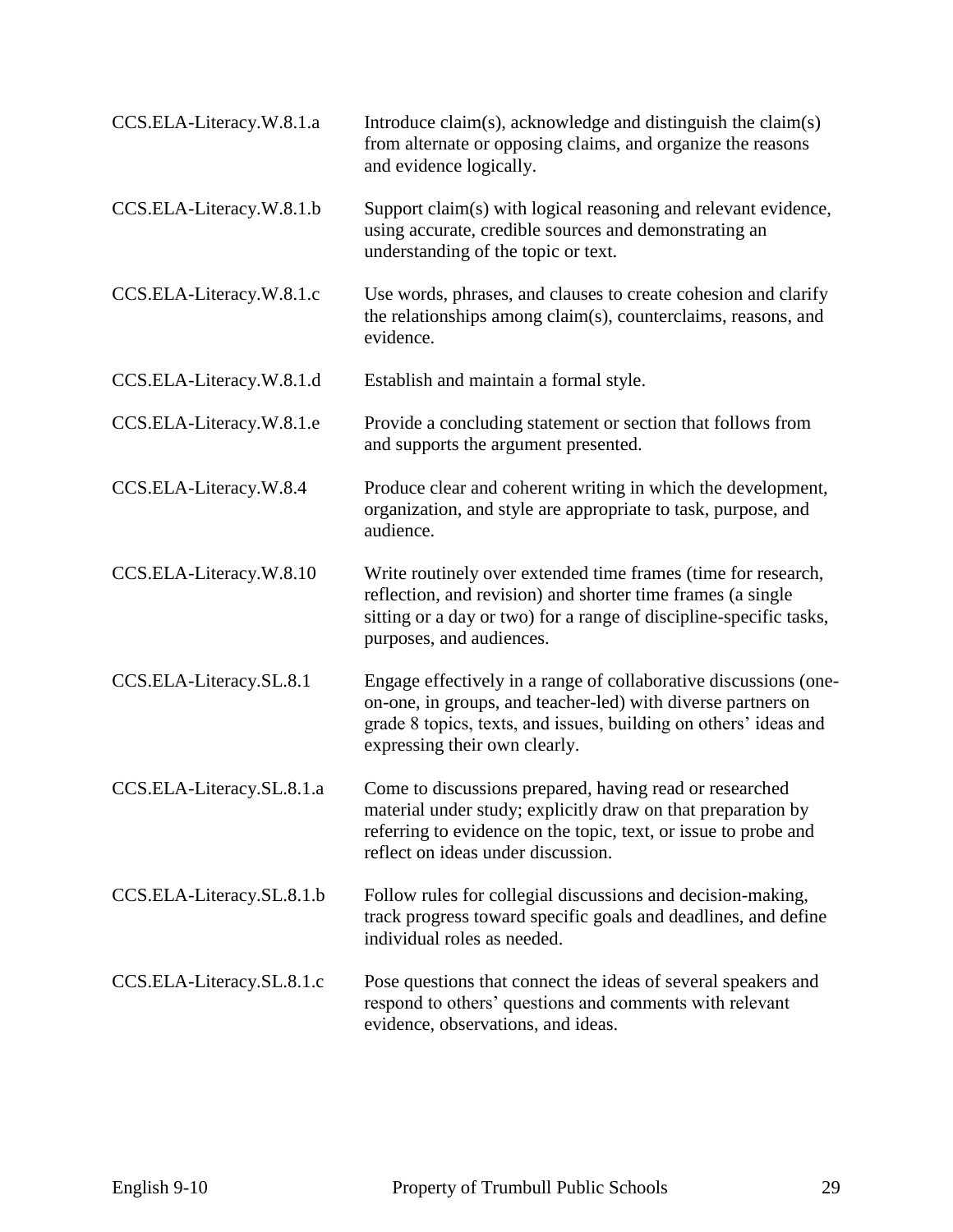| CCS.ELA-Literacy.SL.8.1.d | Acknowledge new information expressed by others and, when<br>warranted, qualify or justify their own views in light of the<br>evidence presented.                                                                     |
|---------------------------|-----------------------------------------------------------------------------------------------------------------------------------------------------------------------------------------------------------------------|
| CCS.ELA-Literacy.L.8.2    | Demonstrate command of the conventions of standard English<br>capitalization, punctuation, and spelling when writing.                                                                                                 |
| CCS.ELA-Literacy.L.8.3    | Use knowledge of language and its conventions when writing,<br>speaking, reading, or listening.                                                                                                                       |
| CCS.ELA-Literacy.L.8.4    | Determine or clarify the meaning of unknown and multiple-<br>meaning words and phrases based on grade 8 reading and<br>content, choosing flexibly from a range of strategies.                                         |
| CCS.ELA-Literacy.L.8.6    | Acquire and use accurately grade-appropriate general academic<br>and domain-specific words and phrases; gather vocabulary<br>knowledge when considering a word or phrase important to<br>comprehension or expression. |

#### **Unit Essential Questions**

- How do I apply context, context clues, and conflict to reveal the content of a text I read?
- Why do readers clarify unknown vocabulary to understand text?
- Why do authors apply sophisticated vocabulary to strengthen their text?

#### **Scope and Sequence**

- 1. What we should notice in reading a novel, starting with the cover: What is it telling us? What do we notice about the picture and title? What do we predict?
	- a. Written reflection on emotions depicted in the cover, and discussing perceptions/opinions with others in the class.
- 2. Reading aloud, focusing on characters, setting, and sophisticated word choice, beginning to use *Literature Log* and vocabulary graphic organizers to log unfamiliar words
- 3. Continued reading aloud, focusing on setting and developing the background needed to understand key topics of the text read (e.g.: in *Rain Reign*, autism, homonyms, single parenting, feeling different; in *The Honest Truth*, mountain climbing, cancer, camping, survival skills, running away)
	- a. Discussion of setting details, followed by written reflection
- 4. Continued reading aloud, focusing on character development and character interactions, including conflicts that bring changes/decisions
	- a. Completion of character organizer including evidence of actions and changes in character
- 5. Continued reading aloud, focusing on context to visualize and react to the main characters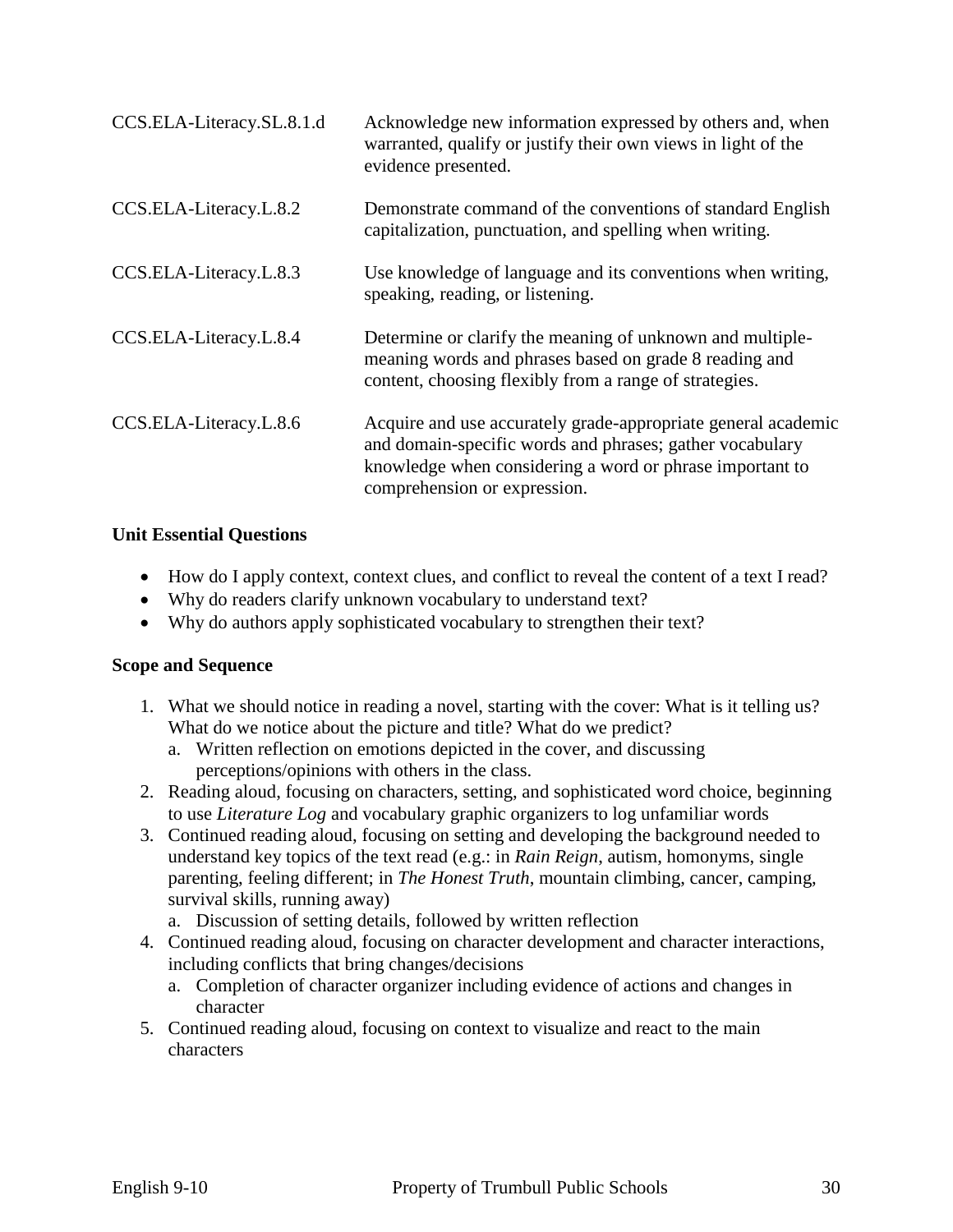- a. Description of characters and their interactions, leading to drawing or illustrating a scene meaningful for understanding of a character and his/her difficulties; presentation and explanation of the piece of art to classmates
- 6. Continued reading aloud, focusing on main focus of the text and the author's purpose and point of view
	- a. Discussion of the text's main focus and author's purpose and point of view, followed by written reflection
- 7. Continued reading aloud, focusing on author's purpose for book format, and chapter structure to understand character (e.g.: in *Rain Reign*, separate parts, chapter headings; in *The Honest Truth*, miles to go, input from best friend in italics, dog presence)
- 8. Continued reading aloud, focusing on possible themes and charting them based on text evidence
	- a. Discussion of possible themes, and supporting evidence, followed by written reflection
- 9. Continued reading aloud, focusing on conflicts within the text, and how conflict illustrates change in characters' development
	- a. Completion of graphic organizer depicting conflict (and type of conflict) leading to character change
- 10. Continued reading aloud, focusing on themes of the text based on text evidence
	- a. Discussion of possible themes, and supporting evidence, followed by written reflection that drafts one theme for a formal piece of writing
- 11. Continued reading aloud, focusing on character changes throughout the text linked to reader's understanding and author's purpose
	- a. Discussion of character changes, and supporting evidence, followed by written reflection
- 12. Independent development of a thesis for a formal argumentative piece of writing, using a graphic organizer dealing with theme
- 13. Drafting, revision, and editing of the formal piece of writing based on theme, utilizing technology

## **Assured Assessments**

Formative Assessment:

- Daily writer's response notebook with reflections on selected topics for analysis
- Discussion of selected topics based on sharing of thoughtful responses
- Ongoing measurement of IEP goals and objectives

Summative Assessment:

- Formal essay based on theme within text read, assessed via THS School-Wide Writing Rubric
- Independent weekly reading logs including daily time spent independently reading and utilizing learned reading strategies

## **Resources**

Core

• either Gemeinhart, Dan. *The Honest Truth*. New York: Scholastic, 2015. Print.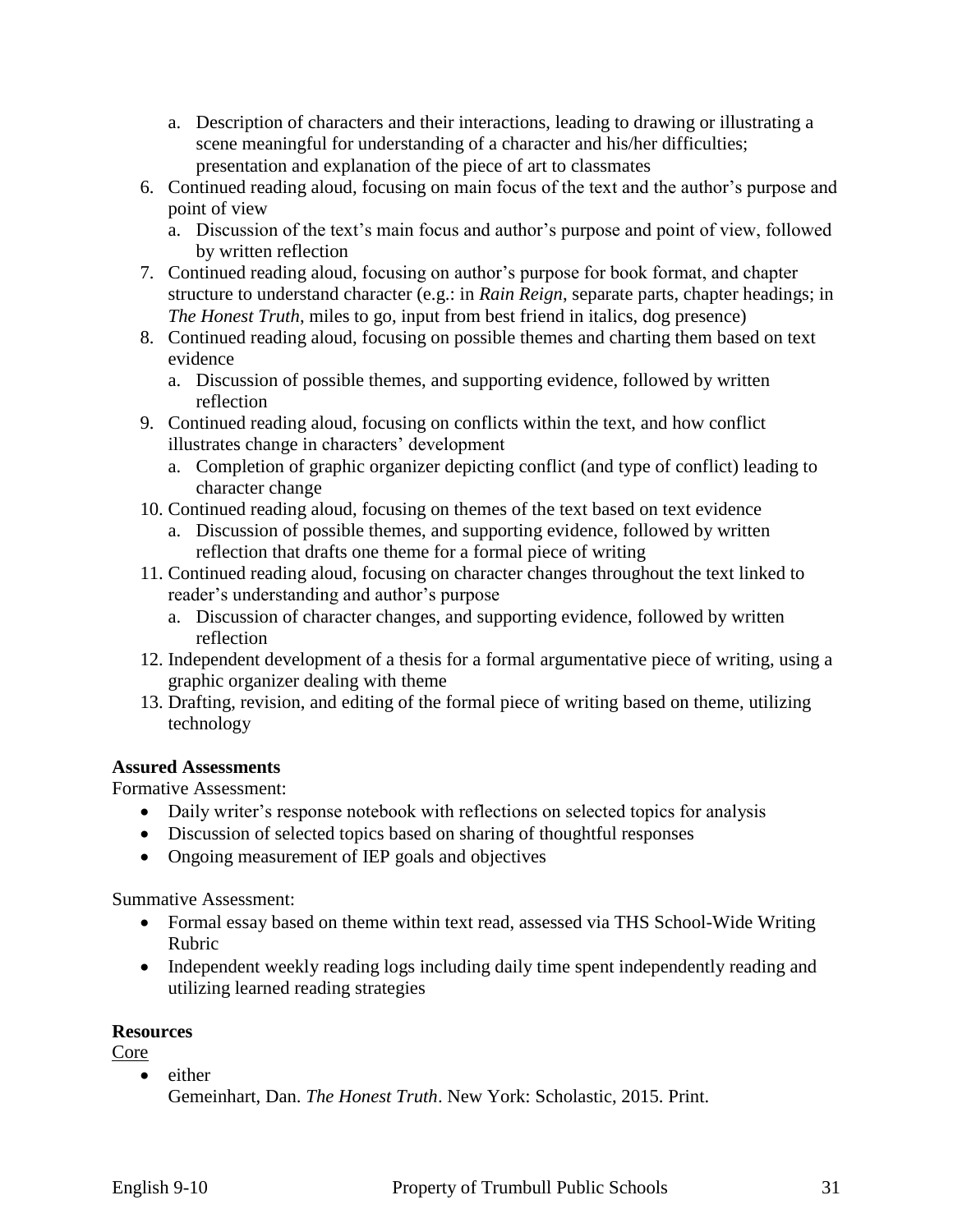or

Martin, Ann M. *Rain Reign*. New York: Feiwel, 2014. Print.

- Beers, Kylene, and Robert E. Probst. *Notice & Note Literature Log*. Portsmouth, NH: Heinemann, 2014. Print.
- relevant short non-fiction articles
- periodicals with fiction & non-fiction text (e.g., *Time*)
- independent reading library with complex texts accessible to diverse reading levels

#### Supplemental

- "Autism Causes, Symptoms, Treatments, & More . . . ." *YouTube*, uploaded by Rehealthify, July 21, 2014, [https://www.youtube.com/watch?v=DHzU1Yz2Am4.](https://www.youtube.com/watch?v=DHzU1Yz2Am4) Web.
- "Autism Characteristics Common Traits (2018)." *YouTube*, uploaded by The Aspie World, March 15, 2018, [https://www.youtube.com/watch?v=tNysceVXsmo.](https://www.youtube.com/watch?v=tNysceVXsmo) Web.
- "Climbing Mount Rainier without a Guide." *YouTube*, uploaded by 1Lifeonearth, June 10, 2015, [https://www.youtube.com/watch?v=LAx4BbN69Og.](https://www.youtube.com/watch?v=LAx4BbN69Og) Web.
- "What Does It Take to Climb Mt. Rainier?" *YouTube*, uploaded by Northeast Mountaineering, Sept. 12, 2016, [https://www.youtube.com/watch?v=NqdVWLZH\\_lI.](https://www.youtube.com/watch?v=NqdVWLZH_lI) Web.

#### **Time Allotment**

• Approximately two months (March-April)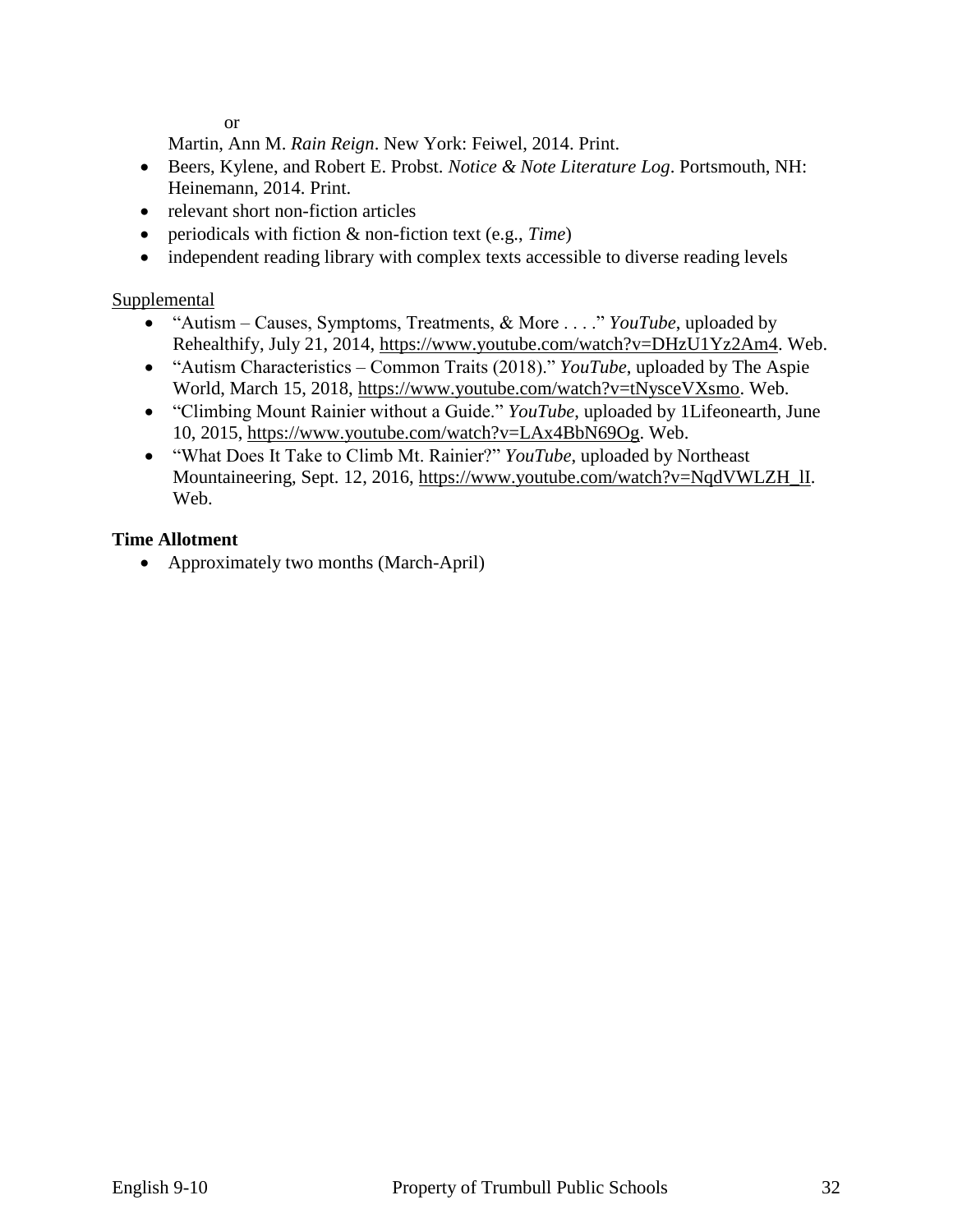## **UNIT 5 Integrating Reading Strategies to Read Complex Short Stories**

## **Unit Goals**

At the completion of this unit, students will:

| CCS.ELA-Literacy.RL.8.1 | Cite the textual evidence that most strongly supports an<br>analysis of what the text says explicitly as well as inferences<br>drawn from the text.                                                                                                             |
|-------------------------|-----------------------------------------------------------------------------------------------------------------------------------------------------------------------------------------------------------------------------------------------------------------|
| CCS.ELA-Literacy.RI.8.1 | Cite the textual evidence that most strongly supports an<br>analysis of what the text says explicitly as well as inferences<br>drawn from the text.                                                                                                             |
| CCS.ELA-Literacy.RL.8.2 | Determine a theme or central idea of a text and analyze its<br>development over the course of the text, including its<br>relationship to the characters, setting, and plot; provide an<br>objective summary of the text.                                        |
| CCS.ELA-Literacy.RI.8.2 | Determine a central idea of a text and analyze its development<br>over the course of the text, including its relationship to<br>supporting ideas; provide an objective summary of the text.                                                                     |
| CCS.ELA-Literacy.RL.8.3 | Analyze how particular lines of dialogues or incidents in a<br>story or drama propel the action, reveal aspects of a character,<br>or provoke a decision.                                                                                                       |
| CCS.ELA-Literacy.RI.8.3 | Analyze how a text makes connections among and distinctions<br>between individuals, ideas, or events (e.g., through<br>comparisons, analogies, or categories).                                                                                                  |
| CCS.ELA-Literacy.RL.8.4 | Determine the meaning of words and phrases as they are used<br>in a text, including figurative and connotative meanings;<br>analyze the impact of specific word choices on meaning and<br>tone, including analogies or allusions to other texts.                |
| CCS.ELA-Literacy.RI.8.4 | Determine the meaning of words and phrases as they are used<br>in a text, including figurative, connotative, and technical<br>meanings; analyze the impact of specific word choices on<br>meaning and tone, including analogies or allusions to other<br>texts. |
| CCS.ELA-Literacy.RL.8.5 | Compare and contrast the structure of two or more texts and<br>analyze how the differing structure of each text contributes to<br>its meaning and style.                                                                                                        |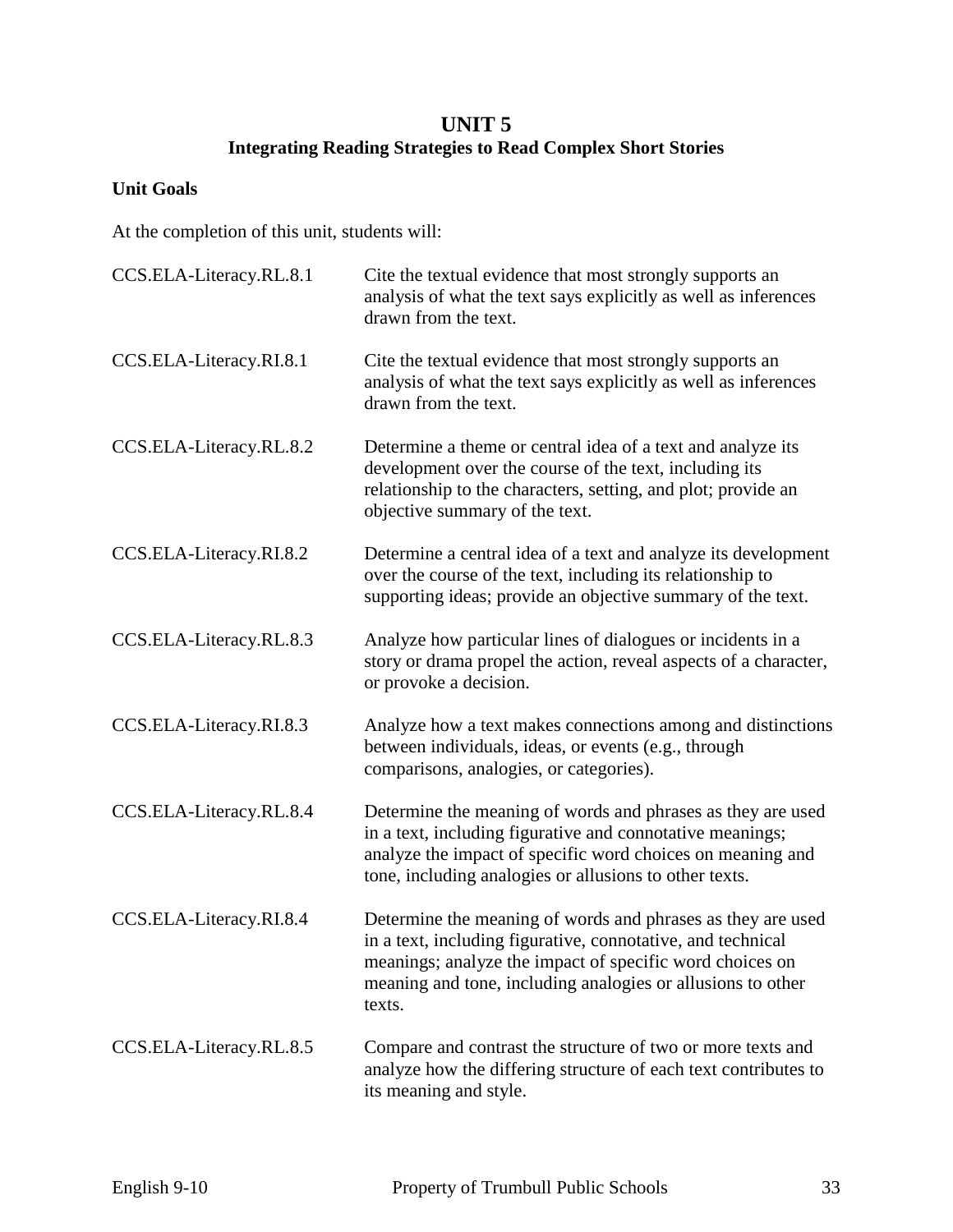| CCS.ELA-Literacy.RI.8.5  | Analyze in details the structure of a specific paragraph in a<br>text, including the role of particular sentences in developing<br>and refining a key concept.                                                                      |
|--------------------------|-------------------------------------------------------------------------------------------------------------------------------------------------------------------------------------------------------------------------------------|
| CCS.ELA-Literacy.RL.8.6  | Analyze how differences in the points of view of the characters<br>and the audience or reader (e.g., created through the use of<br>dramatic irony) create such effects as suspense or humor.                                        |
| CCS.ELA-Literacy.RI.8.6  | Determine an author's point of view or purpose in a text and<br>analyze how the author acknowledges and responds to<br>conflicting evidence or viewpoints.                                                                          |
| CCS.ELA-Literacy.RL.8.7  | Analyze the extent to which a filmed or live production of a<br>story or drama stays faithful to or departs from the text or<br>script, evaluating the choices made by the director or actors.                                      |
| CCS.ELA-Literacy.RI.8.7  | Evaluate the advantages and disadvantages of using different<br>mediums (e.g., print or digital text, video, multimedia) to<br>present a particular topic or idea.                                                                  |
| CCS.ELA-Literacy.RI.8.8  | Delineate and evaluate the argument and specific claims in a<br>text, assessing whether the reasoning is sound and the evidence<br>is relevant and sufficient; recognize when irrelevant evidence is<br>introduced.                 |
| CCS.ELA-Literacy.RL.8.9  | Analyze how a modern work of fiction draws on themes,<br>patterns of events, or character types from myths, traditional<br>stories, or religious works such as the Bible, including<br>describing how the material is rendered new. |
| CCS.ELA-Literacy.RI.8.9  | Analyze a case in which two or more texts provide conflicting<br>information on the same topic and identify where the texts<br>disagree on matters of fact or interpretation.                                                       |
| CCS.ELA-Literacy.RL.8.10 | By the end of the year, read and comprehend literature,<br>including stories, dramas, and poems, at the high end of the<br>grades 6-8 text complexity band independently and<br>proficiently.                                       |
| CCS.ELA-Literacy.RI.8.10 | By the end of the year, read and comprehend literary nonfiction<br>at the high end of the grades 6-8 text complexity band<br>independently and proficiently.                                                                        |
| CCS.ELA-Literacy.W.8.4   | Produce clear and coherent writing in which the development,<br>organization, and style are appropriate to task, purpose, and<br>audience.                                                                                          |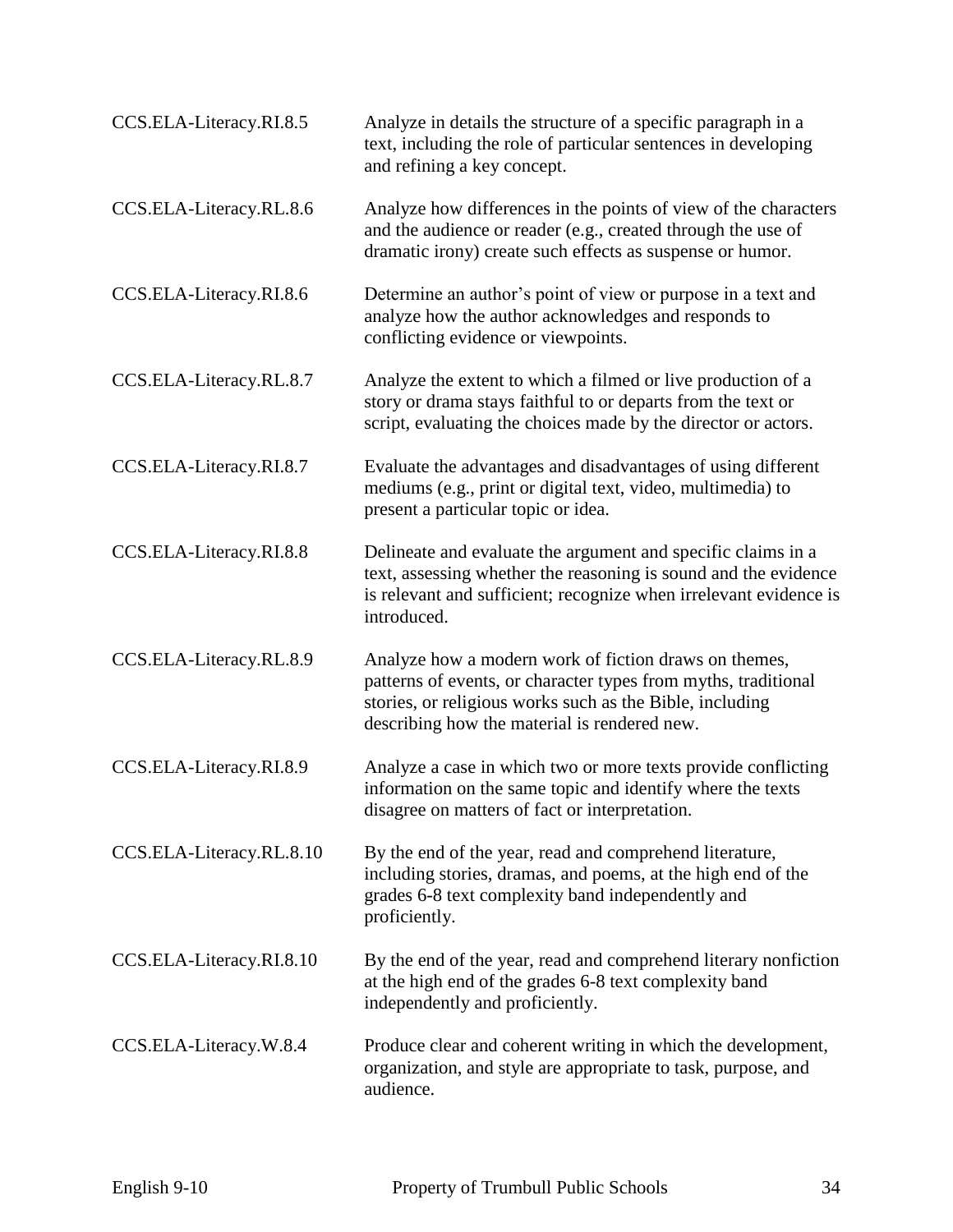| CCS.ELA-Literacy.W.8.10   | Write routinely over extended time frames (time for research,<br>reflection, and revision) and shorter time frames (a single<br>sitting or a day or two) for a range of discipline-specific tasks,<br>purposes, and audiences.        |
|---------------------------|---------------------------------------------------------------------------------------------------------------------------------------------------------------------------------------------------------------------------------------|
| CCS.ELA-Literacy.SL.8.1   | Engage effectively in a range of collaborative discussions (one-<br>on-one, in groups, and teacher-led) with diverse partners on<br>grade 8 topics, texts, and issues, building on others' ideas and<br>expressing their own clearly. |
| CCS.ELA-Literacy.SL.8.1.a | Come to discussions prepared, having read or researched<br>material under study; explicitly draw on that preparation by<br>referring to evidence on the topic, text, or issue to probe and<br>reflect on ideas under discussion.      |
| CCS.ELA-Literacy.SL.8.1.b | Follow rules for collegial discussions and decision-making,<br>track progress toward specific goals and deadlines, and define<br>individual roles as needed.                                                                          |
| CCS.ELA-Literacy.SL.8.1.c | Pose questions that connect the ideas of several speakers and<br>respond to others' questions and comments with relevant<br>evidence, observations, and ideas.                                                                        |
| CCS.ELA-Literacy.SL.8.1.d | Acknowledge new information expressed by others and, when<br>warranted, qualify or justify their own views in light of the<br>evidence presented.                                                                                     |
| CCS.ELA-Literacy.L.8.2    | Demonstrate command of the conventions of standard English<br>capitalization, punctuation, and spelling when writing.                                                                                                                 |
| CCS.ELA-Literacy.L.8.3    | Use knowledge of language and its conventions when writing,<br>speaking, reading, or listening.                                                                                                                                       |
| CCS.ELA-Literacy.L.8.4    | Determine or clarify the meaning of unknown and multiple-<br>meaning words and phrases based on grade 8 reading and<br>content, choosing flexibly from a range of strategies.                                                         |
| CCS.ELA-Literacy.L.8.6    | Acquire and use accurately grade-appropriate general academic<br>and domain-specific words and phrases; gather vocabulary<br>knowledge when considering a word or phrase important to<br>comprehension or expression.                 |

## **Unit Essential Questions**

- What should readers focus on in a short story?
- Why do authors write short stories? What is their purpose?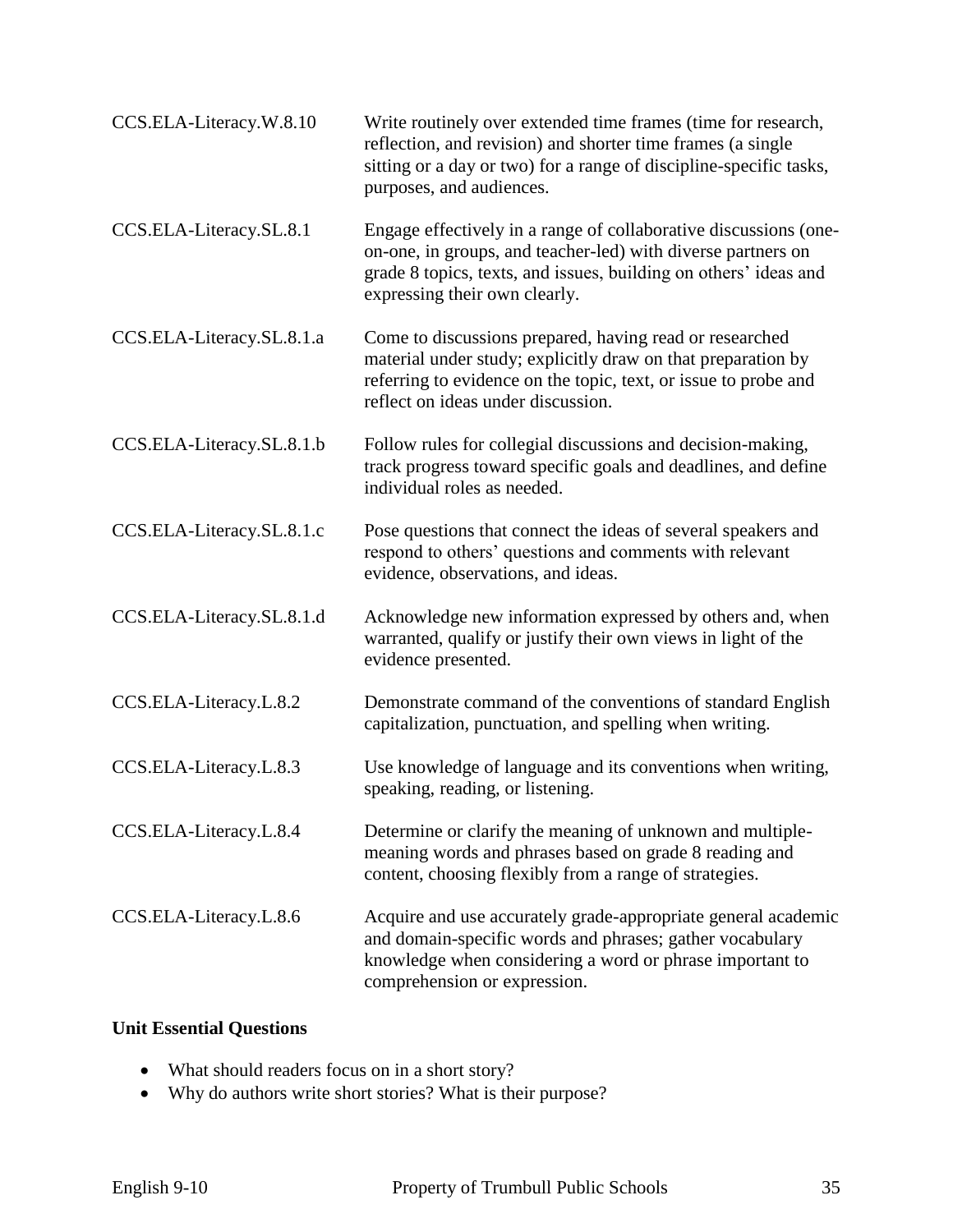#### **Scope and Sequence**

- 1. What we should notice in reading a short story, starting with the table of contents of the book of short stories and the first page of each story: What topic and interest level is suggested?
	- a. Discussion of what is noticed, and voting on which stories (the top three) to be read
- 2. Reading aloud, focusing on characters, setting, and conflict and using writer's response notebook
	- a. Discussion of characters, setting, and conflict, followed by written reflection
- 3. Continued reading aloud, focusing on character changes, conflicts, and predictions related to possible foreshadowing
	- a. Discussion of character changes, conflicts, and possible foreshadowing, followed by written reflection
- 4. Continued reading aloud to end of story, focusing on author's purpose for writing and thematic message received from reading
	- a. Discussion of author's purpose and theme, followed by written reflection
- 5. Selection of preferred story after reading several
	- a. Discussion of how preferences changed since reading the stories, followed by written reflection

#### **Assured Assessments**

Formative Assessment:

- i-Ready benchmark in May
- Daily writer's response notebook with reflections on selected topics for analysis
- Discussion of selected topics based on sharing of thoughtful responses
- Ongoing measurement of IEP goals and objectives

Summative Assessment:

- Independent weekly reading logs including daily time spent independently reading and utilizing learned reading strategies
- Final examination

#### **Resources**

Core

- Oh, Ellen, Ed. *Flying Lessons & Other Stories*. New York: Crown, 2017. Print.
- Beers, Kylene, and Robert E. Probst. *Notice & Note Literature Log*. Portsmouth, NH: Heinemann, 2014. Print.
- relevant short non-fiction articles
- periodicals with fiction & non-fiction text (e.g., *Time*)
- independent reading library with complex texts accessible to diverse reading levels

#### **Time Allotment**

• Approximately two months (May-June)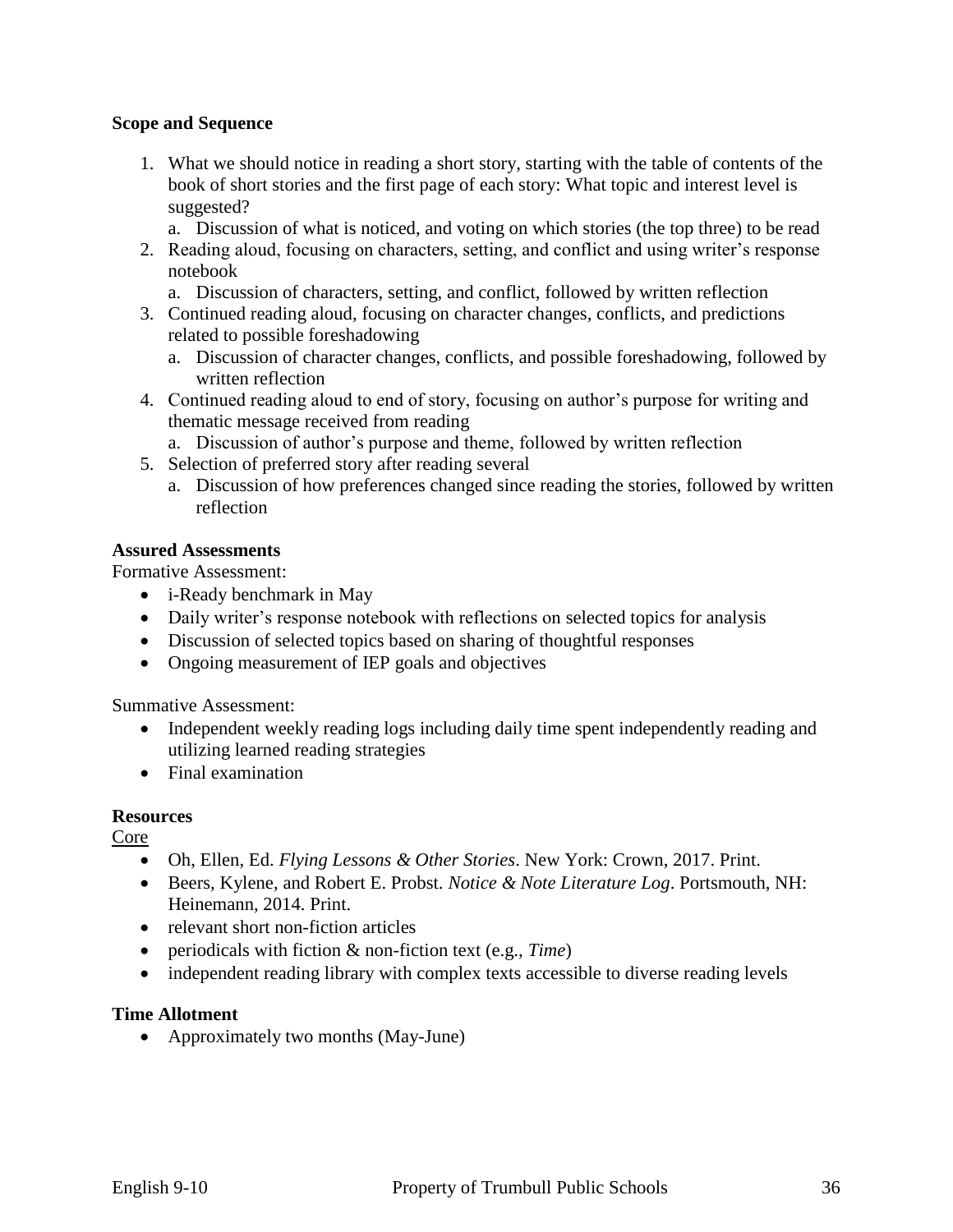## **COURSE CREDIT**

One-half credit per semester One class period daily for a year

## **PREREQUISITES**

Recommendation of the PPT.

## **ASSURED STUDENT PERFORMANCE RUBRICS**

- Trumbull High School School-Wide Reading Rubric (attached)
- Trumbull High School School-Wide Writing Rubric (attached)
- Trumbull High School School-Wide Independent Learning and Thinking Rubric (attached)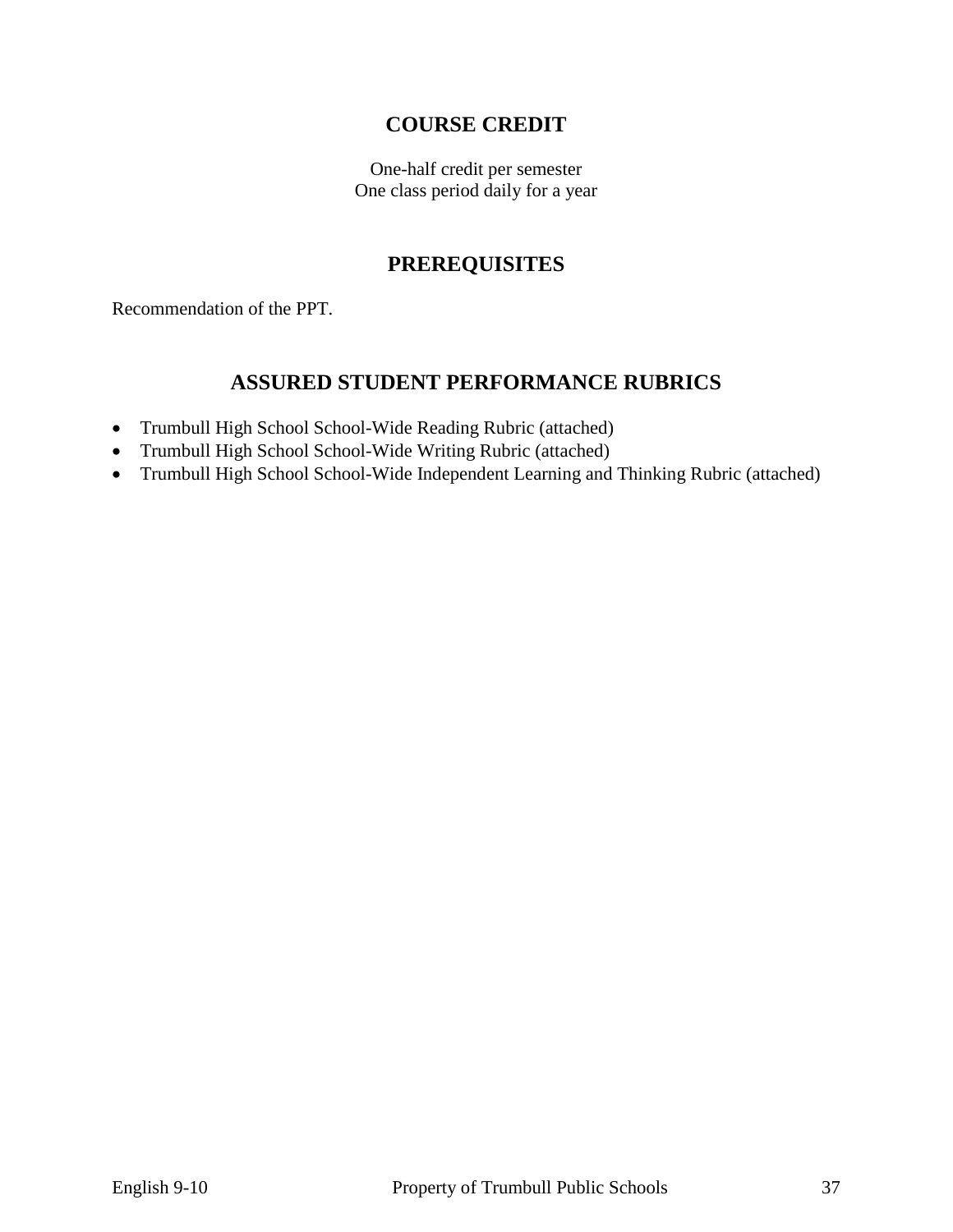# **Trumbull High School School-Wide Reading Rubric**

| Category/<br>Weight  | <b>Exemplary</b><br>4                                                                                                                                                                                                                                                                                                                                      | Goal<br>3                                                                                                                                                                                                                                                                | <b>Working Toward Goal</b><br>2                                                                                                                                                                                                                                     | <b>Needs Support</b><br>$1-0$                                                                                                                                                                                                                                                                   |
|----------------------|------------------------------------------------------------------------------------------------------------------------------------------------------------------------------------------------------------------------------------------------------------------------------------------------------------------------------------------------------------|--------------------------------------------------------------------------------------------------------------------------------------------------------------------------------------------------------------------------------------------------------------------------|---------------------------------------------------------------------------------------------------------------------------------------------------------------------------------------------------------------------------------------------------------------------|-------------------------------------------------------------------------------------------------------------------------------------------------------------------------------------------------------------------------------------------------------------------------------------------------|
| Respond<br>X_        | Demonstrates<br>exceptional<br>understanding of text<br>by:<br>• Clearly identifying<br>the purpose of the<br>text<br>• Providing initial<br>reaction richly<br>supported by text<br>• Providing a<br>perceptive<br>interpretation                                                                                                                         | Demonstrates<br>understanding of text<br>by:<br>• Identifying the<br>fundamental purpose<br>of the text<br>• Providing initial<br>reaction supported by<br>text<br>• Providing a<br>clear/straightforward<br>interpretation of the<br>text                               | Demonstrates general understanding<br>of text by:<br>• Partially identifying the purpose of<br>the text<br>• Providing initial reaction somewhat<br>supported by text<br>• Providing a superficial interpretation<br>of the text                                    | Demonstrates limited or<br>no understanding of text<br>by:<br>• Not identifying the<br>purpose of the text<br>• Providing initial<br>reaction not supported<br>by text<br>• Providing an<br>interpretation not<br>supported by the text                                                         |
| Interpret<br>$X_{-}$ | Demonstrates<br>exceptional<br>interpretation of text<br>by:<br>• Extensively<br>reshaping,<br>reflecting, revising,<br>and/or<br>deepening initial<br>understanding<br>• Constructing<br>insightful and<br>perceptive ideas<br>about the text.<br>• Actively raising<br>critical questions<br>and exploring<br>multiple<br>interpretations of the<br>text | Demonstrates ability to<br>interpret text by:<br>• Reshaping, reflecting,<br>revising, and/or<br>deepening initial<br>understanding<br>• Summarizing main<br>ideas of text<br>• Actively interpreting<br>text by raising<br>questions and looking<br>for answers in text | Demonstrates general ability to<br>interpret text by:<br>• Guided reflection and/or revision of<br>initial understanding<br>• Summarizing some of the main ideas<br>of text<br>• Guided interpretation of text by<br>locating answers to given questions<br>in text | Demonstrates limited<br>ability to interpret text as<br>evidenced by:<br>• Struggle to implement<br>guided reflection<br>and/or revision of<br>initial understanding<br>• Struggle to summarize<br>any main ideas of text<br>• Struggle to answer<br>questions by locating<br>responses in text |
| Connect<br>X.        | Demonstrates<br>perceptive connections<br>• text-to-text<br>• text-to-self<br>• text-to-world                                                                                                                                                                                                                                                              | Demonstrates specific<br>connections<br>• text-to-text<br>• text-to-self<br>• text-to-world                                                                                                                                                                              | Demonstrates general connections<br>• text-to-text<br>• text-to-self<br>• text-to-world                                                                                                                                                                             | Struggles to make<br>connections<br>• text-to-text<br>• text-to-self<br>• text-to-world                                                                                                                                                                                                         |
| Evaluate<br>$X_{-}$  | Demonstrates<br>insightful evaluation of<br>text by one or more of<br>the following:<br>• Critical analysis to<br>create a conclusion<br>supported by the text<br>• Perceptive<br>judgments about the<br>quality of the text<br>• Synthesis of text<br>• Expression of a<br>personal opinion                                                               | Demonstrates an<br>evaluation of text by one<br>or more of the<br>following:<br>• Critical analysis to<br>form a conclusion<br>from the text<br>• Thoughtful judgments<br>about the quality of<br>the text<br>• Evaluation of text to<br>express personal<br>opinion(s)  | Demonstrates a general evaluation of<br>text by one or more of the following:<br>• Formulation of a superficial<br>conclusion from the text<br>• Assessment of the quality of the text<br>• Use of text to express personal<br>opinion(s)                           | Demonstrates a struggle<br>to evaluate the text by<br>one or more of the<br>following:<br>• Formulation of a<br>conclusion from the<br>text<br>• Assessment of the<br>quality of the text<br>• Use of text to express<br>personal opinion(s)                                                    |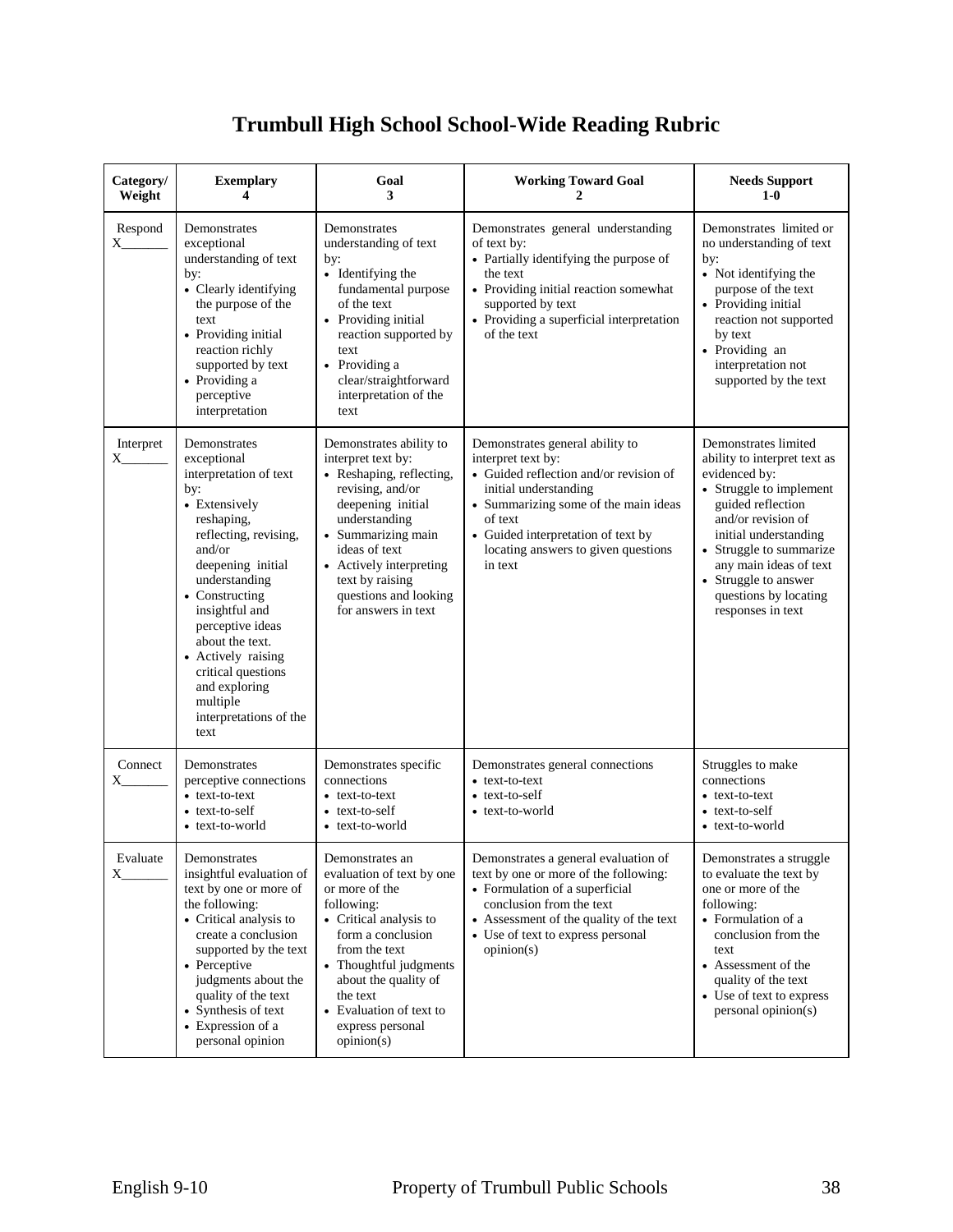# **Trumbull High School School-Wide Writing Rubric**

| Category/<br>Weight                     | <b>Exemplary</b><br><b>Student work:</b>                                                                                                                                                                               | Goal<br>3<br><b>Student work:</b>                                                                                                                                                                                             | <b>Working Toward Goal</b><br><b>Student work:</b>                                                                                                                                                | <b>Needs Support</b><br>$1-0$<br><b>Student work:</b>                                                                                                                                                 |
|-----------------------------------------|------------------------------------------------------------------------------------------------------------------------------------------------------------------------------------------------------------------------|-------------------------------------------------------------------------------------------------------------------------------------------------------------------------------------------------------------------------------|---------------------------------------------------------------------------------------------------------------------------------------------------------------------------------------------------|-------------------------------------------------------------------------------------------------------------------------------------------------------------------------------------------------------|
| Purpose<br>$X \sim$                     | • Establishes and maintains<br>a clear purpose<br>• Demonstrates an<br>insightful understanding<br>of audience and task                                                                                                | • Establishes and<br>maintains a purpose<br>Demonstrates an<br>$\bullet$<br>accurate awareness of<br>audience and task                                                                                                        | • Establishes a purpose<br>Demonstrates an<br>awareness of audience<br>and task                                                                                                                   | • Does not establish a<br>clear purpose<br>• Demonstrates<br>limited/no awareness of<br>audience and task                                                                                             |
| Organization<br>X                       | • Reflects sophisticated<br>organization throughout<br>• Demonstrates logical<br>progression of ideas<br>• Maintains a clear focus<br>• Utilizes effective<br>transitions                                              | • Reflects organization<br>throughout<br>Demonstrates logical<br>$\bullet$<br>progression of ideas<br>Maintains a focus<br>$\bullet$<br>Utilizes transitions                                                                  | • Reflects some<br>organization throughout<br>• Demonstrates logical<br>progression of ideas at<br>times<br>• Maintains a vague focus<br>May utilize some<br>$\bullet$<br>ineffective transitions | • Reflects little/no<br>organization<br>• Lacks logical<br>progression of ideas<br>• Maintains little/no<br>focus<br>• Utilizes ineffective or<br>no transitions                                      |
| Content<br>$X \sim$                     | • Is accurate, explicit, and<br>vivid<br>• Exhibits ideas that are<br>highly developed and<br>enhanced by specific<br>details and examples                                                                             | • Is accurate and relevant<br>• Exhibits ideas that are<br>developed and<br>supported by details and<br>examples                                                                                                              | May contain some<br>$\bullet$<br>inaccuracies<br>• Exhibits ideas that are<br>partially supported by<br>details and examples                                                                      | • Is inaccurate and<br>unclear<br>• Exhibits limited/no<br>ideas supported by<br>specific details and<br>examples                                                                                     |
| Use of<br>Language<br>$X \qquad \qquad$ | • Demonstrates excellent<br>use of language<br>• Demonstrates a highly<br>effective use of standard<br>writing that enhances<br>communication<br>• Contains few or no errors.<br>Errors do not detract from<br>meaning | Demonstrates<br>$\bullet$<br>competent use of<br>language<br>Demonstrates effective<br>$\bullet$<br>use of standard writing<br>conventions<br>Contains few errors.<br>$\bullet$<br>Most errors do not<br>detract from meaning | • Demonstrates use of<br>language<br>• Demonstrates use of<br>standard writing<br>conventions<br>• Contains errors that<br>detract from meaning                                                   | • Demonstrates limited<br>competency in use of<br>language<br>• Demonstrates limited<br>use of standard writing<br>conventions<br>• Contains errors that<br>make it difficult to<br>determine meaning |